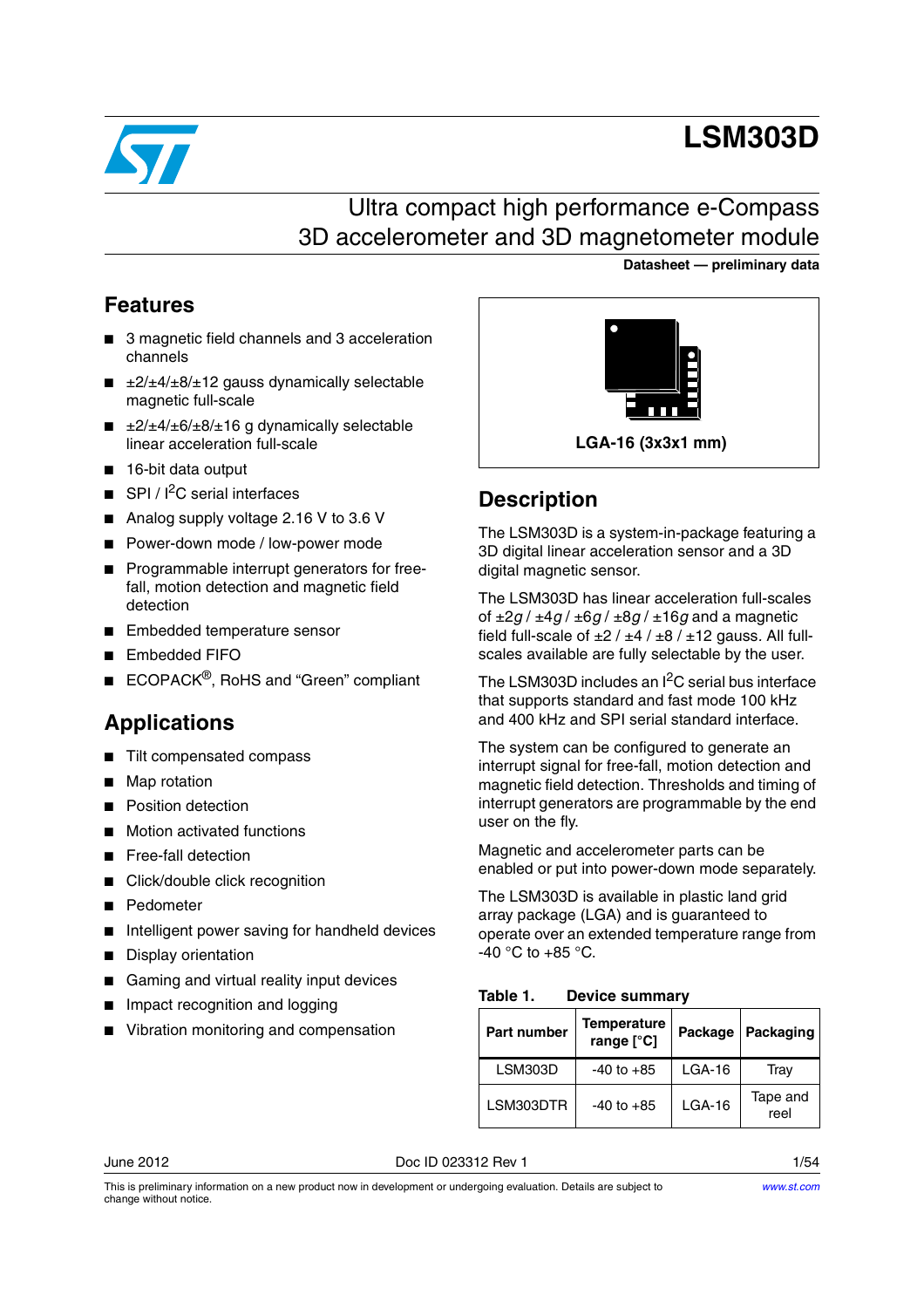## **Contents**

| 1              |     | Block diagram and pin description  8 |
|----------------|-----|--------------------------------------|
|                | 1.1 |                                      |
|                | 1.2 |                                      |
| $\overline{2}$ |     |                                      |
|                | 2.1 |                                      |
|                | 2.2 |                                      |
|                | 2.3 |                                      |
|                | 2.4 |                                      |
|                |     | 2.4.1                                |
|                |     | 2.4.2                                |
|                | 2.5 |                                      |
| 3              |     |                                      |
|                | 3.1 |                                      |
|                | 3.2 |                                      |
|                |     |                                      |
|                |     | 3.2.1                                |
|                |     | 3.2.2                                |
|                | 3.3 |                                      |
|                | 3.4 |                                      |
| 4              |     |                                      |
|                | 4.1 |                                      |
|                | 4.2 |                                      |
|                | 4.3 |                                      |
|                | 4.4 |                                      |
| 5              |     |                                      |
|                | 5.1 |                                      |
|                | 5.2 |                                      |
|                | 5.3 | 20                                   |

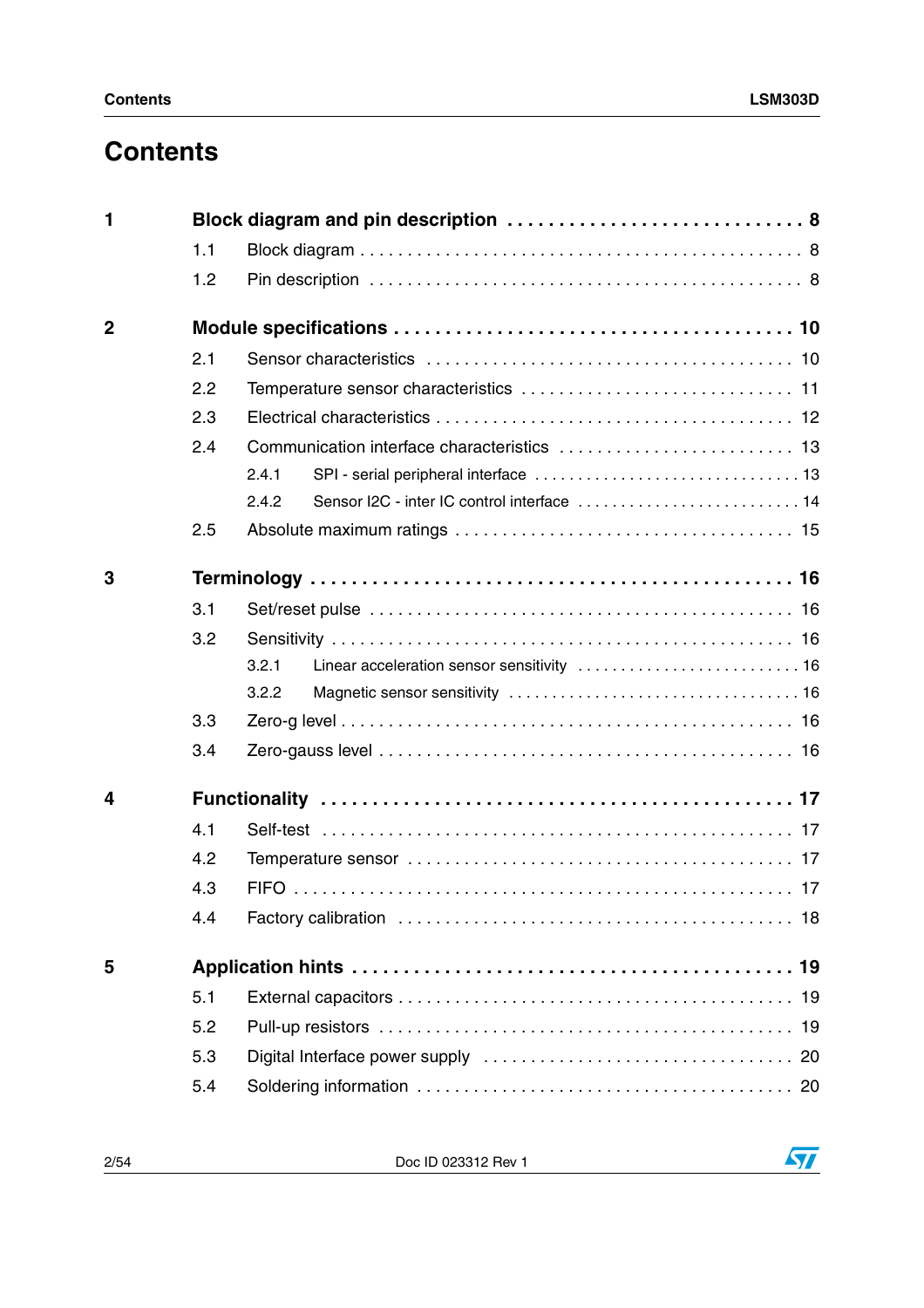|                | 5.5  |                                            |  |
|----------------|------|--------------------------------------------|--|
| 6              |      |                                            |  |
|                | 6.1  |                                            |  |
|                |      | 6.1.1                                      |  |
|                | 6.2  |                                            |  |
|                |      | 6.2.1                                      |  |
|                |      | 6.2.2                                      |  |
|                |      | 6.2.3                                      |  |
| $\overline{7}$ |      |                                            |  |
| 8              |      |                                            |  |
|                | 8.1  |                                            |  |
|                | 8.2  |                                            |  |
|                | 8.3  |                                            |  |
|                | 8.4  | OUT_Y_L_M (0Ah), OUT_X_H_M (0Bh)  32       |  |
|                | 8.5  |                                            |  |
|                | 8.6  |                                            |  |
|                | 8.7  |                                            |  |
|                | 8.8  |                                            |  |
|                | 8.9  |                                            |  |
|                | 8.10 | OFFSET_X_L_M (16h), OFFSET_X_H_M (17h) 34  |  |
|                | 8.11 | OFFSET_Y_L_M (18h), OFFSET_Y_H_M (19h) 34  |  |
|                | 8.12 | OFFSET_Z_L_M (1Ah), OFFSET_Z_H_M (1Bh)  34 |  |
|                | 8.13 |                                            |  |
|                | 8.14 |                                            |  |
|                | 8.15 |                                            |  |
|                | 8.16 |                                            |  |
|                | 8.17 |                                            |  |
|                | 8.18 |                                            |  |
|                | 8.19 |                                            |  |
|                | 8.20 |                                            |  |
|                | 8.21 |                                            |  |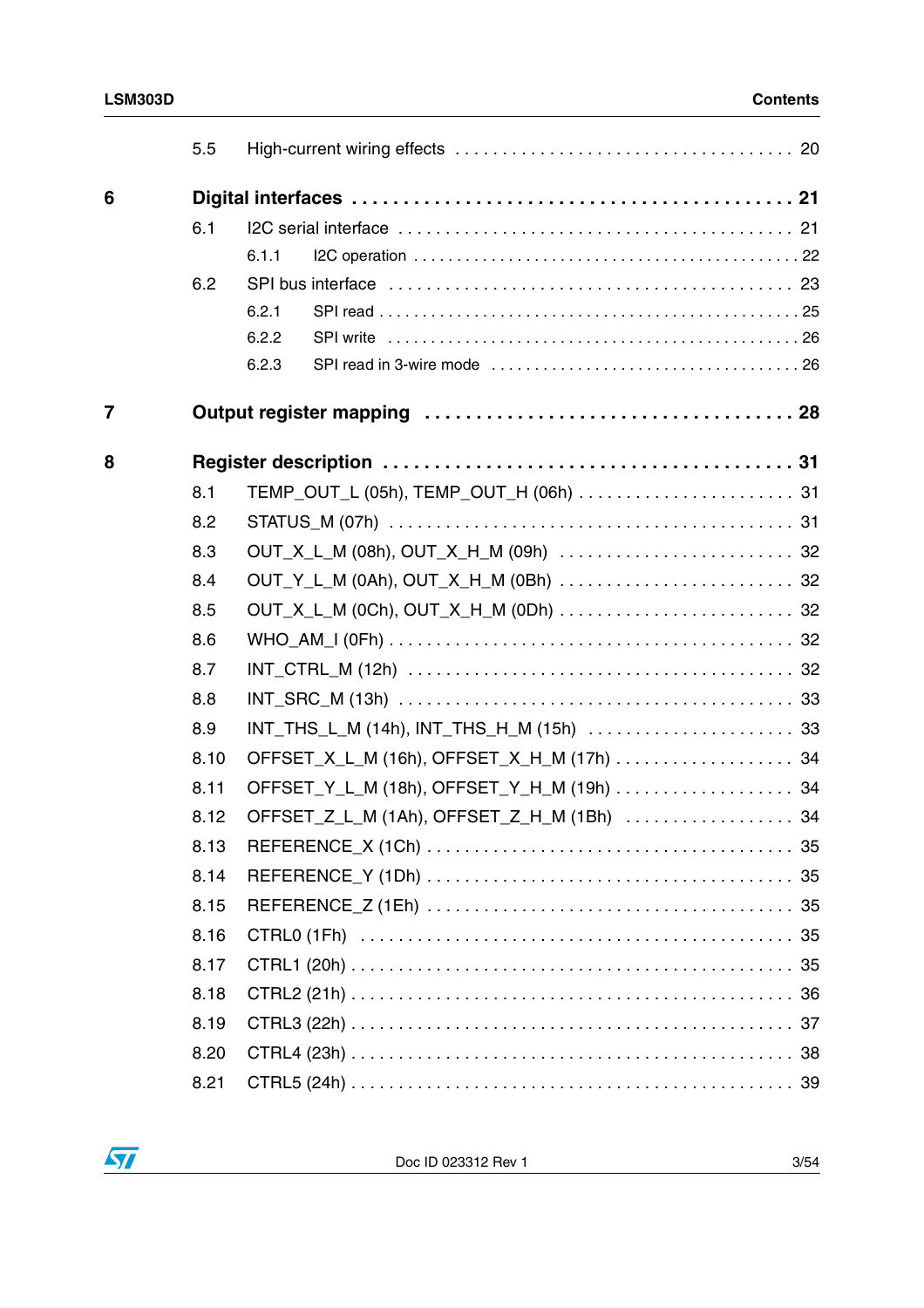| 8.22 |                                      |  |
|------|--------------------------------------|--|
| 8.23 |                                      |  |
| 8.24 |                                      |  |
| 8.25 |                                      |  |
| 8.26 | OUT_Y_L_A (2Ah), OUT_X_H_A (2Bh)  42 |  |
| 8.27 | OUT_X_L_A (2Ch), OUT_X_H_A (2Dh)  42 |  |
| 8.28 |                                      |  |
| 8.29 |                                      |  |
| 8.30 |                                      |  |
| 8.31 |                                      |  |
| 8.32 |                                      |  |
| 8.33 |                                      |  |
| 8.34 |                                      |  |
| 8.35 |                                      |  |
| 8.36 |                                      |  |
| 8.37 |                                      |  |
| 8.38 |                                      |  |
| 8.39 |                                      |  |
| 8.40 |                                      |  |
| 8.41 |                                      |  |
| 8.42 |                                      |  |
| 8.43 |                                      |  |
| 8.44 |                                      |  |
| 8.45 |                                      |  |
|      |                                      |  |
|      |                                      |  |
|      |                                      |  |



 $\overline{9}$ 

 $10$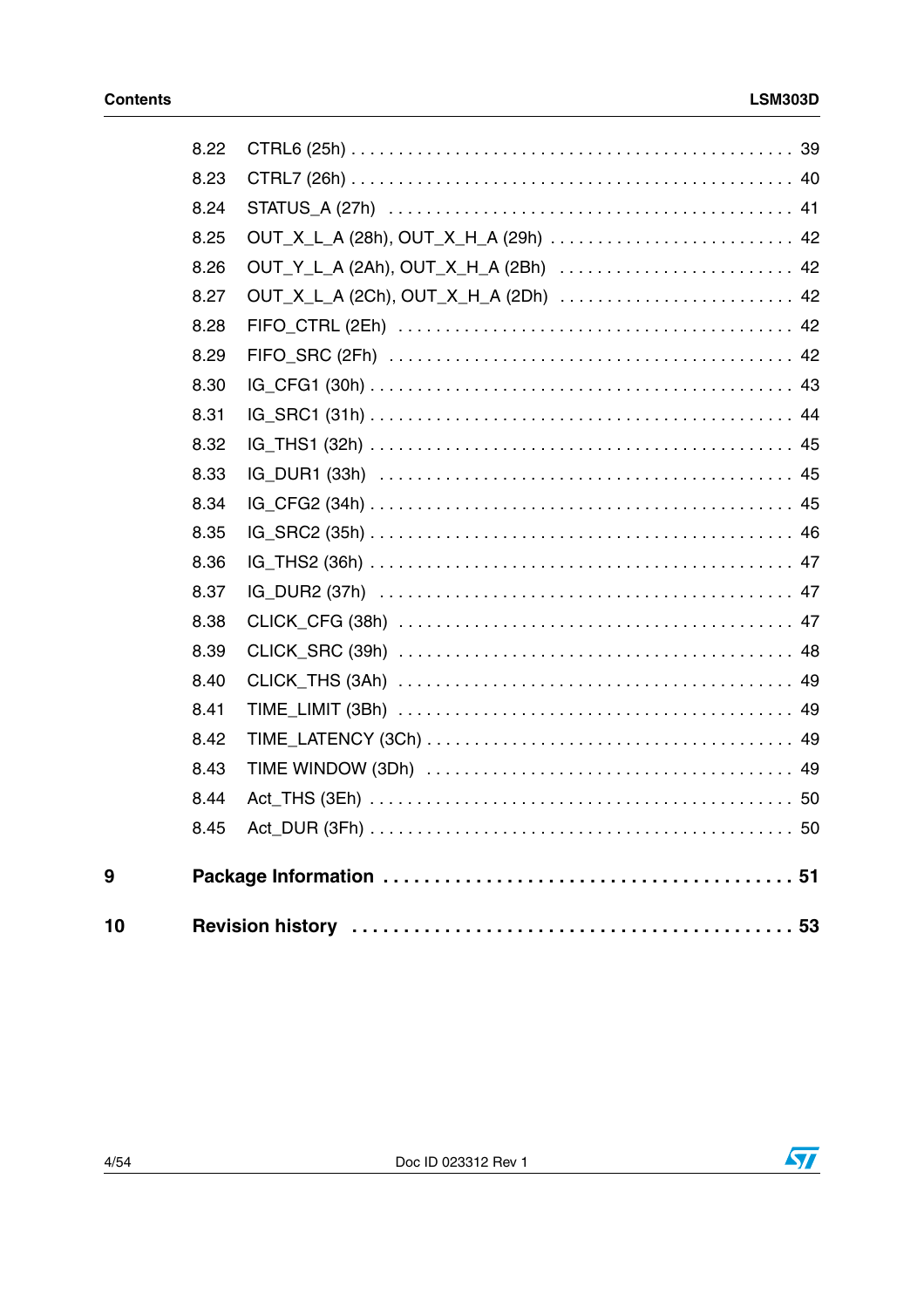## **List of tables**

| Table 1.  |                                                                                   |  |
|-----------|-----------------------------------------------------------------------------------|--|
| Table 2.  |                                                                                   |  |
| Table 3.  |                                                                                   |  |
| Table 4.  |                                                                                   |  |
| Table 5.  |                                                                                   |  |
| Table 6.  |                                                                                   |  |
| Table 7.  |                                                                                   |  |
| Table 8.  |                                                                                   |  |
| Table 9.  |                                                                                   |  |
| Table 10. |                                                                                   |  |
| Table 11. |                                                                                   |  |
| Table 12. |                                                                                   |  |
| Table 13. |                                                                                   |  |
| Table 14. | Transfer when master is receiving (reading) one byte of data from slave 23        |  |
| Table 15. | Transfer when master is receiving (reading) multiple bytes of data from slave  23 |  |
| Table 16. |                                                                                   |  |
| Table 17. |                                                                                   |  |
| Table 18. |                                                                                   |  |
| Table 19. |                                                                                   |  |
| Table 20. |                                                                                   |  |
| Table 21. |                                                                                   |  |
|           |                                                                                   |  |
| Table 22. |                                                                                   |  |
| Table 23. |                                                                                   |  |
| Table 24. |                                                                                   |  |
| Table 25. |                                                                                   |  |
| Table 26. |                                                                                   |  |
| Table 27. |                                                                                   |  |
| Table 28. |                                                                                   |  |
| Table 29. |                                                                                   |  |
| Table 30. |                                                                                   |  |
| Table 31. |                                                                                   |  |
| Table 32. |                                                                                   |  |
| Table 33. |                                                                                   |  |
| Table 34. |                                                                                   |  |
| Table 35. |                                                                                   |  |
| Table 36. |                                                                                   |  |
| Table 37. |                                                                                   |  |
| Table 38. |                                                                                   |  |
| Table 39. |                                                                                   |  |
| Table 40. |                                                                                   |  |
| Table 41. |                                                                                   |  |
| Table 42. |                                                                                   |  |
| Table 43. |                                                                                   |  |
| Table 44. |                                                                                   |  |
| Table 45. |                                                                                   |  |
| Table 46. |                                                                                   |  |
| Table 47. |                                                                                   |  |
| Table 48. |                                                                                   |  |
|           |                                                                                   |  |

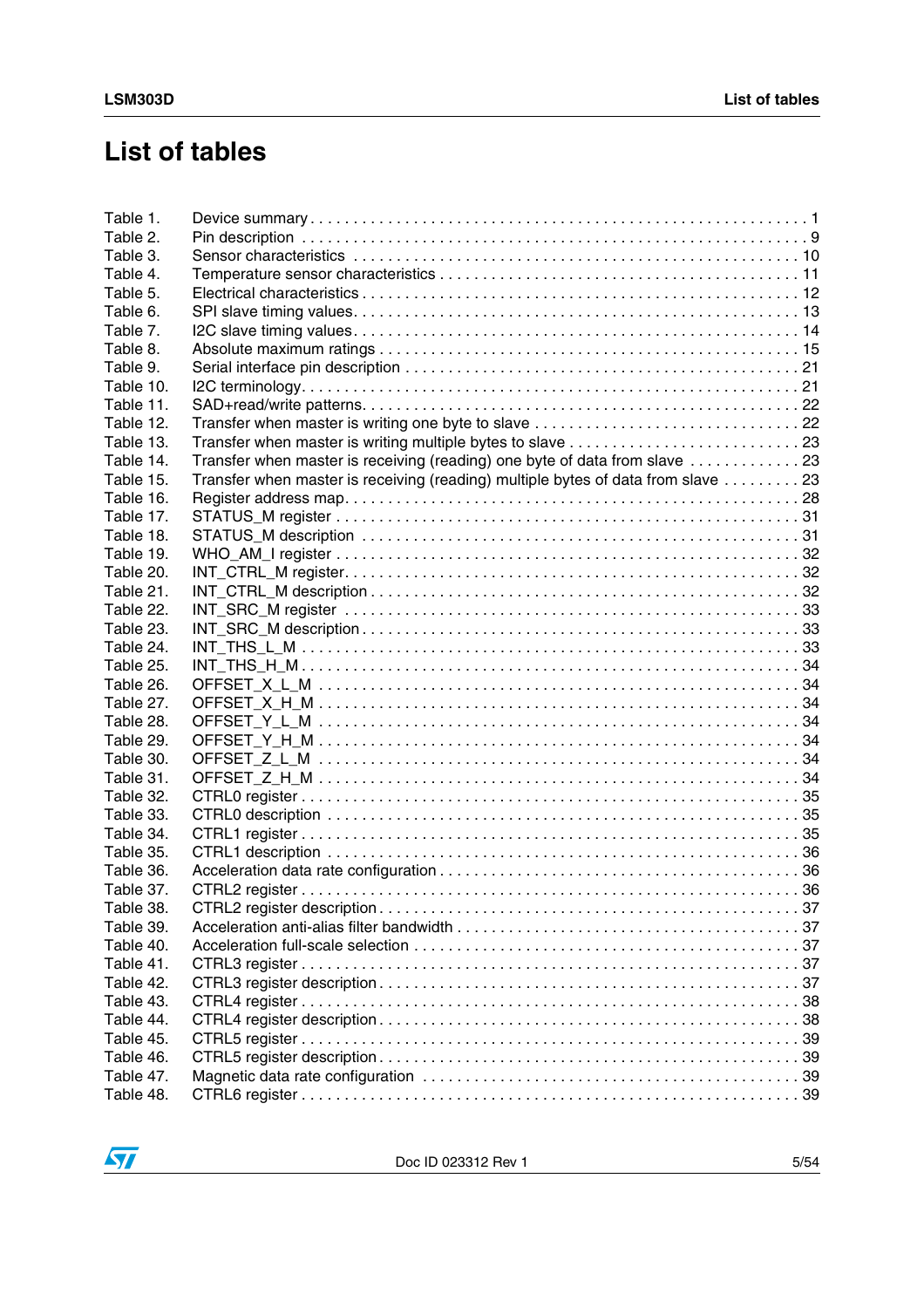| Table 49. |  |
|-----------|--|
| Table 50. |  |
| Table 51. |  |
| Table 52. |  |
| Table 53. |  |
| Table 54. |  |
| Table 55. |  |
| Table 56. |  |
| Table 57. |  |
| Table 58. |  |
| Table 59. |  |
| Table 60. |  |
| Table 61. |  |
| Table 62. |  |
| Table 63. |  |
| Table 64. |  |
| Table 65. |  |
| Table 66. |  |
| Table 67. |  |
| Table 68. |  |
| Table 69. |  |
| Table 70. |  |
| Table 71. |  |
| Table 72. |  |
| Table 73. |  |
| Table 74. |  |
| Table 75. |  |
| Table 76. |  |
| Table 77. |  |
| Table 78. |  |
| Table 79. |  |
| Table 80. |  |
| Table 81. |  |
| Table 82. |  |
| Table 83. |  |
| Table 84. |  |
| Table 85. |  |
| Table 86. |  |
| Table 87. |  |
| Table 88. |  |
| Table 89. |  |
| Table 90. |  |
| Table 91. |  |
| Table 92. |  |
| Table 93. |  |
| Table 94. |  |
| Table 95. |  |
| Table 96. |  |
| Table 97. |  |
|           |  |

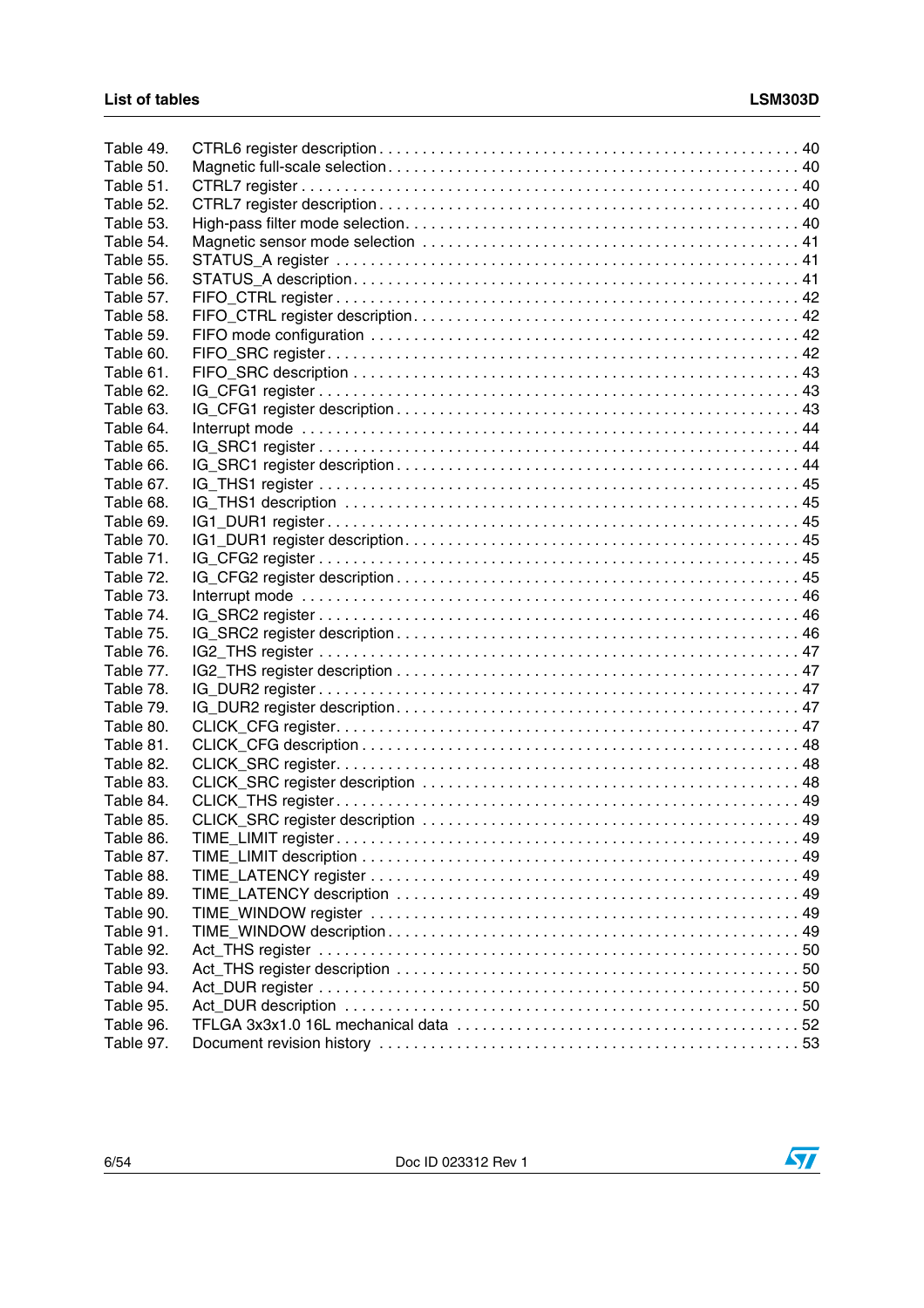# **List of figures**

| Figure 1.  |  |
|------------|--|
| Figure 2.  |  |
| Figure 3.  |  |
| Figure 4.  |  |
| Figure 5.  |  |
| Figure 6.  |  |
| Figure 7.  |  |
| Figure 8.  |  |
| Figure 9.  |  |
| Figure 10. |  |
| Figure 11. |  |
| Figure 12. |  |

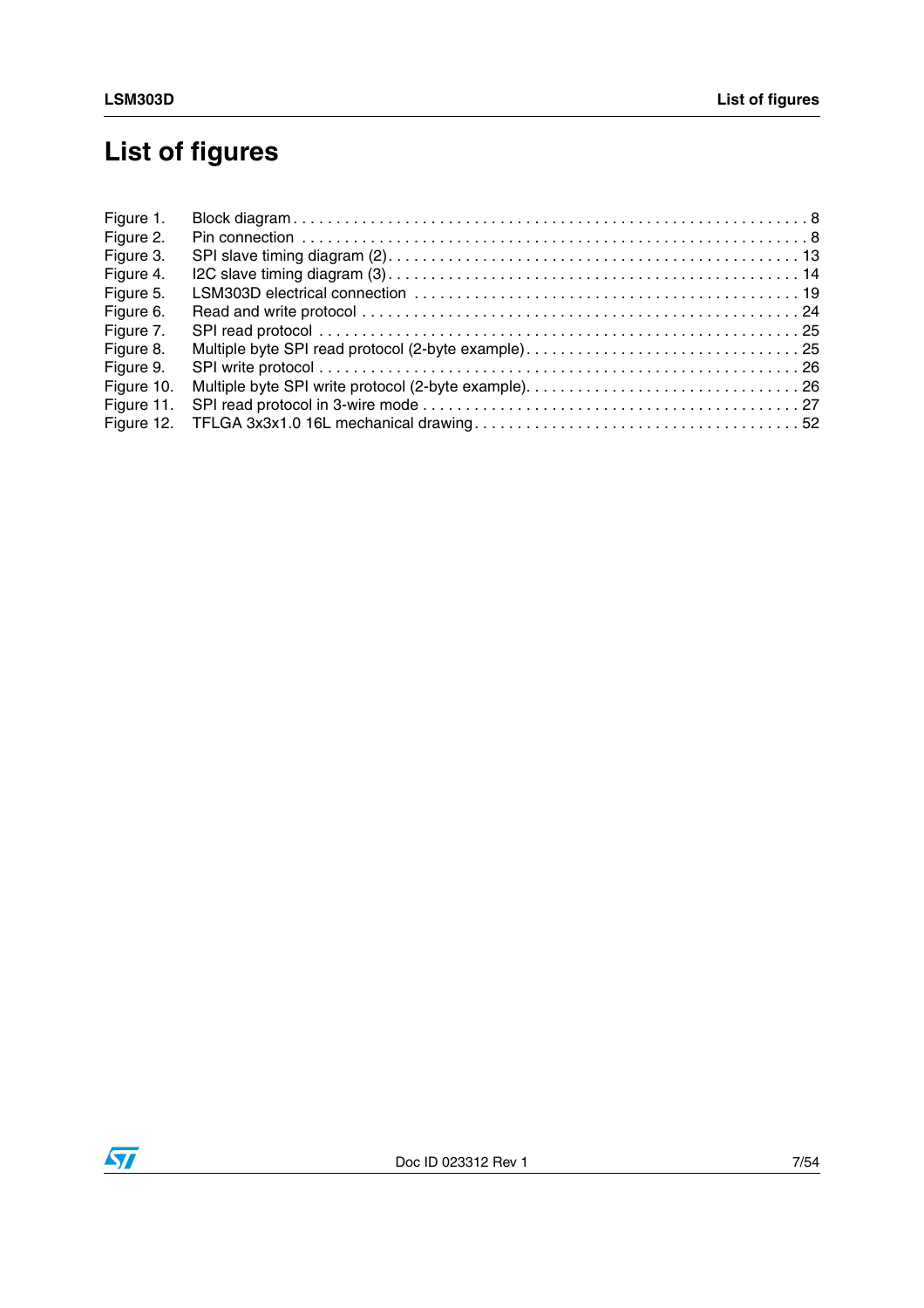## <span id="page-7-0"></span>**1 Block diagram and pin description**

### <span id="page-7-1"></span>**1.1 Block diagram**

### <span id="page-7-3"></span>**Figure 1. Block diagram**



## <span id="page-7-2"></span>**1.2 Pin description**

<span id="page-7-4"></span>

8/54 Doc ID 023312 Rev 1

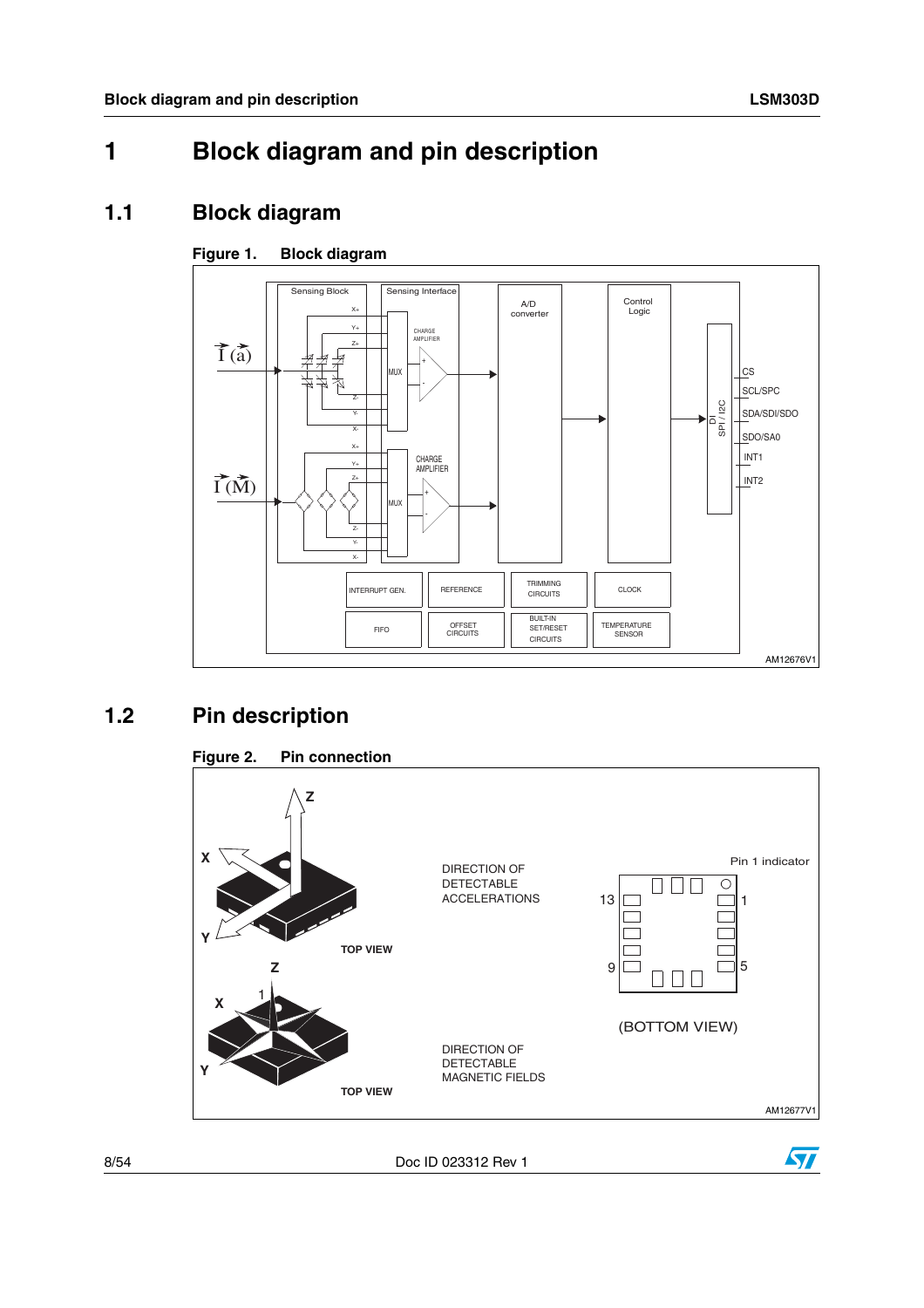| Pin#           | <b>Name</b>                            | <b>Function</b>                                                                                                                                       |
|----------------|----------------------------------------|-------------------------------------------------------------------------------------------------------------------------------------------------------|
| 1              | Vdd_IO                                 | Power supply for I/O pins                                                                                                                             |
| 2              | <b>SETC</b>                            | S/R capacitor connection (C2)                                                                                                                         |
| 3              | <b>SETP</b>                            | S/R capacitor connection (C2)                                                                                                                         |
| 4              | <b>SCL</b><br><b>SPC</b>               | $I2C$ serial clock (SCL)<br>SPI serial port clock (SPC)                                                                                               |
| 5              | <b>GND</b>                             | 0 V supply                                                                                                                                            |
| 6              | <b>SDA</b><br><b>SDI</b><br><b>SDO</b> | I <sup>2</sup> C serial data (SDA)<br>SPI serial data input (SDI)<br>3-wire interface serial data output (SDO)                                        |
| $\overline{7}$ | <b>SDO</b><br>SA <sub>0</sub>          | SPI serial data output (SDO)<br>I <sup>2</sup> C less significant bit of the device address (SA0)                                                     |
| 8              | <b>CS</b>                              | SPI enable<br>$1^2$ C/SPI mode selection (1: SPI idle mode / $1^2$ C communication<br>enabled; 0: SPI communication mode / I <sup>2</sup> C disabled) |
| 9              | INT <sub>2</sub>                       | Interrupt 2                                                                                                                                           |
| 10             | Reserved                               | Connect to GND                                                                                                                                        |
| 11             | INT <sub>1</sub>                       | Interrupt 1                                                                                                                                           |
| 12             | <b>GND</b>                             | 0 V supply                                                                                                                                            |
| 13             | <b>GND</b>                             | 0 V supply                                                                                                                                            |
| 14             | Vdd                                    | Power supply                                                                                                                                          |
| 15             | C <sub>1</sub>                         | Capacitor connection (C1)                                                                                                                             |
| 16             | <b>GND</b>                             | 0 V supply                                                                                                                                            |

<span id="page-8-0"></span>Table 2. **Pin description** 

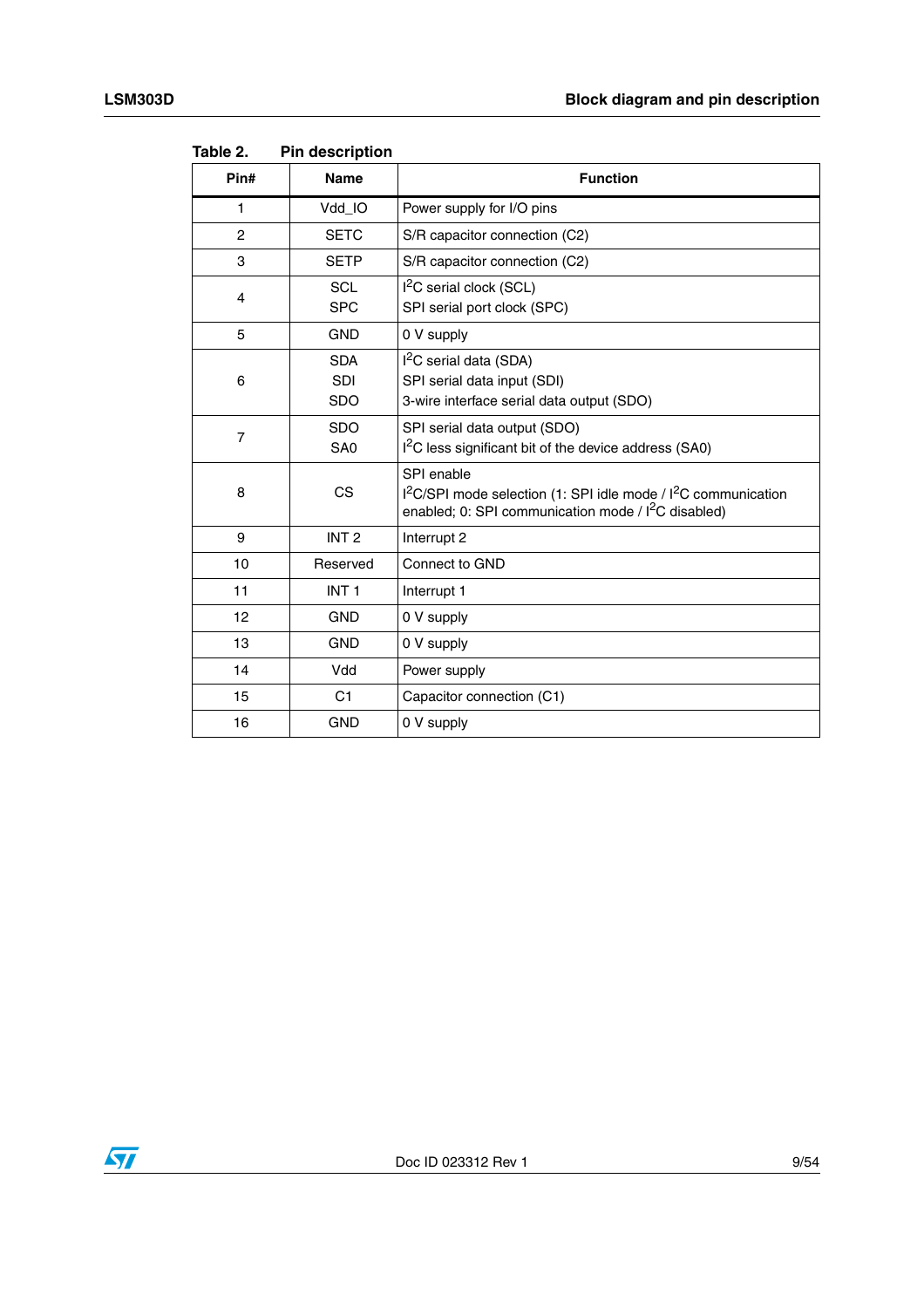## <span id="page-9-0"></span>**2 Module specifications**

### <span id="page-9-1"></span>**2.1 Sensor characteristics**

 $\textcircled{a}$  Vdd = 2.5 V, T = 25 °C unless otherwise noted  $\text{^{(a)}}$ .

<span id="page-9-2"></span>

| Table 3. | <b>Sensor characteristics</b> |
|----------|-------------------------------|
|          |                               |

| Symbol   | <b>Parameter</b>                                                                     | <b>Test conditions</b>                       | Min. | Typ. <sup>(1)</sup> | Max. | <b>Unit</b>     |
|----------|--------------------------------------------------------------------------------------|----------------------------------------------|------|---------------------|------|-----------------|
|          |                                                                                      |                                              |      | ±2                  |      |                 |
|          |                                                                                      |                                              |      | ±4                  |      |                 |
| LA_FS    | Linear acceleration<br>measurement range <sup>(2)</sup>                              |                                              |      | ±6                  |      | g               |
|          |                                                                                      |                                              |      | $\pm 8$             |      |                 |
|          |                                                                                      |                                              |      | ±16                 |      |                 |
|          |                                                                                      |                                              |      | ±2                  |      |                 |
|          |                                                                                      |                                              |      | ±4                  |      |                 |
| $M_FS$   | Magnetic measurement range                                                           |                                              |      | ±8                  |      | gauss           |
|          |                                                                                      |                                              |      | ±12                 |      |                 |
|          |                                                                                      | Linear acceleration FS=±2g                   |      | 0.061               |      |                 |
|          |                                                                                      | Linear acceleration FS=±4g                   |      | 0.122               |      | mg/LSB          |
| LA_So    | Linear acceleration sensitivity                                                      | Linear acceleration FS=±6g                   |      | 0.183               |      |                 |
|          |                                                                                      | Linear acceleration FS=±8g                   |      | 0.244               |      |                 |
|          |                                                                                      | Linear acceleration FS=±16g                  |      | 0.732               |      |                 |
|          |                                                                                      | Magnetic FS=±2gauss                          |      | 0.080               |      |                 |
|          |                                                                                      | Magnetic FS=±4gauss                          |      | 0.160               |      | mgauss/         |
| M_GN     | Magnetic sensitivity                                                                 | Magnetic FS=±8gauss                          |      | 0.320               |      | <b>LSB</b>      |
|          |                                                                                      | Magnetic FS=±12gauss                         |      | 0.479               |      |                 |
| LA_TCSo  | Linear acceleration sensitivity<br>change vs. temperature                            |                                              |      | ±0.01               |      | $\%$ /°C        |
| M_TCSo   | Magnetic sensitivity change<br>vs. temperature                                       |                                              |      | $\pm 0.05$          |      | $\%$ /°C        |
| LA_TyOff | Linear acceleration typical<br>zero- $g$ level offset<br>accuracy <sup>(3),(4)</sup> |                                              |      | ±60                 |      | mg              |
| LA_TCOff | Linear acceleration zero- $g$<br>level change vs. temperature                        | Max. delta from 25 °C                        |      | ±0.5                |      | $mg$ /°C        |
| LA_An    | Linear acceleration noise<br>density                                                 | Linear acceleration FS=2g;<br>$ODR = 100 Hz$ |      | 150                 |      | ug/<br>sqrt(Hz) |



a. The product is factory calibrated at 2.5 V. The operational power supply range is from 2.16 V to 3.6 V.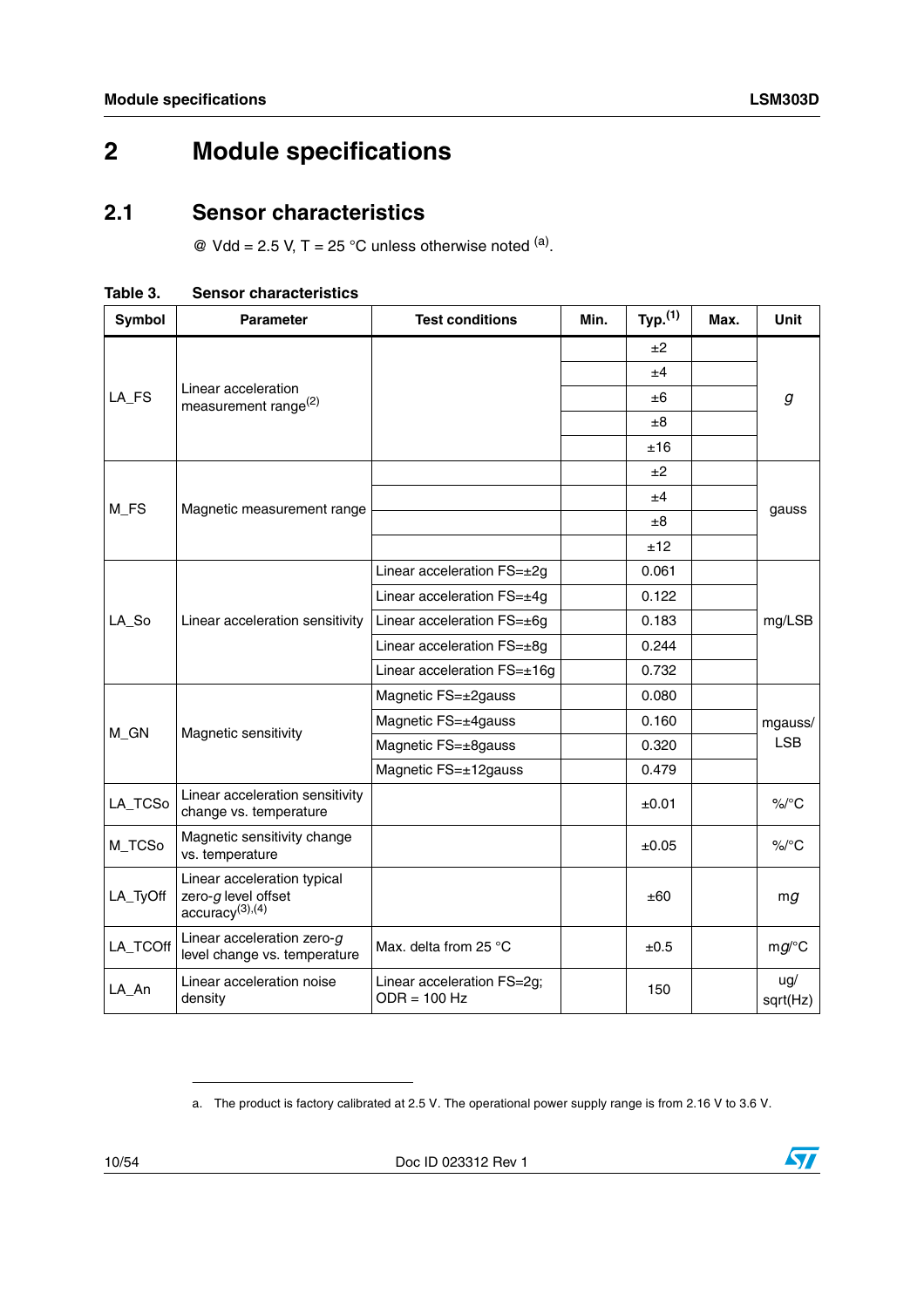| Symbol | <b>Parameter</b>                                                    | <b>Test conditions</b>                                                                  | Min.  | Typ. <sup>(1)</sup> | Max.  | Unit                  |
|--------|---------------------------------------------------------------------|-----------------------------------------------------------------------------------------|-------|---------------------|-------|-----------------------|
| $M_R$  | Magnetic noise density                                              | Magnetic $FS = 2$ gauss;<br>LR setting<br>CTRL5 (M_RES $[1,0]$ ) = 00b                  |       | 5                   |       | mgauss/<br><b>RMS</b> |
| M_CAS  | Magnetic cross-axis<br>sensitivity                                  | Cross field $= 0.5$ gauss<br>Applied = $\pm 3$ gauss                                    |       | ±1                  |       | %FS/<br>gauss         |
| M EF   | Maximum exposed field                                               | No permitting effect on zero<br>reading                                                 |       |                     | 10000 | gauss                 |
| M_DF   | Magnetic disturbing field                                           | Sensitivity starts to degrade.<br>Automatic S/R pulse restores<br>the sensitivity $(5)$ |       |                     | 20    | gauss                 |
| LA_ST  | Linear acceleration self-test<br>positive difference <sup>(6)</sup> | $\pm 2$ g range, X, Y-axis<br>$AST = 1$ see Table 37                                    | 70    |                     | 1700  |                       |
|        |                                                                     | $\pm 2$ g range, Z-axis<br>$AST = 1$ see Table 37                                       | 70    |                     | 1700  | mg                    |
| Top    | Operating temperature range                                         |                                                                                         | $-40$ |                     | $+85$ | °C                    |

**Table 3. Sensor characteristics (continued)**

1. Typical specifications are not guaranteed.

2. Verified by wafer level test and measurement of initial offset and sensitivity.

3. Typical zero-*g* level offset value after MSL3 preconditioning.

4. Offset can be eliminated by enabling the built-in high-pass filter.

5. Set/reset pulse is automatically applied at each conversion cycle.

6. "Self-test output change" is defined as: OUTPUT[mg]<sub>(CTRL5</sub> AST bit =1) - OUTPUT[mg]<sub>(CTRL5</sub> AST bit =0).

### <span id="page-10-0"></span>**2.2 Temperature sensor characteristics**

@ Vdd = 2.5 V, T = 25 °C unless otherwise noted<sup>(b)</sup>.

### <span id="page-10-1"></span>**Table 4. Temperature sensor characteristics**

| Symbol      | <b>Parameter</b>                                    | <b>Test conditions</b>   | Min. | Typ. <sup>(1)</sup>    | Max.  | <b>Unit</b>          |
|-------------|-----------------------------------------------------|--------------------------|------|------------------------|-------|----------------------|
| <b>TSDr</b> | Temperature sensor output<br>change vs. temperature |                          |      | 8                      |       | $LSB$ <sup>o</sup> C |
| <b>TODR</b> | Temperature refresh rate                            | $\overline{\phantom{a}}$ |      | M ODR<br>$[2:0]^{(2)}$ |       | Hz                   |
| Top         | Operating temperature range                         |                          | -40  |                        | $+85$ | °C                   |

1. Typical specifications are not guaranteed.

2. Refer to *[Table 47: Magnetic data rate configuration](#page-38-4)*.

b. The product is factory calibrated at 2.5 V.

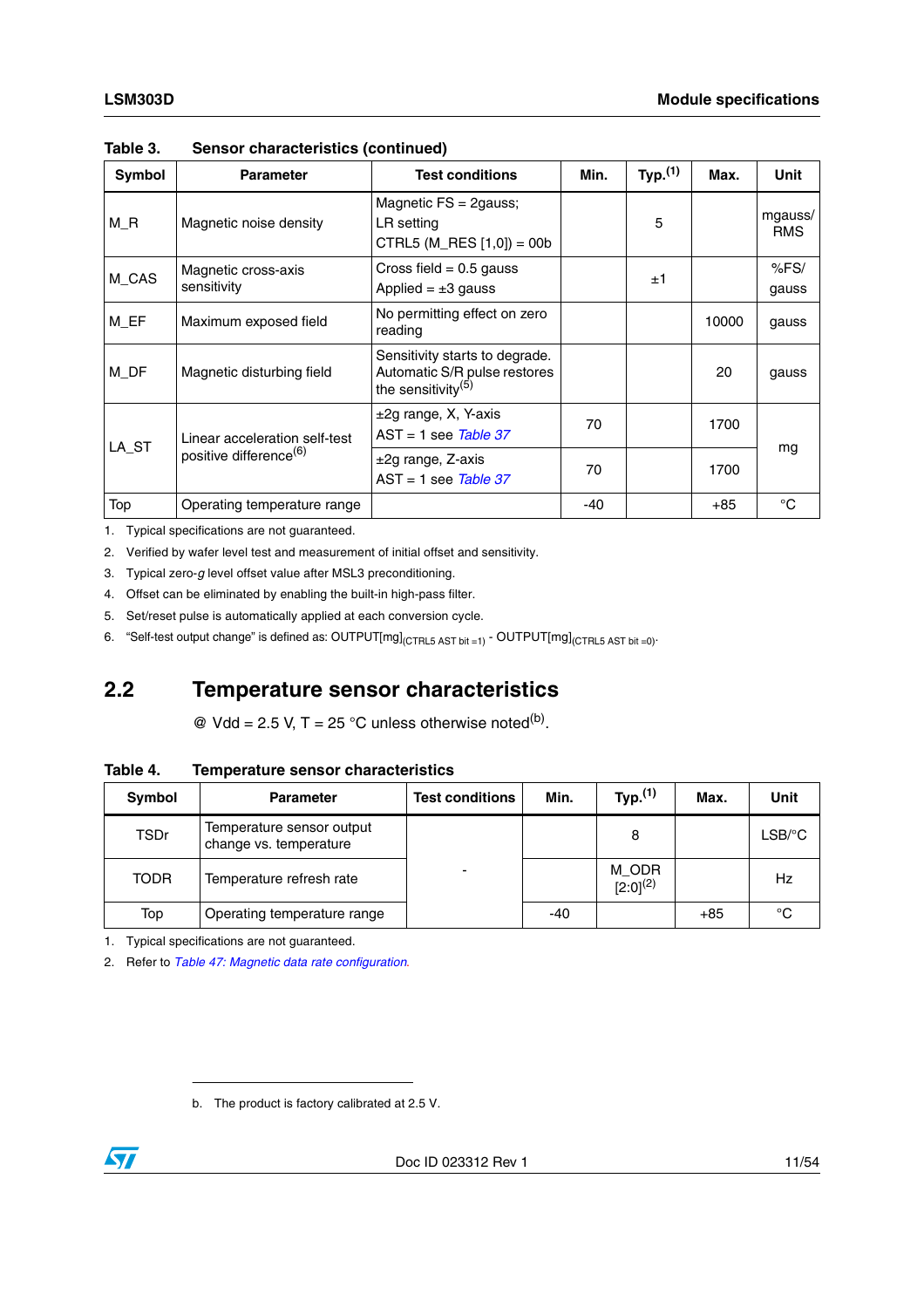## <span id="page-11-0"></span>**2.3 Electrical characteristics**

 $\textcircled{2}$  Vdd = 2.5 V, T = 25 °C unless otherwise noted.

| <b>Symbol</b> | <b>Parameter</b>                                                    | <b>Test</b><br>conditions                                    | Min. | Typ. <sup>(1)</sup> | Max.      | Unit        |
|---------------|---------------------------------------------------------------------|--------------------------------------------------------------|------|---------------------|-----------|-------------|
| Vdd           | Supply voltage                                                      |                                                              | 2.16 |                     | 3.6       | v           |
| Vdd_IO        | Module power supply for I/O                                         |                                                              | 1.71 | 1.8                 | $Vdd+0.1$ |             |
| Idd           | eCompass <sup>(2)</sup> current consumption<br>in normal mode $(3)$ | LR setting<br>CTRL5 (M_RES<br>$[1,0]$ = 00b, see<br>Table 45 |      | 300                 |           | μA          |
| IddSL         | Current consumption in<br>power-down <sup>(4)</sup>                 |                                                              |      | 1                   |           | μA          |
| Top           | Operating temperature range                                         |                                                              | -40  |                     | $+85$     | $^{\circ}C$ |

### <span id="page-11-1"></span>**Table 5. Electrical characteristics**

1. Typical specifications are not guaranteed.

2. eCompass: accelerometer - magnetic sensor.

3. Magnetic sensor setting ODR =6.25 Hz, accelerometer sensor ODR = 50 Hz and magnetic high resolution setting.

4. Linear accelerometer and magnetic sensor in power-down mode.

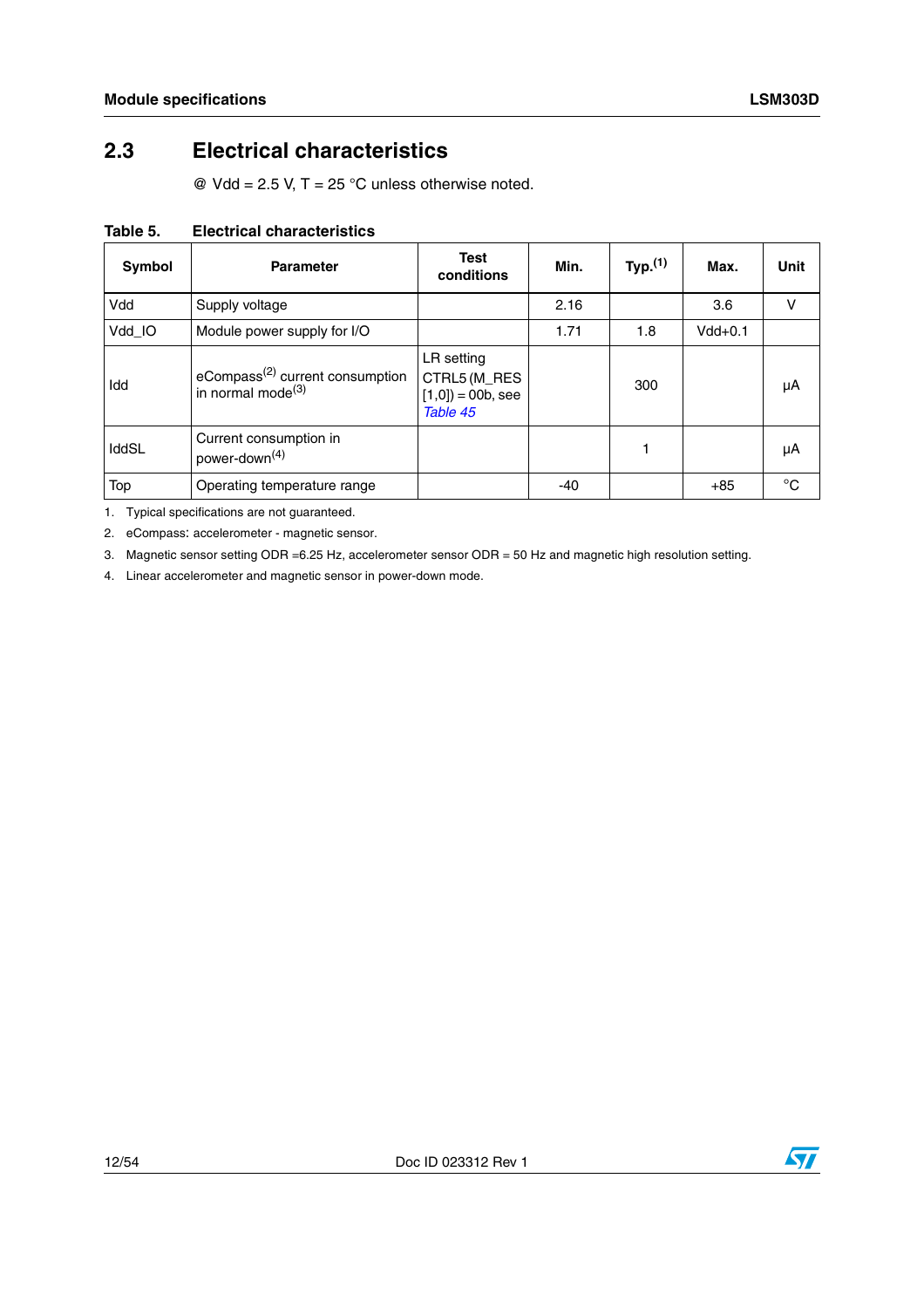## <span id="page-12-0"></span>**2.4 Communication interface characteristics**

### <span id="page-12-1"></span>**2.4.1 SPI - serial peripheral interface**

Subject to general operating conditions for Vdd and Top.

<span id="page-12-2"></span>**Table 6. SPI slave timing values**

| Symbol   | <b>Parameter</b>        | Value <sup>(1)</sup> | <b>Unit</b> |            |
|----------|-------------------------|----------------------|-------------|------------|
|          |                         | Min.                 | Max.        |            |
| tc(SPC)  | SPI clock cycle         | 100                  |             | ns         |
| fc(SPC)  | SPI clock frequency     |                      | 10          | <b>MHz</b> |
| tsu(CS)  | CS setup time           | 5                    |             |            |
| th(CS)   | CS hold time            | 20                   |             |            |
| tsu(SI)  | SDI input setup time    | 5                    |             |            |
| th(SI)   | SDI input hold time     | 15                   |             | ns         |
| tv(SO)   | SDO valid output time   |                      | 50          |            |
| th(SO)   | SDO output hold time    | 5                    |             |            |
| tdis(SO) | SDO output disable time |                      | 50          |            |

1. Values are guaranteed at 10 MHz clock frequency for SPI with both 4 and 3 wires, based on characterization results, not tested in production.



## <span id="page-12-3"></span>**Figure 3. SPI slave timing diagram (2)**

2. Measurement points are done at 0.2·Vdd\_IO and 0.8·Vdd\_IO, for both input and output ports.

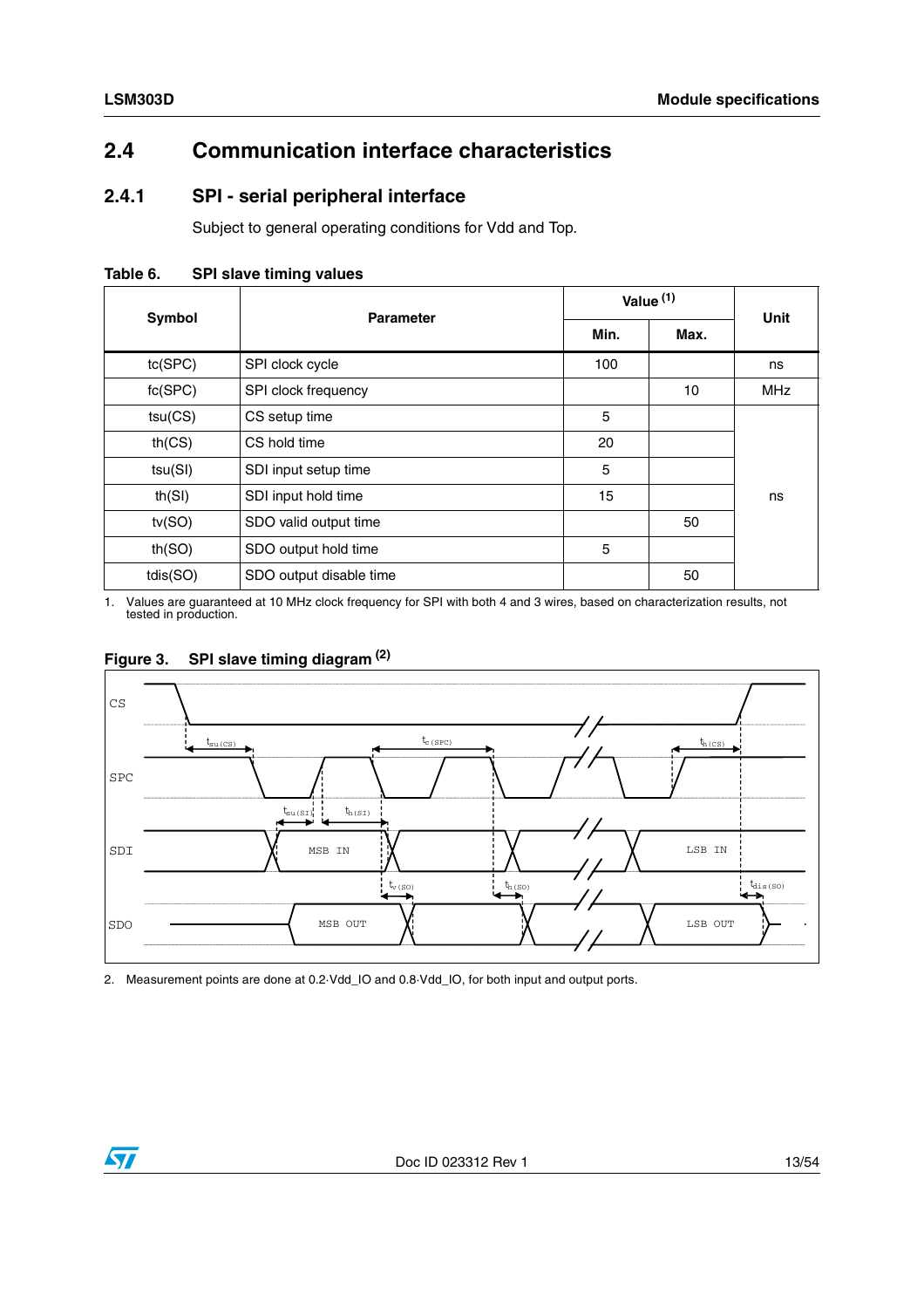## <span id="page-13-0"></span>**2.4.2 Sensor I2C - inter IC control interface**

Subject to general operating conditions for Vdd and Top.

|                         | <b>Parameter</b>                                  |      | $I2C$ standard mode $(1)$ |                      | $I2C$ fast mode $(1)$ | Unit       |
|-------------------------|---------------------------------------------------|------|---------------------------|----------------------|-----------------------|------------|
| Symbol                  |                                                   | Min. | Max.                      | Min.                 | Max.                  |            |
| $f_{(SCL)}$             | <b>SCL clock frequency</b>                        | 0    | 100                       | $\mathbf{0}$         | 400                   | <b>kHz</b> |
| $t_{w(SCLL)}$           | SCL clock low time                                | 4.7  |                           | 1.3                  |                       |            |
| $t_{w(SCLH)}$           | SCL clock high time                               | 4.0  |                           | 0.6                  |                       | μs         |
| $t_{\text{su(SDA)}}$    | SDA setup time                                    | 250  |                           | 100                  |                       | ns         |
| $t_{h(SDA)}$            | SDA data hold time                                | 0    | 3.45                      | 0                    | 0.9                   | μs         |
| $t_{r(SDA)} t_{r(SCL)}$ | SDA and SCL rise time                             |      | 1000                      | $20 + 0.1 C_h^{(2)}$ | 300                   | ns         |
| $t_{f(SDA)} t_{f(SCL)}$ | SDA and SCL fall time                             |      | 300                       | $20 + 0.1 C_h^{(2)}$ | 300                   |            |
| $t_{h(ST)}$             | START condition hold time                         | 4    |                           | 0.6                  |                       |            |
| $t_{\text{SU(SR)}}$     | Repeated START condition<br>setup time            | 4.7  |                           | 0.6                  |                       |            |
| $t_{\text{su(SP)}}$     | STOP condition setup time                         | 4    |                           | 0.6                  |                       | μs         |
| $t_{w(SP:SR)}$          | Bus free time between STOP<br>and START condition | 4.7  |                           | 1.3                  |                       |            |

<span id="page-13-1"></span>Table 7. **I**<sup>2</sup>C slave timing values

1. Data based on standard I<sup>2</sup>C protocol requirement, not tested in production.

2. Cb = total capacitance of one bus line, in pF.



<span id="page-13-2"></span>

3. Measurement points are done at 0.2·Vdd\_IO and 0.8·Vdd\_IO, for both ports.

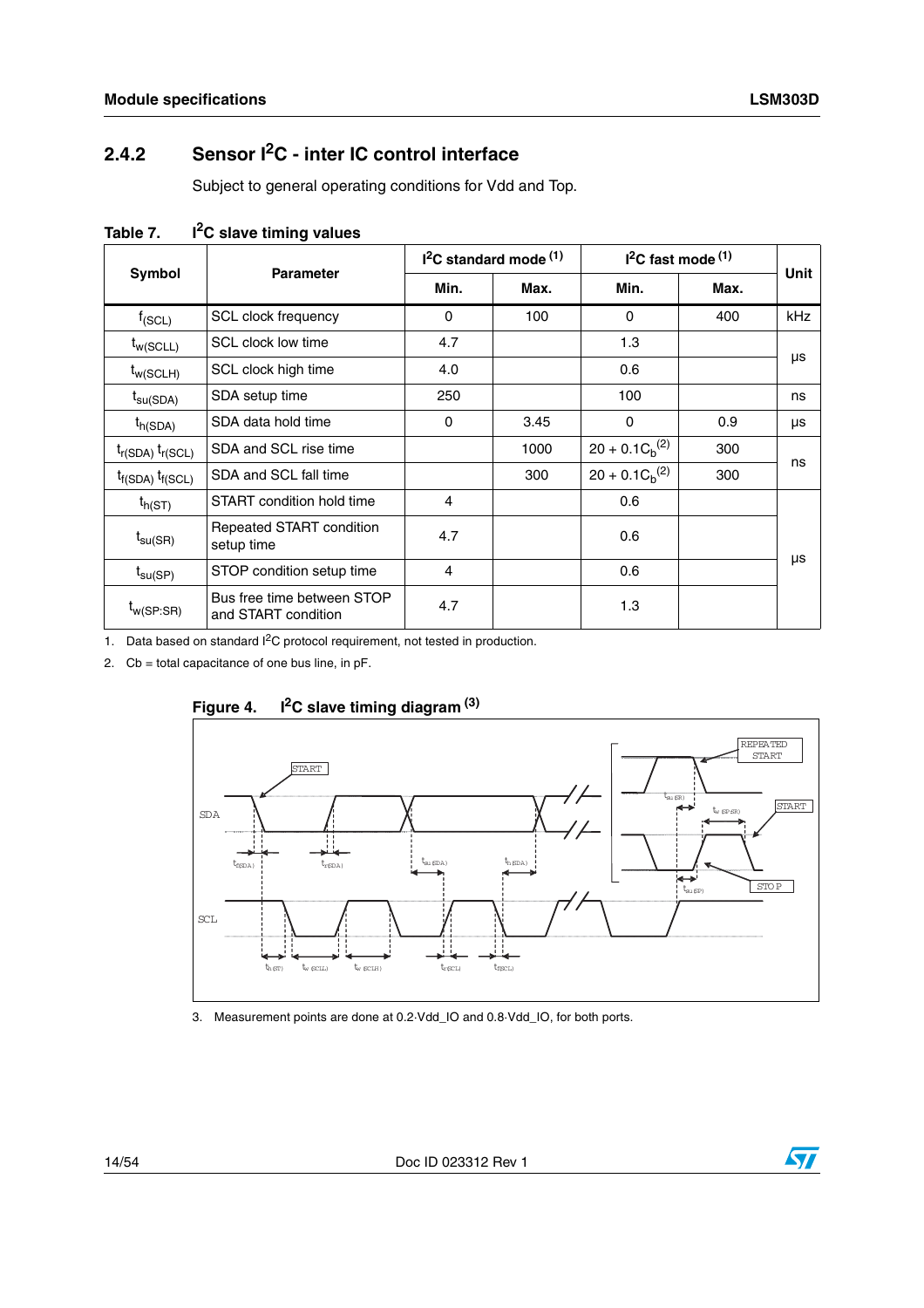## <span id="page-14-0"></span>**2.5 Absolute maximum ratings**

Stresses above those listed as "absolute maximum ratings" may cause permanent damage to the device. This is a stress rating only and functional operation of the device under these conditions is not implied. Exposure to maximum rating conditions for extended periods may affect device reliability.

| Symbol                     | <b>Ratings</b>                                                          | <b>Maximum value</b>    | Unit         |
|----------------------------|-------------------------------------------------------------------------|-------------------------|--------------|
| Vdd                        | Supply voltage                                                          | $-0.3$ to $4.8$         | v            |
| Vdd IO                     | I/O pins supply voltage                                                 | $-0.3$ to 4.8           | v            |
| Vin                        | Input voltage on any control pin (SCL/SPC,<br>SDA/SDI/SDO, SDO/SA0, CS) | $-0.3$ to Vdd IO $+0.3$ | v            |
|                            | Acceleration (any axis, powered, $Vdd = 2.5 V$ )                        | 3,000 for 0.5 ms        | g            |
| A <sub>POW</sub>           |                                                                         | 10,000 for 0.1 ms       | g            |
|                            | Acceleration (any axis, unpowered)                                      | 3,000 for 0.5 ms        | g            |
| A <sub>UNP</sub>           |                                                                         | 10,000 for 0.1 ms       | g            |
| $\mathsf{T}_{\mathsf{OP}}$ | Operating temperature range                                             | $-40$ to $+85$          | °C           |
| T <sub>STG</sub>           | Storage temperature range                                               | $-40$ to $+125$         | $^{\circ}$ C |

<span id="page-14-1"></span>**Table 8. Absolute maximum ratings**

*Note: Supply voltage on any pin should never exceed 4.8 V.*



This is a mechanical shock sensitive device, improper handling can cause permanent damage to the part



This is an ESD sensitive device, improper handling can cause permanent damage to the part

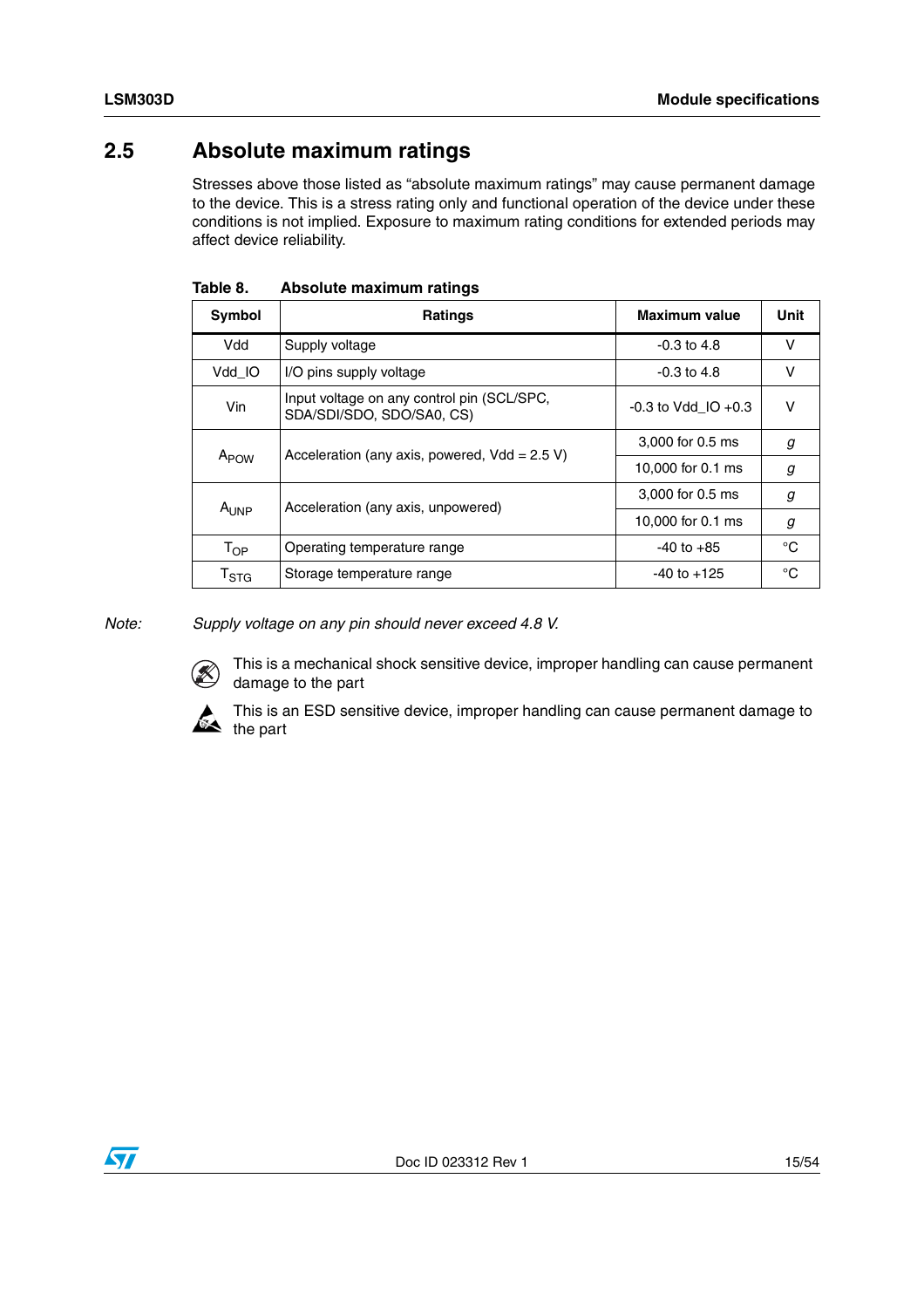## <span id="page-15-0"></span>**3 Terminology**

### <span id="page-15-1"></span>**3.1 Set/reset pulse**

The set/reset pulse is an automatic operation performed before each magnetic acquisition cycle to de-gauss the sensor and to ensure alignment of the magnetic dipoles and therefore the linearity of the sensor itself.

### <span id="page-15-2"></span>**3.2 Sensitivity**

### <span id="page-15-3"></span>**3.2.1 Linear acceleration sensor sensitivity**

Sensitivity describes the gain of the sensor and can be determined, for example, by applying 1 *g* acceleration to it. As the sensor can measure DC accelerations this can be done easily by pointing the axis of interest towards the center of the earth, noting the output value, rotating the sensor by 180 degrees (pointing to the sky) and noting the output value again. By doing so, ±1 *g* acceleration is applied to the sensor. Subtracting the larger output value from the smaller one, and dividing the result by 2, leads to the actual sensitivity of the sensor. This value changes very little over temperature and also time. The sensitivity tolerance describes the range of sensitivities of a large population of sensors.

### <span id="page-15-4"></span>**3.2.2 Magnetic sensor sensitivity**

Sensitivity describes the gain of the sensor and can be determined, for example, by applying a magnetic field of 1 *gauss* to it.

### <span id="page-15-5"></span>**3.3 Zero-***g* **level**

Zero-*g* level offset (TyOff) describes the deviation of an actual output signal from the ideal output signal if no acceleration is present. A sensor in a steady-state on a horizontal surface measures 0 *g* in X-axis and 0 *g* in Y-axis, whereas the Z-axis measures 1 *g*. The output is ideally in the middle of the dynamic range of the sensor (content of OUT registers 00h, data expressed as 2's complement). A deviation from the ideal value in this case is called Zero-*g* offset. Offset is, to some extent, a result of stress to MEMS sensor and therefore the offset can slightly change after mounting the sensor onto a printed circuit board or exposing it to extensive mechanical stress. Offset changes little over temperature, see "Zero-*g* level change vs. temperature". The Zero-*g* level tolerance (TyOff) describes the standard deviation of the range of Zero-*g* levels of a population of sensors.

## <span id="page-15-6"></span>**3.4 Zero-***gauss* **level**

Zero-*g*auss level offset describes the deviation of an actual output signal from the ideal output if no magnetic field is present. Thanks to the set/reset pulse and to the magnetic sensor read-out chain, the offset is dynamically cancelled. The Zero-*g*auss level does not show any dependencies from temperature and power supply.

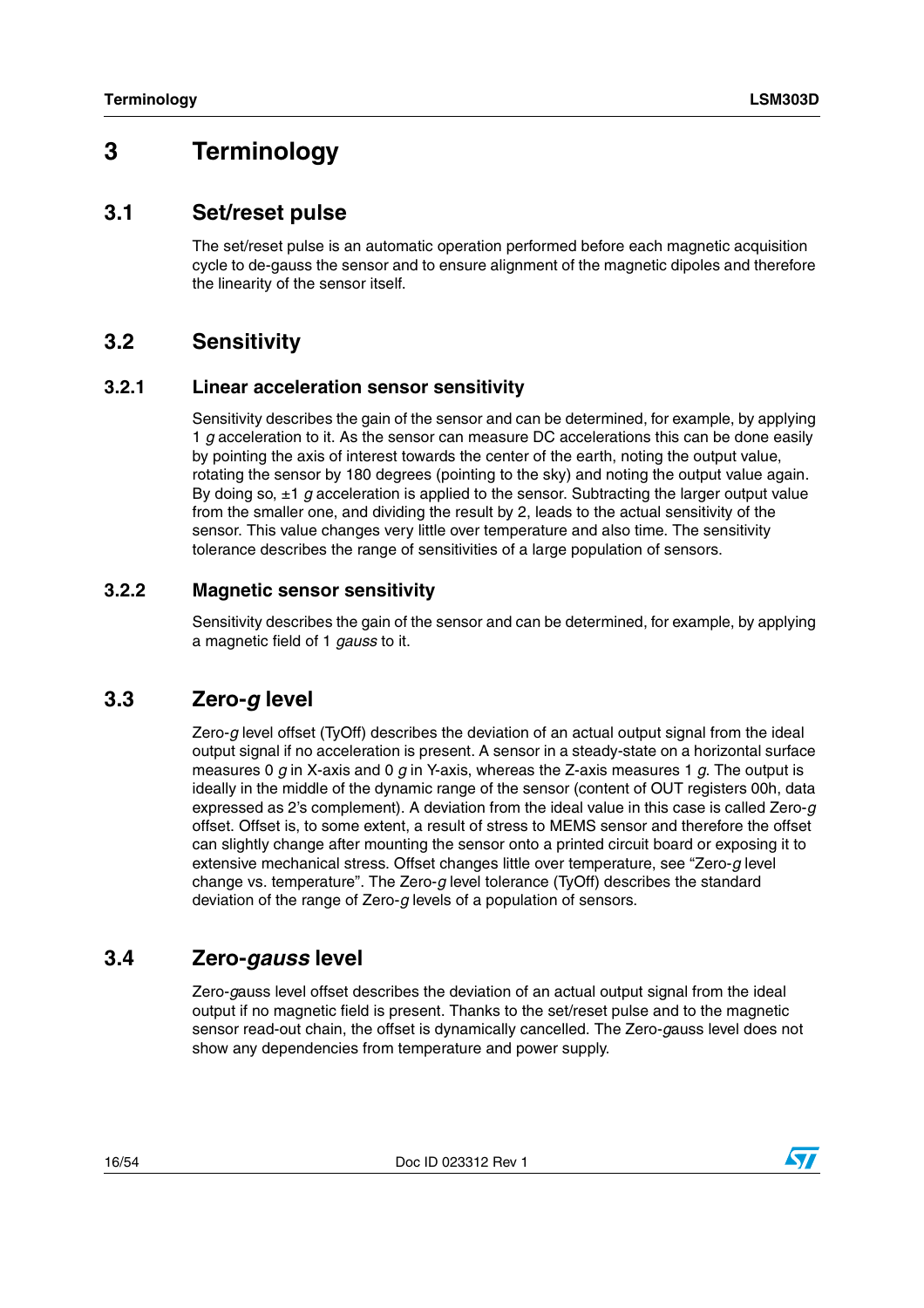## <span id="page-16-0"></span>**4 Functionality**

### <span id="page-16-1"></span>**4.1 Self-test**

Self-test allows to check the linear acceleration sensor functionality without moving it. The self-test function is off when the self-test bit (ST) is programmed to '0'. When the self-test bit is programmed to '1', an actuation force is applied to the sensor, simulating a definite input acceleration. In this case the sensor outputs exhibit a change in their DC levels which are related to the selected full-scale through the device sensitivity. When self-test is activated, the device output level is given by the algebraic sum of the signals produced by the acceleration acting on the sensor and by the electrostatic test-force. If the output signals change within the amplitude specified inside *[Section 2.1](#page-9-1)*, then the sensor is working properly and the parameters of the interface chip are within the defined specifications.

### <span id="page-16-2"></span>**4.2 Temperature sensor**

The LSM303D features an internal temperature sensor. Temperature data can be enabled by setting the TEMP\_EN bit on the *[CTRL5 \(24h\)](#page-38-0)* register to 1.

Both TEMP\_OUT\_H and TEMP\_OUT\_L registers must be read.

Temperature data is stored inside *[TEMP\\_OUT\\_L \(05h\), TEMP\\_OUT\\_H \(06h\)](#page-30-1)* as 2's complement data in 12-bit format, right justified.

The output data rate of the temperature sensor is set by M\_ODR [2:0] in *[CTRL5 \(24h\)](#page-38-0)* and is equal to the magnetic sensor output data rate.

## <span id="page-16-3"></span>**4.3 FIFO**

The LSM303D embeds an acceleration data FIFO for each of the three output channels, X, Y and Z. This allows a consistent power saving for the system, as the host processor does not need to continuously poll data from the sensor, but it can wake up only when needed and burst the significant data out from the FIFO. This buffer can work according to four different modes: Bypass mode, FIFO mode, Stream mode and Stream-to-FIFO mode. Each mode is selected by the FIFO\_MODE bits. Programmable threshold level, FIFO\_empty or FIFO\_Full events can be enabled to generate dedicated interrupts on the INT1/2 pin.

### **Bypass mode**

In Bypass mode, the FIFO is not operational and for this reason it remains empty. As described in *[Figure 5](#page-18-3)*, for each channel only the first address is used. The remaining FIFO slots are empty.

### **FIFO mode**

In FIFO mode, data from X, Y and Z channels are stored in the FIFO. A FIFO threshold interrupt can be enabled in order to be raised when the FIFO is filled to the level specified by the internal register. The FIFO continues filling until it is full. When full, the FIFO stops collecting data from the input channels.

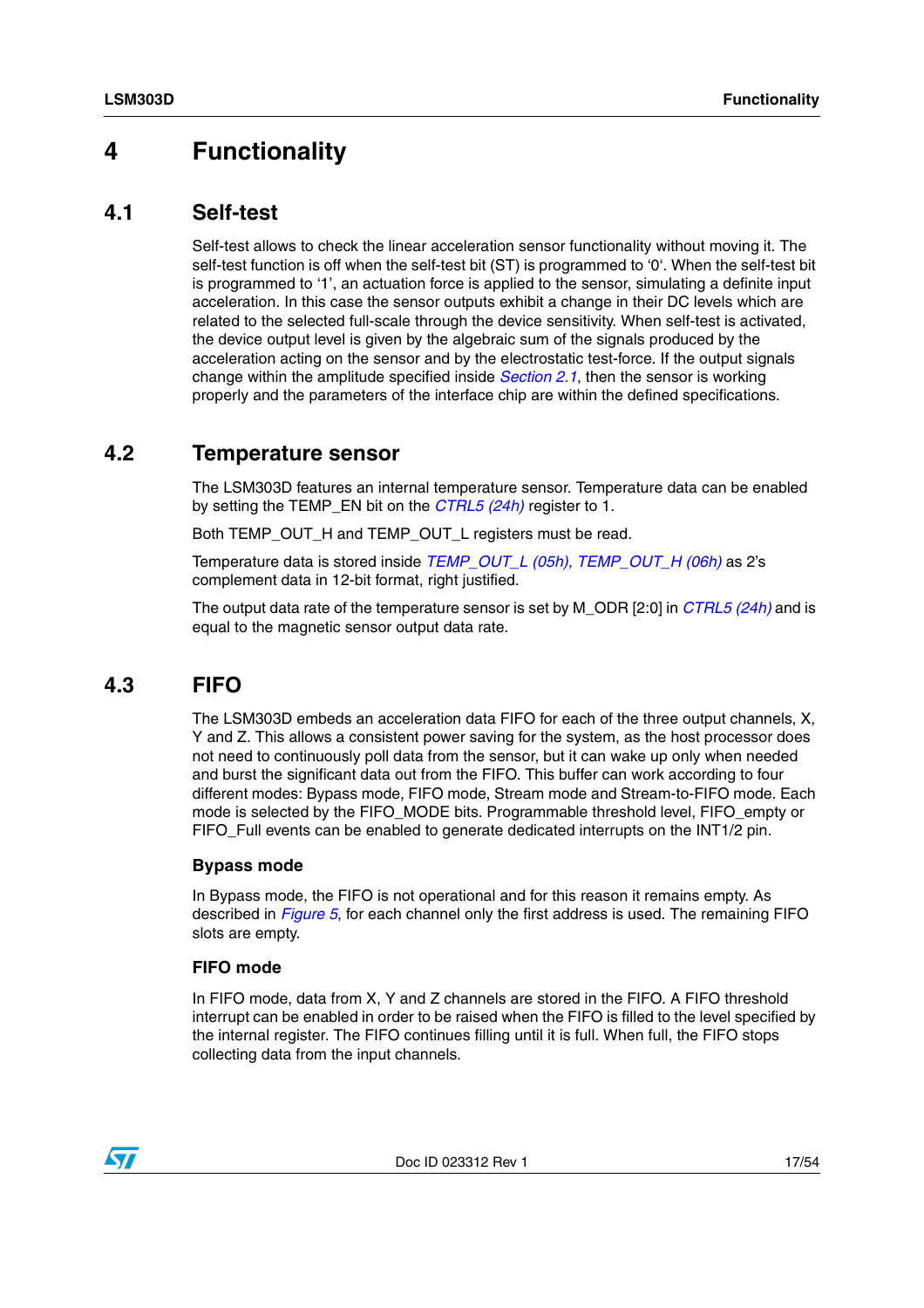### **Stream mode**

In Stream mode, data from X, Y and Z measurements are stored in the FIFO. A FIFO threshold interrupt can be enabled and set as in FIFO mode.The FIFO continues filling until it's full. When full, the FIFO discards the older data as the new arrive.

### **Stream-to-FIFO mode**

In Stream-to-FIFO mode, data from X, Y and Z measurements are stored in the FIFO. A FIFO threshold interrupt can be enabled in order to be raised when the FIFO is filled to the level specified by the internal register. The FIFO continues filling until it's full. When full, the FIFO discards the older data as the new arrive. Once a trigger event occurs, the FIFO starts operating in FIFO mode.

### **Bypass-to-Stream mode**

In Bypass-to-Stream mode, the FIFO starts operating in Bypass mode and once a trigger event occurs (related to *[IG\\_CFG1 \(30h\)](#page-42-0)* register events), the FIFO starts operating in Stream mode.

### **Retrieve data from FIFO**

FIFO data is read through OUT\_X\_A, OUT\_Y\_A and OUT\_Z\_A registers. When the FIFO is in Stream, Trigger or FIFO mode, a read operation to the OUT X A, OUT Y A or OUT Z A registers provides the data stored in the FIFO. Each time data is read from the FIFO, the oldest X, Y and Z data are placed in the OUT\_X\_A, OUT\_Y\_A and OUT\_Z\_A registers and both single read and read\_burst operations can be used.

### <span id="page-17-0"></span>**4.4 Factory calibration**

The IC interface is factory calibrated. The trimming values are stored inside the device by a non-volatile memory. Anytime the device is turned on, the trimming parameters are downloaded into the registers to be used during normal operation. This allows the user to use the device without further calibration.

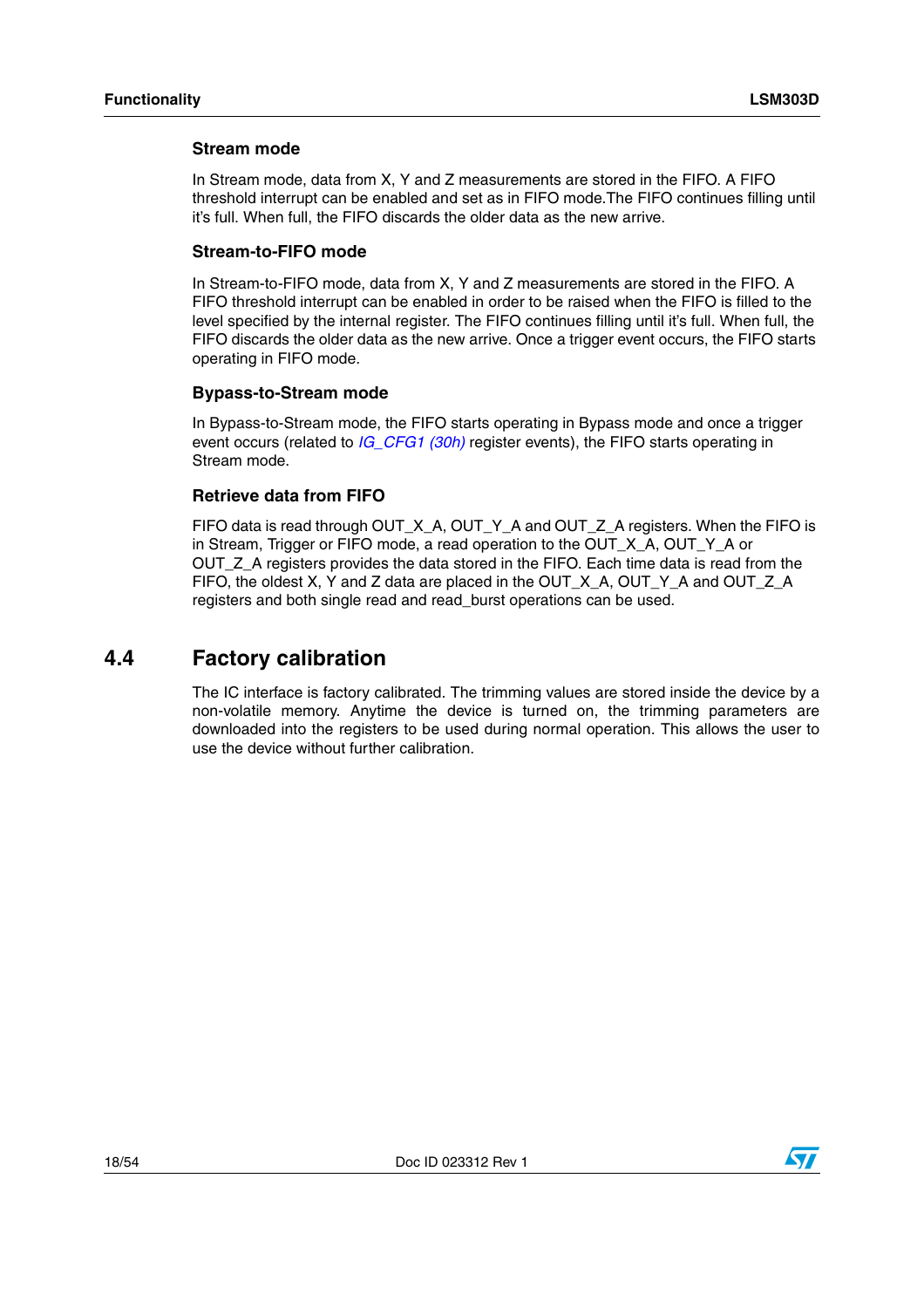## <span id="page-18-0"></span>**5 Application hints**



<span id="page-18-3"></span>

## <span id="page-18-1"></span>**5.1 External capacitors**

The C1 and C2 external capacitors should be low SR value ceramic type construction (typ. suggested value 200 mΩ). Reservoir capacitor C1 is nominally 4.7 µF in capacitance, with the set/reset capacitor C2 nominally 0.22 µF in capacitance.

The device core is supplied through the Vdd line. Power supply decoupling capacitors (C4=100 nF ceramic, C3=10 µF Al) should be placed as near as possible to the supply pin of the device (common design practice). All the voltage and ground supplies must be present at the same time to have proper behavior of the IC (refer to *[Figure 5](#page-18-3)*).

The functionality of the device and the measured acceleration/magnetic field data is selectable and accessible through the  $I<sup>2</sup>C/SPI$  interfaces.

The functions, the threshold and the timing of the two interrupt pins (INT1 and INT2) can be completely programmed by the user through the I<sup>2</sup>C/SPI interfaces.

## <span id="page-18-2"></span>**5.2 Pull-up resistors**

If an I<sup>2</sup>C interface is used, pull-up resistors (suggested value 10 kΩ) must be placed on the two  $I^2C$  bus lines.



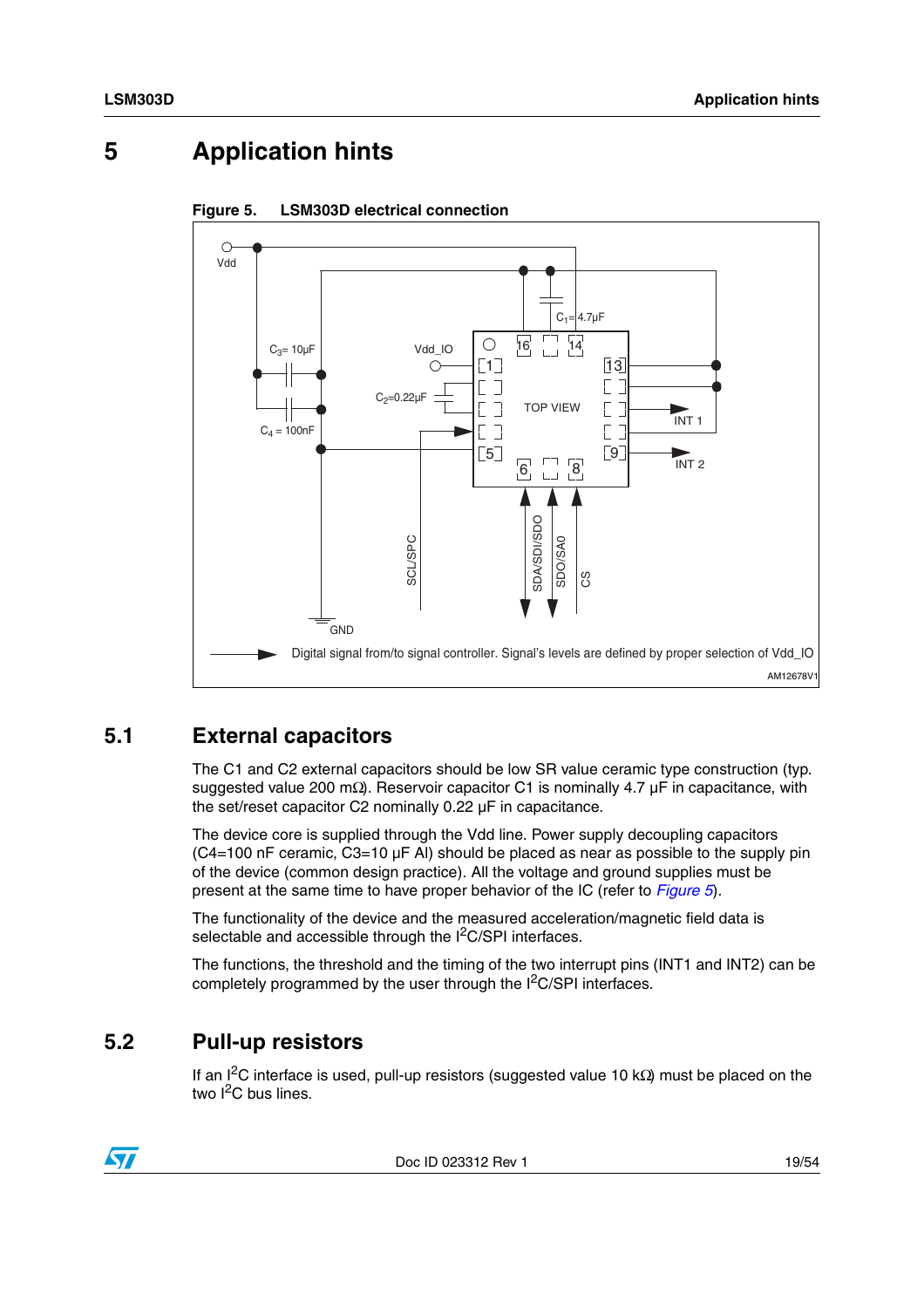### <span id="page-19-0"></span>**5.3 Digital Interface power supply**

This digital interface, dedicated to the linear acceleration and to the magnetic field signal, is capable of operating with a standard power supply (Vdd) or using a dedicated power supply (Vdd\_IO).

## <span id="page-19-1"></span>**5.4 Soldering information**

The LGA package is compliant with ECOPACK®, RoHS and "Green" standards. It is qualified for soldering heat resistance according to JEDEC J-STD-020.

Leave "Pin 1 Indicator" unconnected during soldering.

Land pattern and soldering recommendations are available at www.st.com/mems.

### <span id="page-19-2"></span>**5.5 High-current wiring effects**

High current in wiring and printed circuit trace can be the cause of errors in magnetic field measurements for compassing.

Conductor generated magnetic fields add to the earth's magnetic field creating errors in compass heading computations.

Keep currents higher than 10 mA a few millimeters further away from the sensor IC.

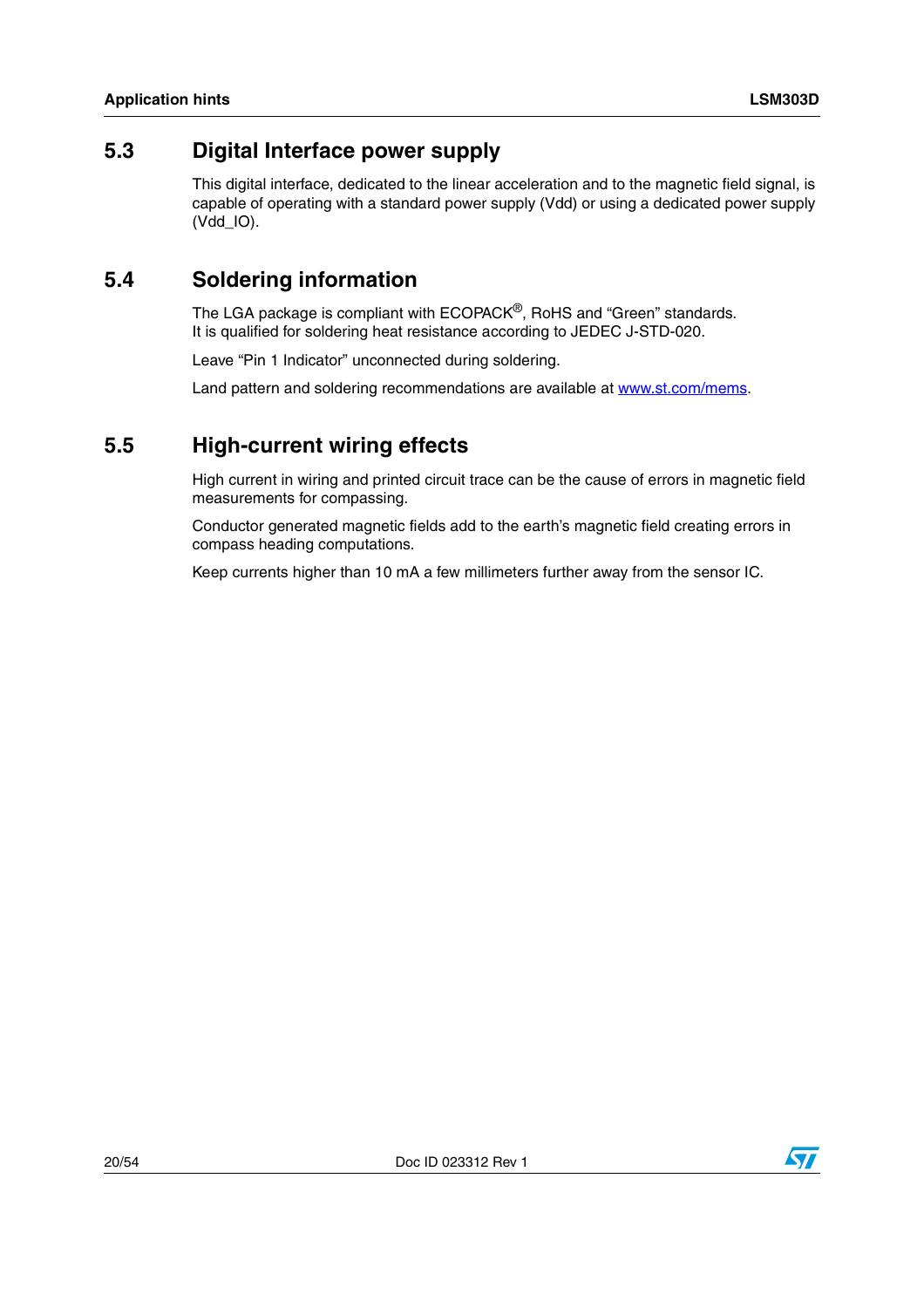## <span id="page-20-0"></span>**6 Digital interfaces**

The registers embedded in the LSM303D may be accessed through both the  $I<sup>2</sup>C$  and SPI serial interfaces. The latter may be SW-configured to operate either in 3-wire or 4-wire interface mode.

The serial interfaces are mapped onto the same pins. To select/exploit the  $1^2C$  interface, the CS line must be tied high (i.e connected to Vdd\_IO).

| Pin name    | <b>Pin description</b>                                                                                                   |
|-------------|--------------------------------------------------------------------------------------------------------------------------|
| CS.         | $I2C/SPI$ mode selection (1: SPI idle mode / $I2C$ communication enabled; 0: SPI<br>communication mode / $I2C$ disabled) |
| SCL/SPC     | $I2C$ serial clock (SCL)<br>SPI serial port clock (SPC)                                                                  |
| SDA/SDI/SDO | I <sup>2</sup> C serial data (SDA)<br>SPI serial data input (SDI)<br>3-wire interface serial data output (SDO)           |
| SDO/SA0     | SPI serial data output (SDO)<br>$I2C$ less significant bit of the device address (SA0)                                   |

<span id="page-20-2"></span>**Table 9. Serial interface pin description**

## <span id="page-20-1"></span>**6.1 I2C serial interface**

The LSM303D  $I^2C$  is a bus slave. The  $I^2C$  is employed to write data into registers whose content can also be read back.

The relevant  $I^2C$  terminology is given in the table below.

| Term        | <b>Description</b>                                                                          |
|-------------|---------------------------------------------------------------------------------------------|
| Transmitter | The device which sends data to the bus                                                      |
| Receiver    | The device which receives data from the bus                                                 |
| Master      | The device which initiates a transfer, generates clock signals and terminates a<br>transfer |
| Slave       | The device addressed by the master                                                          |

#### <span id="page-20-3"></span>Table 10. **T**<sup>2</sup>C terminology

There are two signals associated with the  $I^2C$  bus: the serial clock line (SCL) and the serial data line (SDA). The latter is a bi-directional line used for sending and receiving the data to/from the interface. Both lines must be connected to Vdd\_IO through external pull-up resistors. When the bus is free, both lines are high.

The  $I^2C$  interface is compliant with fast mode (400 kHz)  $I^2C$  standards as well as with normal mode.

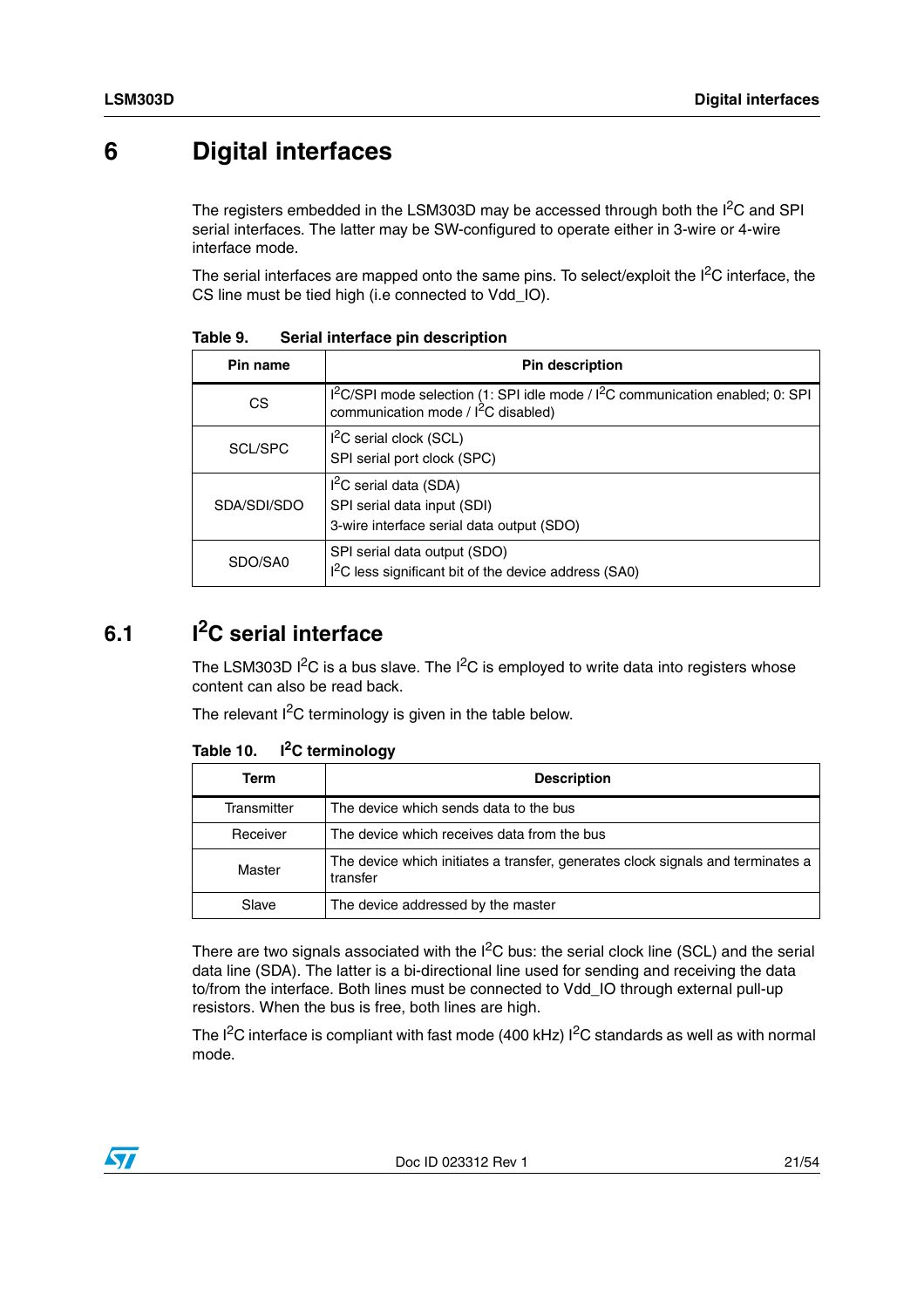### <span id="page-21-0"></span>**6.1.1 I2C operation**

The transaction on the bus is started through a START (ST) signal. A START condition is defined as a HIGH to LOW transition on the data line while the SCL line is held HIGH. After this has been transmitted by the master, the bus is considered busy. The next byte of data transmitted after the START condition contains the address of the slave in the first 7 bits and the eighth bit tells whether the master is receiving data from the slave or transmitting data to the slave. When an address is sent, each device in the system compares the first seven bits after a START condition with its address. If they match, the device considers itself addressed by the master.

The slave address (SAD) associated to the LSM303D is 00111xxb, whereas the xx bits are modified by the SDO/SA0 pin in order to modify the device address. If the SDO/SA0 pin is connected to the voltage supply, the address is 0011101b, otherwise, if the SDO/SA0 pin is connected to ground, the address is 0011110b. This solution permits the connection and addressing of two different accelerometers to the same I<sup>2</sup>C lines.

Data transfer with acknowledge is mandatory. The transmitter must release the SDA line during the acknowledge pulse. The receiver must then pull the data line low so that it remains stable low during the high period of the acknowledge clock pulse. A receiver which has been addressed is obliged to generate an acknowledge after each byte of data received.

The I<sup>2</sup>C embedded in the LSM303D behaves as a slave device and the following protocol must be adhered to. After the START condition (ST) a slave address is sent, once a slave acknowledge (SAK) has been returned, an 8-bit sub-address is transmitted: the 7 LSb represent the actual register address while the MSb enables address auto-increment. If the MSb of the SUB field is 1, the SUB (register address) is automatically incremented to allow multiple data read/write.

The slave address is completed with a read/write bit. If the bit is '1' (read), a repeated START (SR) condition must be issued after the two sub-address bytes; if the bit is '0' (write) the master transmits to the slave with direction unchanged. *[Table 11](#page-21-1)* explains how the SAD+read/write bit pattern is composed, listing all the possible configurations.

| <b>Command</b> | SDO/SA0 pin | <b>SAD[6:2]</b> | <b>SAD[1:0]</b> | R/W | SAD+R/W |
|----------------|-------------|-----------------|-----------------|-----|---------|
| Read           |             | 00111           | 10              |     | 3D      |
| Write          |             | 00111           | 10              |     | 3C      |
| Read           |             | 00111           | 01              |     | 3B      |
| Write          |             | 00111           | 01              |     | 3A      |

<span id="page-21-1"></span>**Table 11. SAD+read/write patterns**

<span id="page-21-2"></span>

| Table 12. |  |  | Transfer when master is writing one byte to slave |
|-----------|--|--|---------------------------------------------------|
|-----------|--|--|---------------------------------------------------|

| Master | ∼∼<br>ັ | $SAD + W$ |     | SUB |            | Data |            | cd<br>יט |
|--------|---------|-----------|-----|-----|------------|------|------------|----------|
| Slave  |         |           | SAK |     | <b>SAK</b> |      | <b>SAK</b> |          |

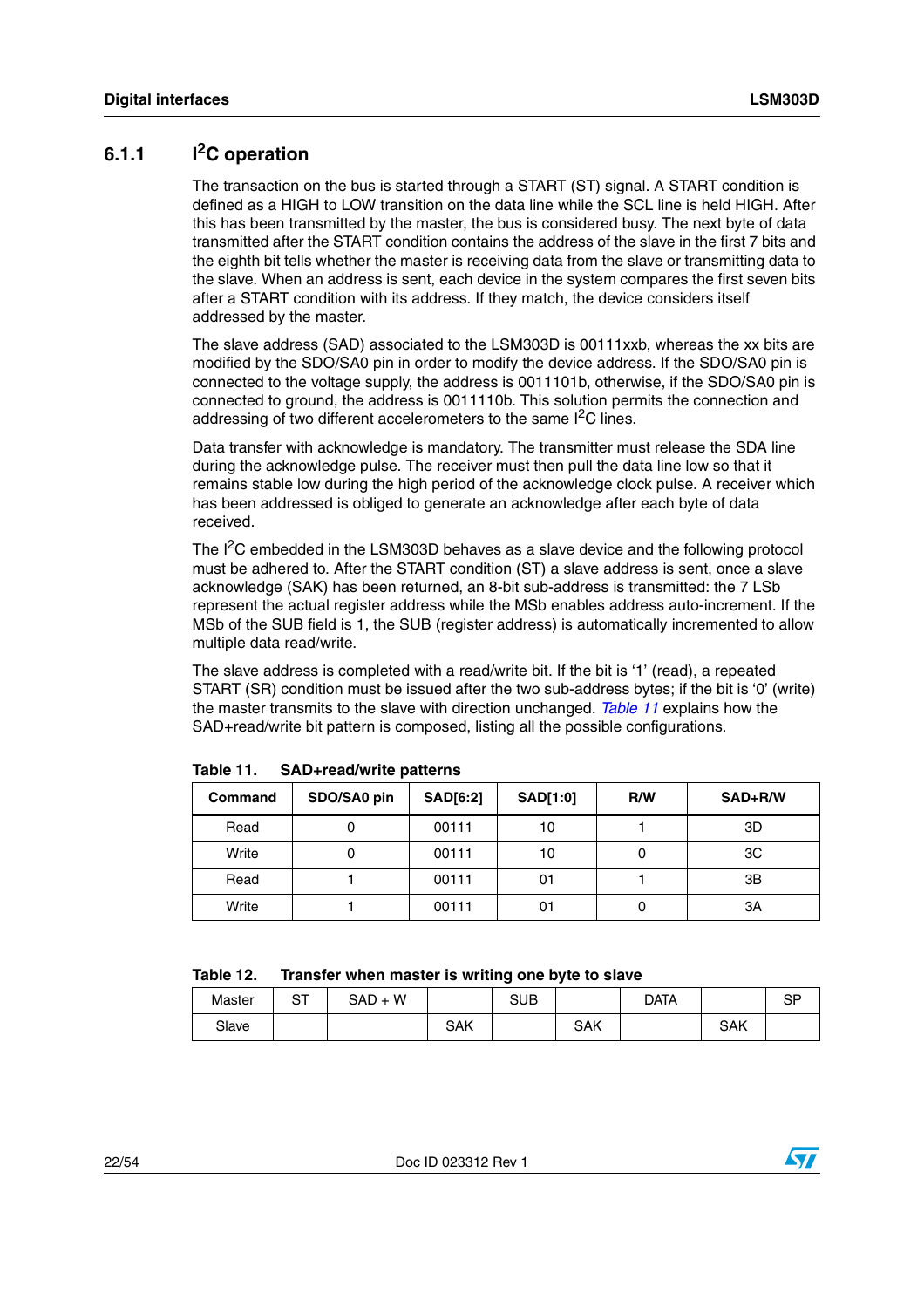<span id="page-22-1"></span>

| Table 13. | Transfer when master is writing multiple bytes to slave |  |
|-----------|---------------------------------------------------------|--|

| Master | ∼∼<br>ت | W<br>SAD<br>$+$ |     | <b>SUB</b> |     | Data |            | Data |     | <b>CD</b><br>ات |
|--------|---------|-----------------|-----|------------|-----|------|------------|------|-----|-----------------|
| Slave  |         |                 | SAK |            | SAK |      | <b>SAK</b> |      | SAK |                 |

#### <span id="page-22-2"></span>**Table 14. Transfer when master is receiving (reading) one byte of data from slave**

| Master | ~-<br>51 | W<br>SAD |            | <b>SUB</b> |            | <b>SR</b> | R<br>SAD<br>` ⊥ |     |      | <b>NMAK</b> | SP |
|--------|----------|----------|------------|------------|------------|-----------|-----------------|-----|------|-------------|----|
| Slave  |          |          | <b>SAK</b> |            | <b>SAK</b> |           |                 | SAK | data |             |    |

### <span id="page-22-3"></span>**Table 15. Transfer when master is receiving (reading) multiple bytes of data from slave**

| Master | $\sim$ $\sim$<br>∽ | )+W<br>SAD |     | <b>SUB</b> |            | SR | $SAD+R$ |            |             | <b>MAK</b> |             | <b>MAK</b> |             | <b>NMAK</b> | SP |
|--------|--------------------|------------|-----|------------|------------|----|---------|------------|-------------|------------|-------------|------------|-------------|-------------|----|
| Slave  |                    |            | SAK |            | <b>SAK</b> |    |         | <b>SAK</b> | <b>DATA</b> |            | <b>DATA</b> |            | <b>DATA</b> |             |    |

Data is transmitted in byte format (DATA). Each data transfer contains 8 bits. The number of bytes sent per transfer is unlimited. Data is transferred with the most significant bit (MSb) first. If a receiver cannot receive another complete byte of data until it has performed some other function, it can hold the clock line, SCL, LOW to force the transmitter into a wait state. Data transfer only continues when the receiver is ready for another byte and releases the data line. If a slave receiver does not acknowledge the slave address (i.e. it is not able to receive because it is performing some real-time function) the data line must be left HIGH by the slave. The master can then abort the transfer. A low to high transition on the SDA line while the SCL line is HIGH is defined as a STOP condition. Each data transfer must be terminated by the generation of a STOP (SP) condition.

In order to read multiple bytes, it is necessary to assert the most significant bit of the subaddress field. In other words, SUB(7) must be equal to '1' while SUB(6-0) represents the address of the first register to be read.

In the communication format presented, MAK is master acknowledge and NMAK is no master acknowledge.

### <span id="page-22-0"></span>**6.2 SPI bus interface**

The SPI is a bus slave. The SPI allows writing and reading the registers of the device.

The serial interface interacts with the outside world through 4 wires: **CS**, **SPC**, **SDI** and **SDO**.

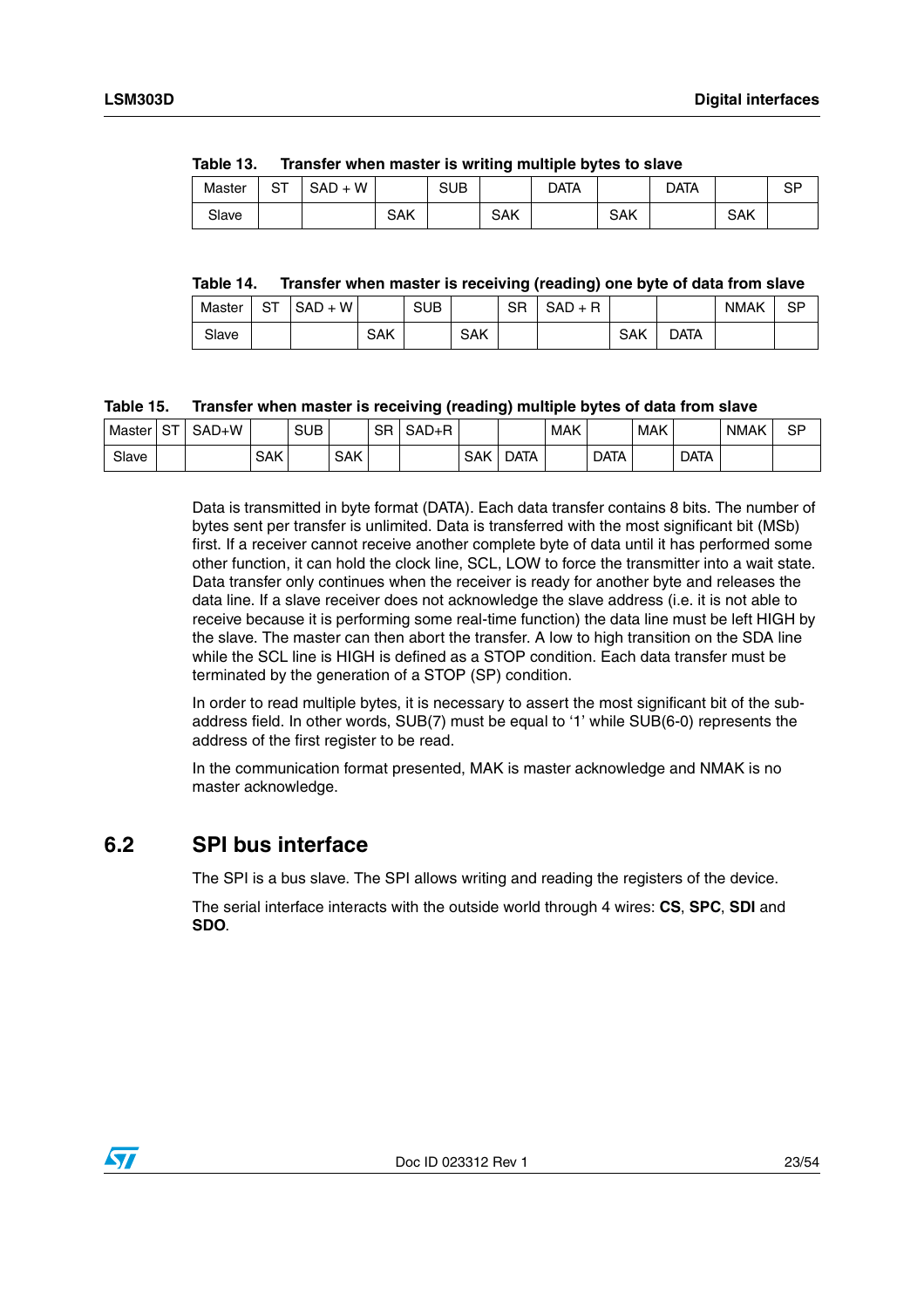<span id="page-23-0"></span>



**CS** is the serial port enable and is controlled by the SPI master. It goes low at the start of the transmission and goes back high at the end. **SPC** is the serial port clock and it is controlled by the SPI master. It is stopped high when **CS** is high (no transmission). **SDI** and **SDO** are respectively the serial port data input and output. These lines are driven at the falling edge of **SPC** and should be captured at the rising edge of **SPC**.

Both the read register and write register commands are completed in 16 clock pulses or in multiples of 8 in the case of multiple byte read/write. Bit duration is the time between two falling edges of **SPC**. The first bit (bit 0) starts at the first falling edge of **SPC** after the falling edge of **CS** while the last bit (bit 15, bit 23, ...) starts at the last falling edge of SPC just before the rising edge of **CS**.

*bit 0*: RW bit. When 0, the data DI(7:0) is written to the device. When 1, the data DO(7:0) from the device is read. In the latter case the chip drives **SDO** at the start of bit 8.

*bit 1*: MS bit. When 0, the address remains unchanged in multiple read/write commands. When 1, the address is auto-incremented in multiple read/write commands.

*bit 2-7*: address AD(5:0). This is the address field of the indexed register.

*bit 8-15*: data DI(7:0) (write mode). This is the data that is written to the device (MSb first).

*bit 8-15*: data DO(7:0) (read mode). This is the data that is read from the device (MSb first).

In multiple read/write commands, further blocks of 8 clock periods are added. When the  $\overline{\text{MS}}$ bit is 0, the address used to read/write data remains the same for every block. When the  $\overline{MS}$ bit is 1, the address used to read/write data is incremented at every block.

The function and the behavior of **SDI** and **SDO** remain unchanged.

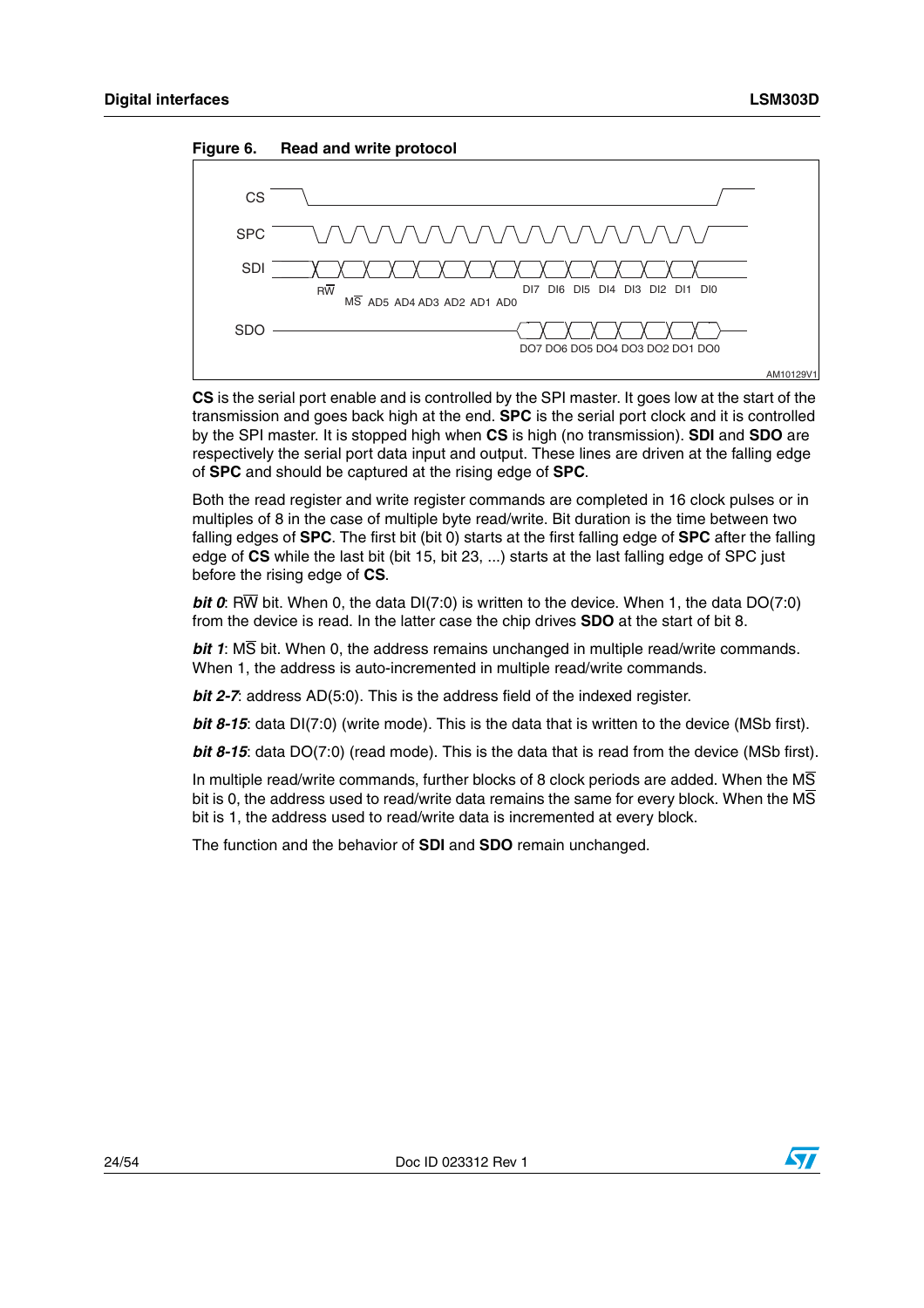### <span id="page-24-0"></span>**6.2.1 SPI read**

<span id="page-24-1"></span>



The SPI read command is performed with 16 clock pulses. The multiple byte read command is performed by adding blocks of 8 clock pulses to the previous one.

*bit 0*: READ bit. The value is 1.

*bit 1*: MS bit. When 0, do not increment address; when 1, increment address in multiple reading.

*bit 2-7*: address AD(5:0). This is the address field of the indexed register.

*bit 8-15*: data DO(7:0) (read mode). This is the data that is read from the device (MSb first).

*bit 16-...* : data DO(...-8). Further data in multiple byte reading.

<span id="page-24-2"></span>



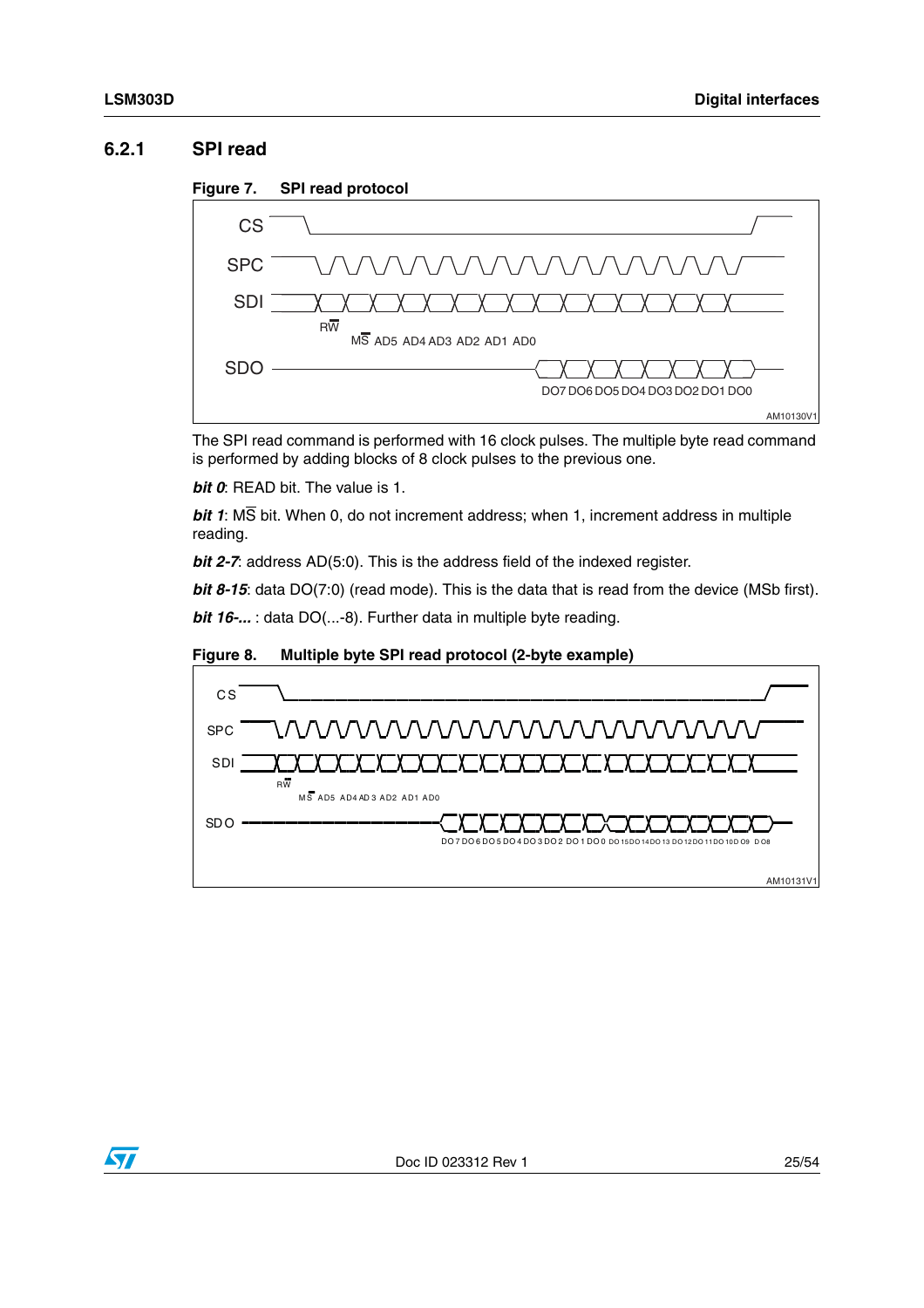### <span id="page-25-0"></span>**6.2.2 SPI write**

<span id="page-25-2"></span>



The SPI write command is performed with 16 clock pulses. The multiple byte write command is performed by adding blocks of 8 clock pulses to the previous one.

*bit 0*: WRITE bit. The value is 0.

*bit 1*: MS bit. When 0, do not increment address; when 1, increment address in multiple writing.

*bit 2 -7*: address AD(5:0). This is the address field of the indexed register.

*bit 8-15*: data DI(7:0) (write mode). This is the data that is written to the device (MSb first).

*bit 16-...* : data DI(...-8). Further data in multiple byte writing.



### <span id="page-25-3"></span>**Figure 10. Multiple byte SPI write protocol (2-byte example)**

### <span id="page-25-1"></span>**6.2.3 SPI read in 3-wire mode**

3-wire mode is entered by setting the bit SIM (SPI serial interface mode selection) to '1' in *[CTRL2 \(21h\)](#page-35-0)*.

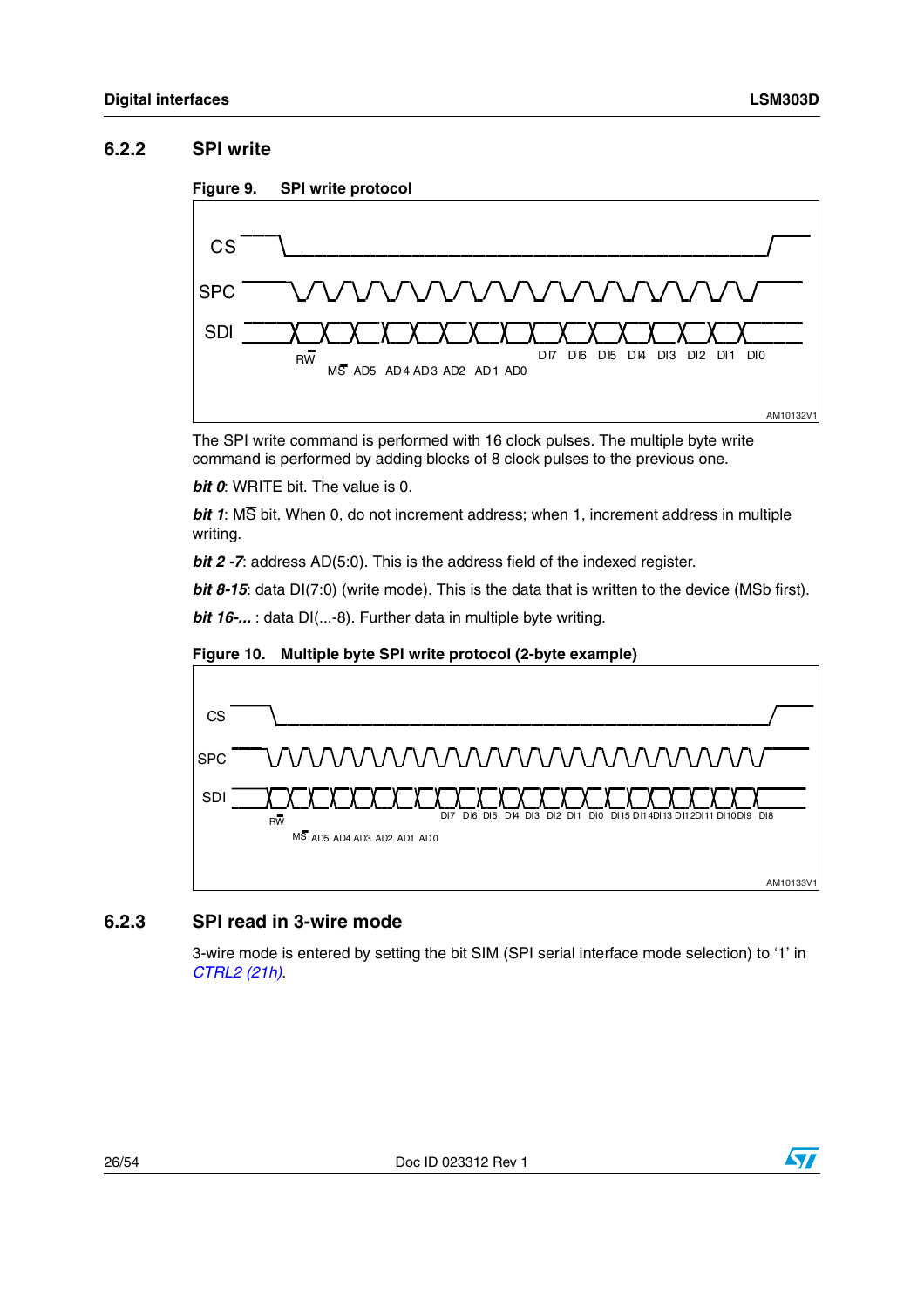<span id="page-26-0"></span>



The SPI read command is performed with 16 clock pulses:

*bit 0*: READ bit. The value is 1.

*bit 1*: MS bit. When 0, do not increment address; when 1, increment address in multiple reading.

*bit 2-7*: address AD(5:0). This is the address field of the indexed register.

**bit 8-15**: data DO(7:0) (read mode). This is the data that is read from the device (MSb first).

Multiple read command is also available in 3-wire mode.

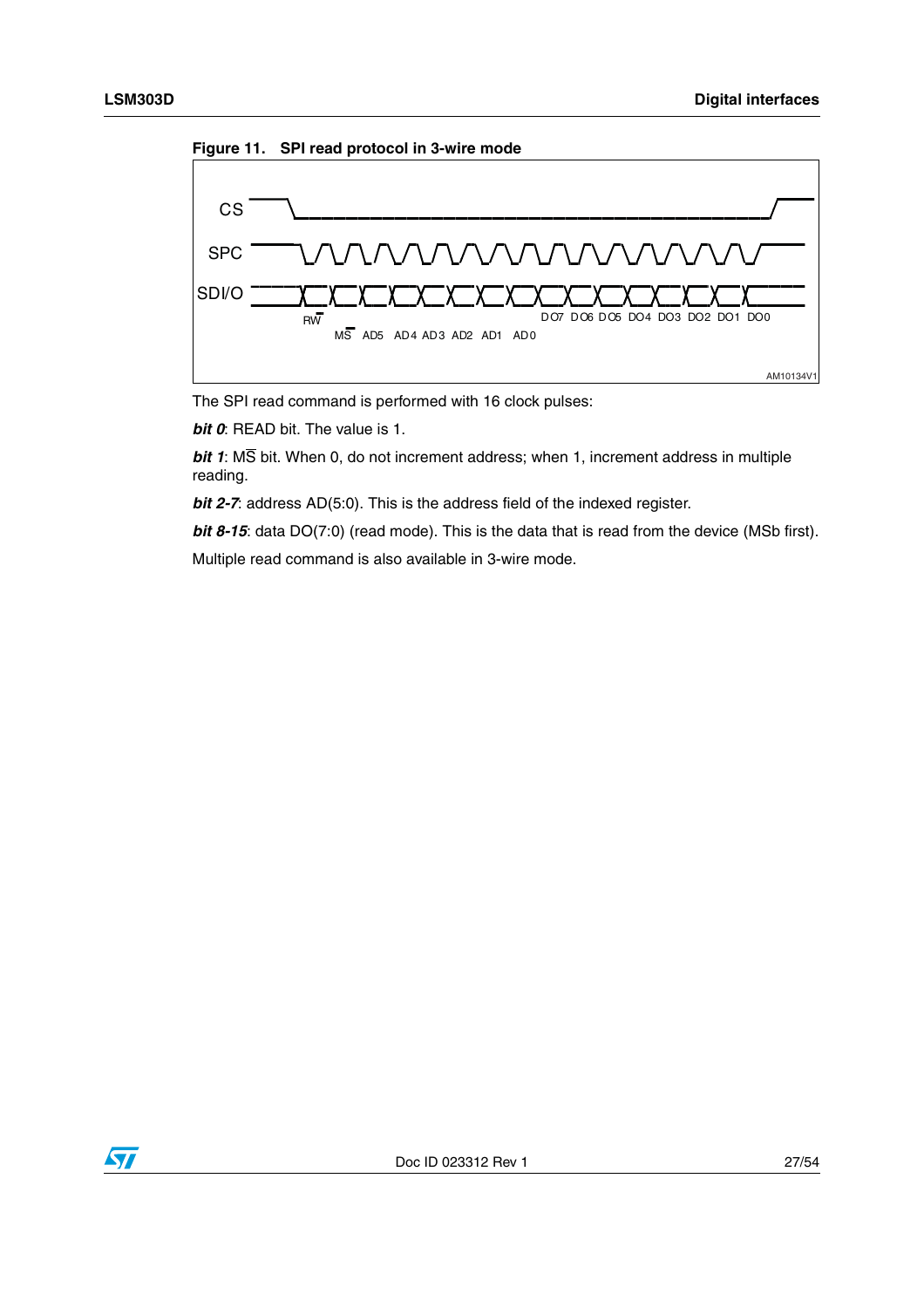## <span id="page-27-0"></span>**7 Output register mapping**

The table below provides a listing of the 8-bit registers embedded in the device, and the related addresses:

|                   |             | <b>Register address</b> |               |                |                |  |
|-------------------|-------------|-------------------------|---------------|----------------|----------------|--|
| Name              | <b>Type</b> | <b>Hex</b>              | <b>Binary</b> | <b>Default</b> | <b>Comment</b> |  |
| Reserved          | Ш,          | 00-04                   | --            | uu             | Reserved       |  |
| TEMP_OUT_L        | r           | 05                      | 000 0101      | Output         |                |  |
| TEMP_OUT_H        | r           | 06                      | 000 0110      | Output         |                |  |
| STATUS_M          | r           | 07                      | 000 0111      | Output         |                |  |
| OUT_X_L_M         | r           | 08                      | 000 1000      | Output         |                |  |
| OUT_X_H_M         | r           | 09                      | 000 1001      | Output         |                |  |
| OUT_Y_L_M         | r           | 0A                      | 000 1010      | Output         |                |  |
| OUT_Y_H_M         | r           | 0B                      | 000 1011      | Output         |                |  |
| OUT_Z_L_M         | r           | 0C                      | 000 1100      | Output         |                |  |
| OUT_Z_H_M         | r           | 0D                      | 000 1101      | Output         |                |  |
| Reserved          | --          | 0E                      | 000 1110      |                | Reserved       |  |
| WHO_AM_I          | r           | 0F                      | 000 1111      | 01001001       |                |  |
| Reserved          | --          | $10 - 11$               |               |                | Reserved       |  |
| INT_CTRL_M        | rw          | 12                      | 001 0010      | 11101000       |                |  |
| INT_SRC_M         | r           | 13                      | 001 0011      | Output         |                |  |
| INT_THS_L_M       | rw          | 14                      | 001 0100      | 00000000       |                |  |
| INT_THS_H_M       | rw          | 15                      | 001 0101      | 00000000       |                |  |
| OFFSET_X_L_M      | rw          | 16                      | 001 0110      | 00000000       |                |  |
| OFFSET_X_H_M      | rw          | 17                      | 001 0111      | 00000000       |                |  |
| OFFSET_Y_L_M      | rw          | 18                      | 001 01000     | 00000000       |                |  |
| OFFSET_Y_H_M      | rw          | 19                      | 001 01001     | 00000000       |                |  |
| OFFSET_Z_L_M      | rw          | 1A                      | 001 01010     | 00000000       |                |  |
| OFFSET_Z_H_M      | rw          | 1B                      | 001 01011     | 00000000       |                |  |
| REFERENCE_X       | rw          | 1C                      | 001 01100     | 00000000       |                |  |
| REFERENCE_Y       | rw          | 1D                      | 001 01101     | 00000000       |                |  |
| REFERENCE Z       | rw          | 1E                      | 001 01110     | 00000000       |                |  |
| CTRL <sub>0</sub> | rw          | 1F                      | 001 1111      | 00000000       |                |  |
| CTRL1             | rw          | 20                      | 010 0000      | 00000111       |                |  |
| CTRL2             | rw          | 21                      | 010 0001      | 00000000       |                |  |

<span id="page-27-1"></span>Table 16. **Register address map** 

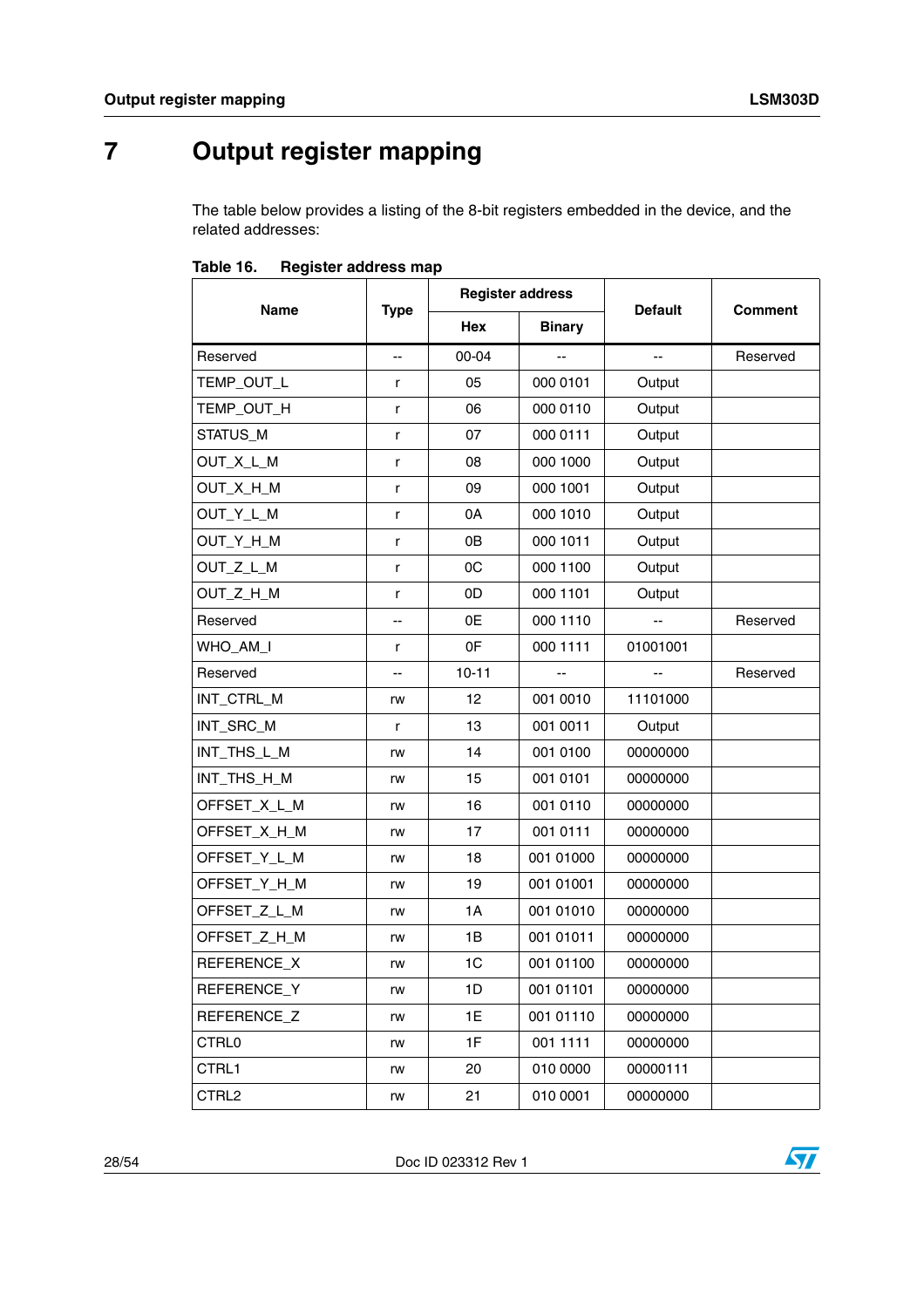|              |              | <b>Register address</b> |               | <b>Default</b> |                |  |
|--------------|--------------|-------------------------|---------------|----------------|----------------|--|
| <b>Name</b>  | <b>Type</b>  | Hex                     | <b>Binary</b> |                | <b>Comment</b> |  |
| CTRL3        | rw           | 22                      | 010 0010      | 00000000       |                |  |
| CTRL4        | rw           | 23                      | 010 0011      | 00000000       |                |  |
| CTRL5        | rw           | 24                      | 010 0100      | 00011000       |                |  |
| CTRL6        | rw           | 25                      | 010 0101      | 00100000       |                |  |
| CTRL7        | rw           | 26                      | 010 0110      | 00000001       |                |  |
| STATUS_A     | r            | 27                      | 010 0111      | Output         |                |  |
| OUT_X_L_A    | r            | 28                      | 010 1000      | Output         |                |  |
| OUT_X_H_A    | r            | 29                      | 010 1001      | Output         |                |  |
| OUT_Y_L_A    | r            | 2A                      | 010 1010      | Output         |                |  |
| OUT_Y_H_A    | r            | 2B                      | 010 1011      | Output         |                |  |
| OUT_Z_L_A    | $\mathsf{r}$ | 2C                      | 010 1100      | Output         |                |  |
| OUT_Z_H_A    | r            | 2D                      | 010 1101      | Output         |                |  |
| FIFO_CTRL    | rw           | 2E                      | 010 1110      | 00000000       |                |  |
| FIFO_SRC     | r            | 2F                      | 010 1111      | Output         |                |  |
| IG_CFG1      | rw           | 30                      | 011 0000      | 00000000       |                |  |
| IG_SRC1      | r            | 31                      | 011 0001      | Output         |                |  |
| IG_THS1      | rw           | 32                      | 011 0010      | 00000000       |                |  |
| IG_DUR1      | rw           | 33                      | 011 0011      | 00000000       |                |  |
| IG_CFG2      | rw           | 34                      | 011 0100      | 00000000       |                |  |
| IG_SRC2      | r            | 35                      | 011 0101      | Output         |                |  |
| IG_THS2      | rw           | 36                      | 011 0110      | 00000000       |                |  |
| IG_DUR2      | rw           | 37                      | 011 0111      | 00000000       |                |  |
| CLICK_CFG    | rw           | 38                      | 011 1000      | 00000000       |                |  |
| CLICK_SRC    | r            | 39                      | 011 1001      | Output         |                |  |
| CLICK_THS    | rw           | ЗΑ                      | 011 1010      | 00000000       |                |  |
| TIME_LIMIT   | rw           | 3B                      | 011 1011      | 00000000       |                |  |
| TIME_LATENCY | rw           | 3C                      | 011 1100      | 00000000       |                |  |
| TIME WINDOW  | rw           | 3D                      | 011 1101      | 00000000       |                |  |
| Act_THS      | rw           | 3E                      | 011 1110      | 00000000       |                |  |
| Act DUR      | rw           | 3F                      | 011 1111      | 00000000       |                |  |

**Table 16. Register address map (continued)**

Registers marked as *Reserved* must not be changed. Writing to these registers may cause permanent damage to the device.

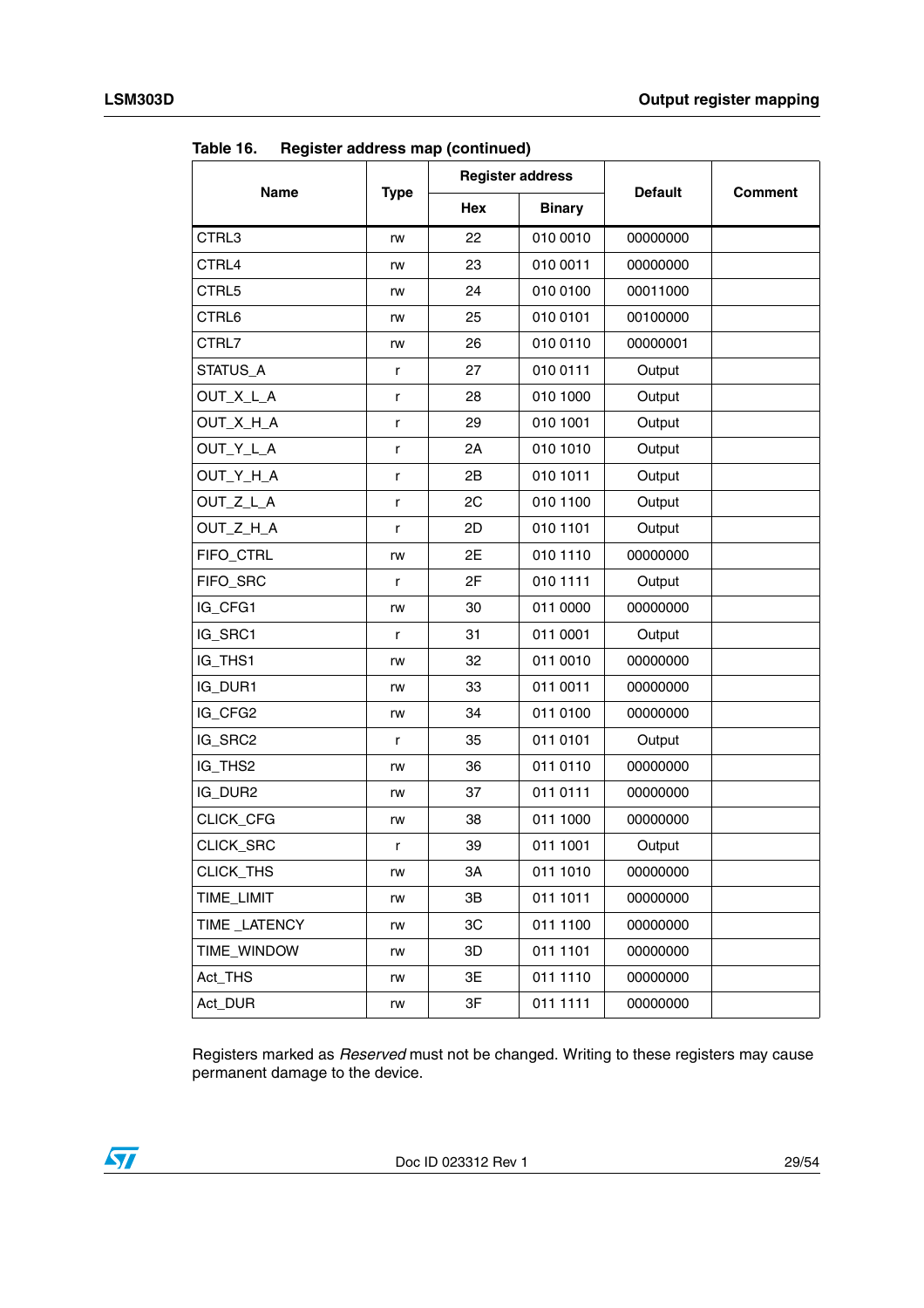The content of the registers that are loaded at boot should not be changed. They contain the factory calibration values. Their content is automatically restored when the device is powered up.

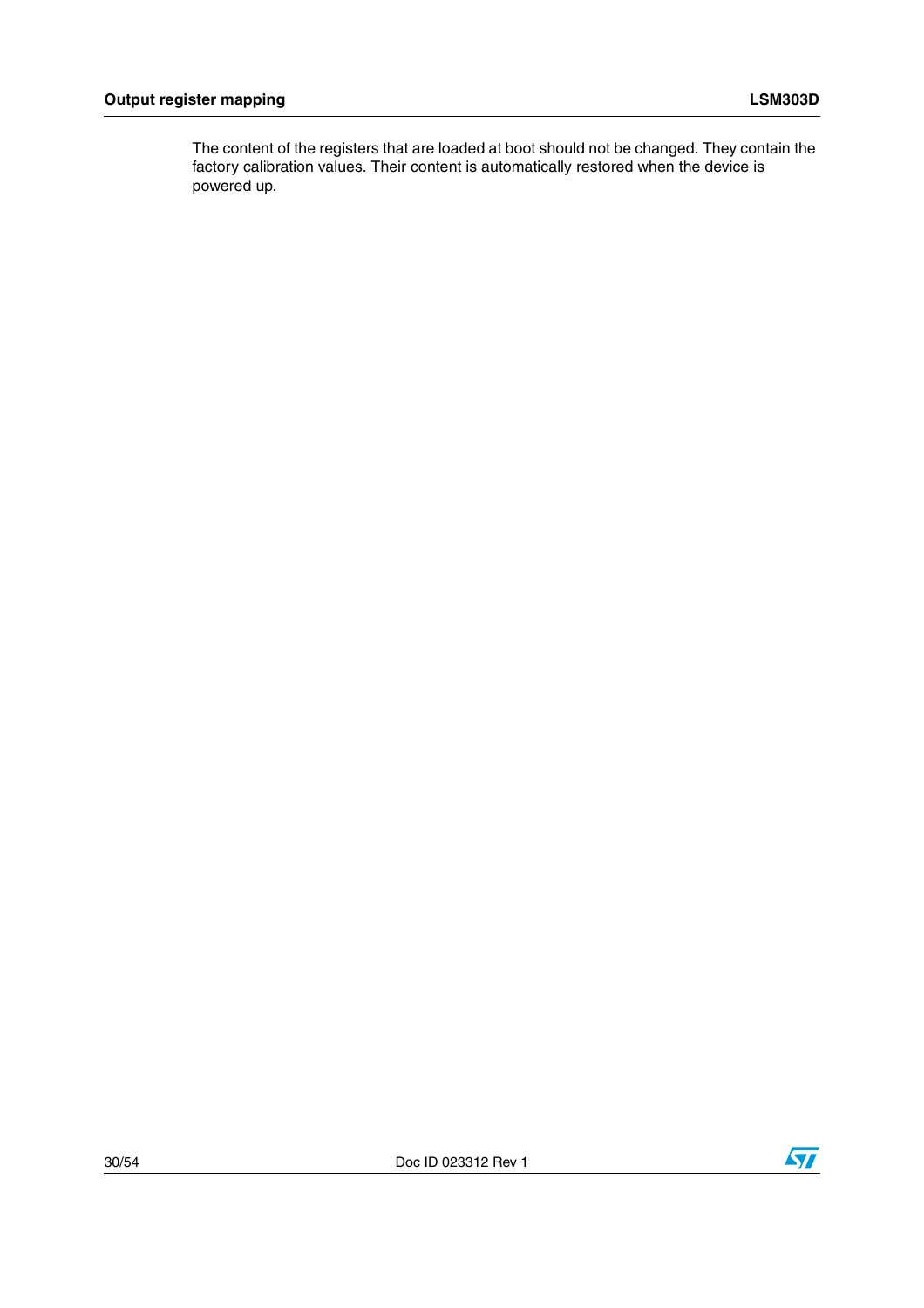## <span id="page-30-0"></span>**8 Register description**

The device contains a set of registers which are used to control its behavior and to retrieve acceleration and magnetic data. The register address, consisting of 7 bits, is used to identify them and to write the data through the serial interface.

## <span id="page-30-1"></span>**8.1 TEMP\_OUT\_L (05h), TEMP\_OUT\_H (06h)**

Temperature sensor data. Temperature data is stored as 2's complement data in 12-bit format, right justified.

Refer to *[Section 4.2](#page-16-2)* for details on how to enable and read the temperature sensor output data.

## <span id="page-30-2"></span>**8.2 STATUS\_M (07h)**

### <span id="page-30-3"></span>**Table 17. STATUS\_M register**

| <b>ZYXMOR/Tempor</b> |  | ZMOR YMOR XMOR ZYXMDA / Tempda | <b>ZMDA</b> | <b>LYMDA</b> | <b>XMDA</b> |
|----------------------|--|--------------------------------|-------------|--------------|-------------|

| ZYXMOR/<br>Tempor  | Magnetic X, Y and Z-axis and temperature data overrun. Default value: 0<br>(0: no overrun has occurred; 1: a new set of data has overwritten the previous ones)<br>Temperature data overrun if T_ONLY bit in <i>CTRL7 (26h)</i> is set to '1'. Default value: 0. |
|--------------------|------------------------------------------------------------------------------------------------------------------------------------------------------------------------------------------------------------------------------------------------------------------|
| <b>ZMOR</b>        | Z-axis data overrun. Default value: 0<br>(0: no overrun has occurred; 1: a new data for the Z-axis has overwritten the previous<br>one)                                                                                                                          |
| <b>YMOR</b>        | Y-axis data overrun. Default value: 0<br>(0: no overrun has occurred; 1: a new data for the Y-axis has overwritten the previous<br>one)                                                                                                                          |
| <b>XMOR</b>        | X-axis data overrun. Default value: 0<br>(0: no overrun has occurred; 1: a new data for the X-axis has overwritten the previous<br>one)                                                                                                                          |
| ZYXMDA /<br>Tempda | X, Y and Z-axis and temperature new data available. Default value: 0<br>(0: a new set of data is not yet available; 1: a new set of data is available)<br>Temperature new data available if the T_ONLY bit in CTRL7 (26h) is set to '1'.                         |
| <b>ZMDA</b>        | Z-axis new data available. Default value: 0<br>(0: a new data for the Z-axis is not yet available; 1: a new data for the Z-axis is avail-<br>able)                                                                                                               |
| <b>YMDA</b>        | Y-axis new data available. Default value: 0<br>(0: a new data for the Y-axis is not yet available; 1: a new data for the Y-axis is avail-<br>able)                                                                                                               |
| <b>XMDA</b>        | X-axis new data available. Default value: 0                                                                                                                                                                                                                      |

### <span id="page-30-4"></span>**Table 18. STATUS\_M description**

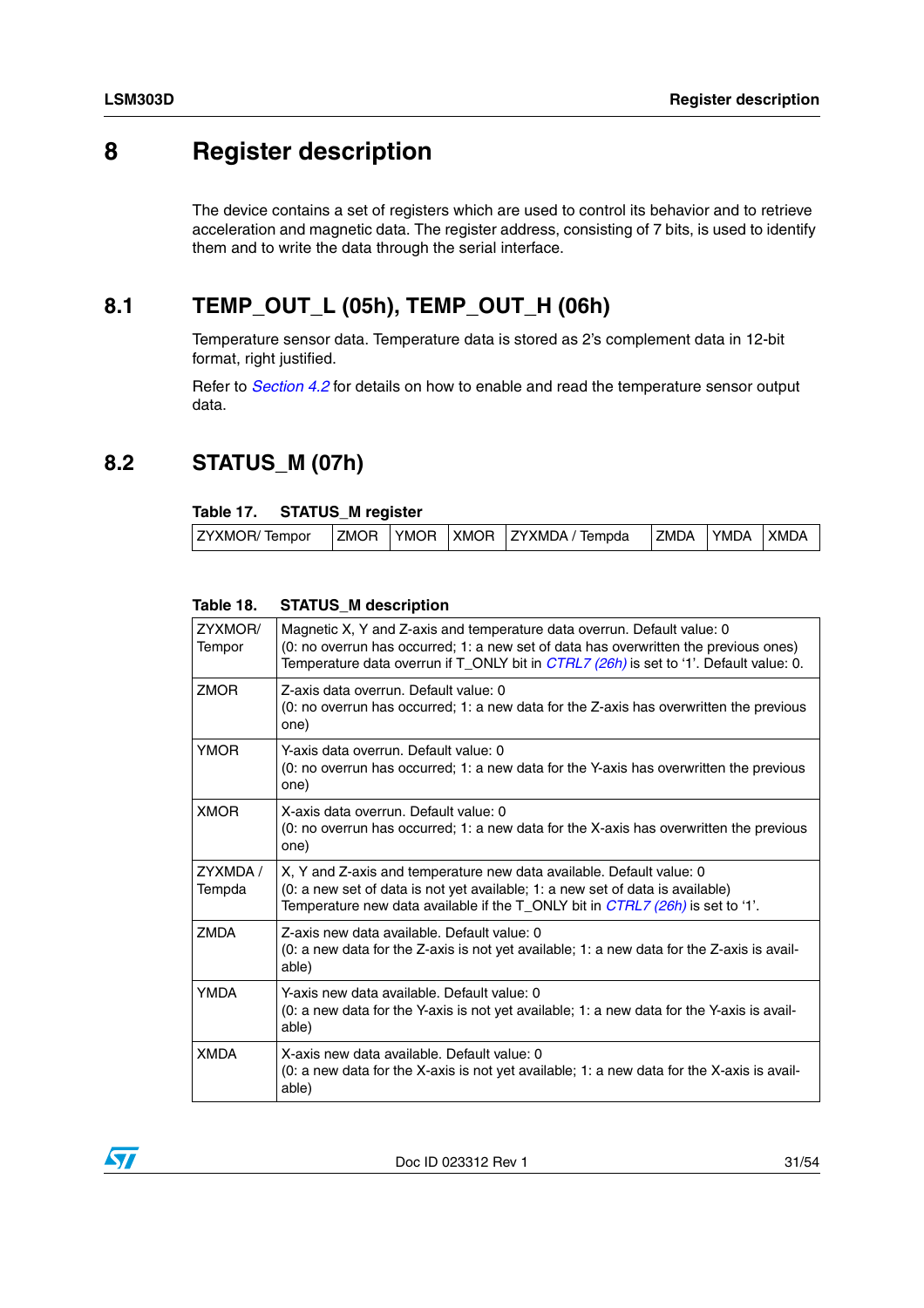## <span id="page-31-0"></span>**8.3 OUT\_X\_L\_M (08h), OUT\_X\_H\_M (09h)**

X-axis magnetic data. The value is expressed in 16-bit as 2's complement.

## <span id="page-31-1"></span>**8.4 OUT\_Y\_L\_M (0Ah), OUT\_X\_H\_M (0Bh)**

Y-axis magnetic data. The value is expressed in 16-bit as 2's complement.

## <span id="page-31-2"></span>**8.5 OUT\_X\_L\_M (0Ch), OUT\_X\_H\_M (0Dh)**

Z-axis magnetic data. The value is expressed in 16-bit as 2's complement.

### <span id="page-31-3"></span>**8.6 WHO\_AM\_I (0Fh)**

#### <span id="page-31-5"></span>**Table 19. WHO\_AM\_I register**

| __ |  |  |  |
|----|--|--|--|
|    |  |  |  |

Device identification register.

## <span id="page-31-4"></span>**8.7 INT\_CTRL\_M (12h)**

### <span id="page-31-6"></span>**Table 20. INT\_CTRL\_M register**

| 4D<br>$\cdots$<br>$\cdots$<br><b>XMI</b><br>---<br>~-<br>MIH<br>M<br>M<br>. iv.<br>M<br>பட<br>ורי<br>יי | - | - |  |  |  |
|---------------------------------------------------------------------------------------------------------|---|---|--|--|--|
|                                                                                                         |   |   |  |  |  |

#### <span id="page-31-7"></span>**Table 21. INT\_CTRL\_M description**

| <b>XMIEN</b> | Enable interrupt recognition on X-axis for magnetic data. Default value: 0.<br>(0: disable interrupt recognition; 1: enable interrupt recognition)                                                                                                     |
|--------------|--------------------------------------------------------------------------------------------------------------------------------------------------------------------------------------------------------------------------------------------------------|
| <b>YMIEN</b> | Enable interrupt recognition on Y-axis for magnetic data. Default value: 0.<br>(0: disable interrupt recognition; 1: enable interrupt recognition)                                                                                                     |
| ZMIEN        | Enable interrupt recognition on Z-axis for magnetic data. Default value: 0.<br>(0: disable interrupt recognition; 1: enable interrupt recognition)                                                                                                     |
| PP OD        | Interrupt pin configuration. Default value: 0.<br>(0: push-pull; 1: open drain)                                                                                                                                                                        |
| <b>MIEA</b>  | Interrupt polarity. Default value: 0.<br>(0: interrupt active low; 1: interrupt active high)                                                                                                                                                           |
| MIEL         | Latch interrupt request on <i>INT_SRC_M (13h)</i> register. Default value: 0.<br>(0: interrupt request not latched; 1: interrupt request latched)<br>Once the MIEL is set to '1', the interrupt is cleared by reading the INT_SRC_M (13h)<br>register. |

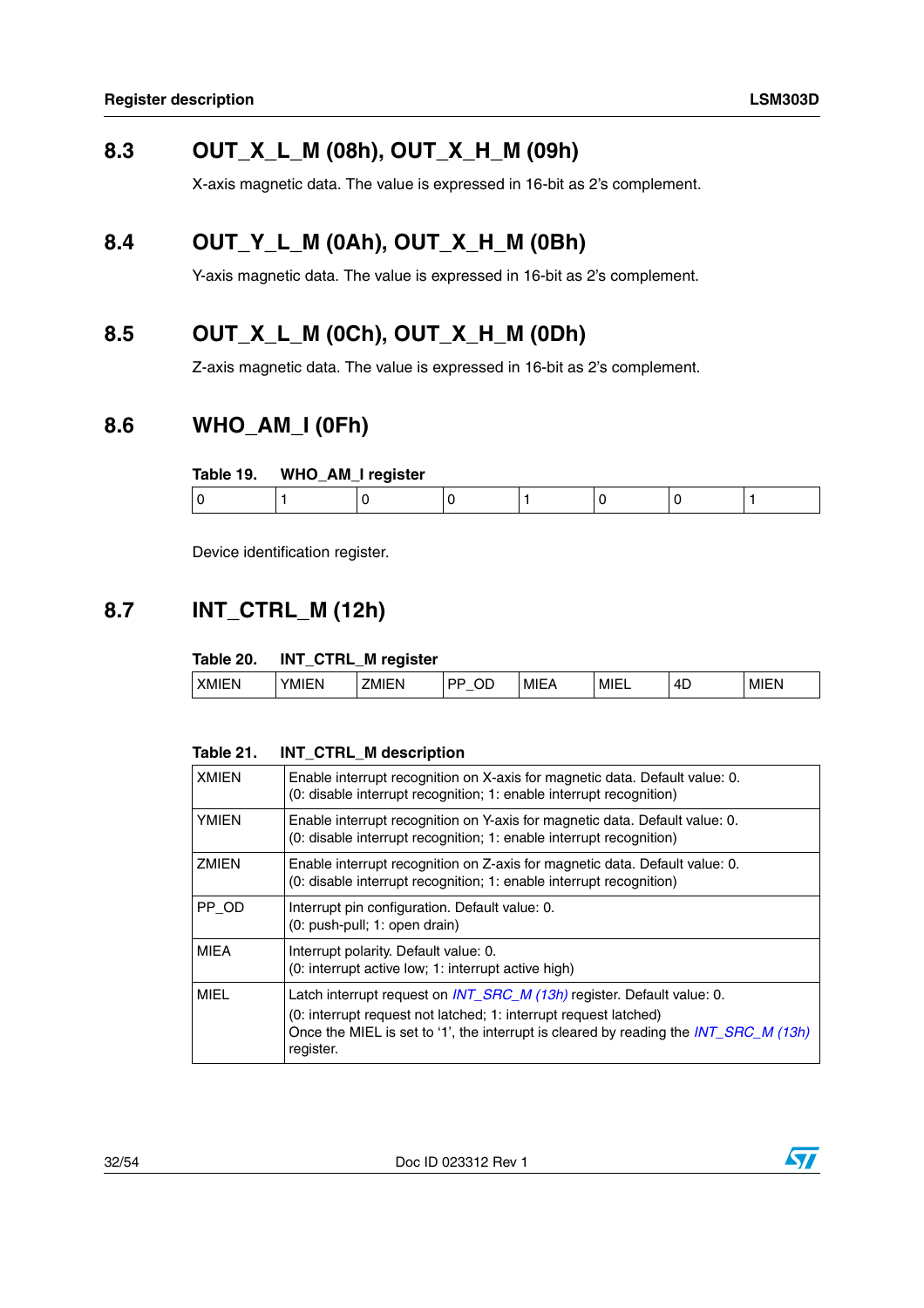| .           | $1111$ $21112$ $11$ $300011$ $2111$                                                                                                   |
|-------------|---------------------------------------------------------------------------------------------------------------------------------------|
| 4D          | 4D enable: 4D detection on acceleration data is enabled when 6D bit in IG CFG1<br>(30h) is set to 1. Default value: 0.                |
| <b>MIEN</b> | Enable interrupt generation for magnetic data. Default value: 0.<br>(0: disable interrupt generation; 1: enable interrupt generation) |

### **Table 21. INT\_CTRL\_M description (continued)**

### <span id="page-32-0"></span>**8.8 INT\_SRC\_M (13h)**

### <span id="page-32-2"></span>**Table 22. INT\_SRC\_M register**

| MIN <sup>-</sup><br>$\overline{\phantom{0}}$<br>l M<br>.<br>M<br>M<br>M<br>-ND<br>'MRC.<br>M<br>N<br>$\cdot$<br>-Ni<br>M<br>. .<br>н<br>. .<br>-<br>$-$ |  |  |  |  |
|---------------------------------------------------------------------------------------------------------------------------------------------------------|--|--|--|--|
|                                                                                                                                                         |  |  |  |  |

### <span id="page-32-3"></span>**Table 23. INT\_SRC\_M description**

| M PTH X     | Magnetic value on X-axis exceeds the threshold on the positive side.<br>Default value: 0.      |
|-------------|------------------------------------------------------------------------------------------------|
| M PTH Y     | Magnetic value on Y-axis exceeds the threshold on the positive side.<br>Default value: 0.      |
| M PTH Z     | Magnetic value on Z-axis exceeds the threshold on the positive side.<br>Default value: 0.      |
| M NTH X     | Magnetic value on X-axis exceeds the threshold on the negative side.<br>Default value: 0.      |
| M NTH Y     | Magnetic value on Y-axis exceeds the threshold on the negative side.<br>Default value: 0.      |
| M NTH Z     | Magnetic value on Z-axis exceeds the threshold on the negative side.<br>Default value: 0.      |
| <b>MROI</b> | Internal measurement range overflow on magnetic value.<br>Default value: 0.                    |
| <b>MINT</b> | Magnetic interrupt event. The magnetic field value exceeds the threshold.<br>Default value: 0. |

## <span id="page-32-1"></span>**8.9 INT\_THS\_L\_M (14h), INT\_THS\_H\_M (15h)**

Magnetic interrupt threshold. Default value: 0.

The value is expressed in 16-bit unsigned.

Even if the threshold is expressed in absolute value, the device detects both positive and negative thresholds.

### <span id="page-32-4"></span>**Table 24. INT\_THS\_L\_M**

| -----<br>THS7<br>$\mathbb{Z}$ 100.<br><b>10</b><br>THS4<br><b>TI IOC</b><br>155<br>. כד<br>152<br>⊓ാാ<br>−<br>поо<br>ിയ |
|-------------------------------------------------------------------------------------------------------------------------|
|-------------------------------------------------------------------------------------------------------------------------|

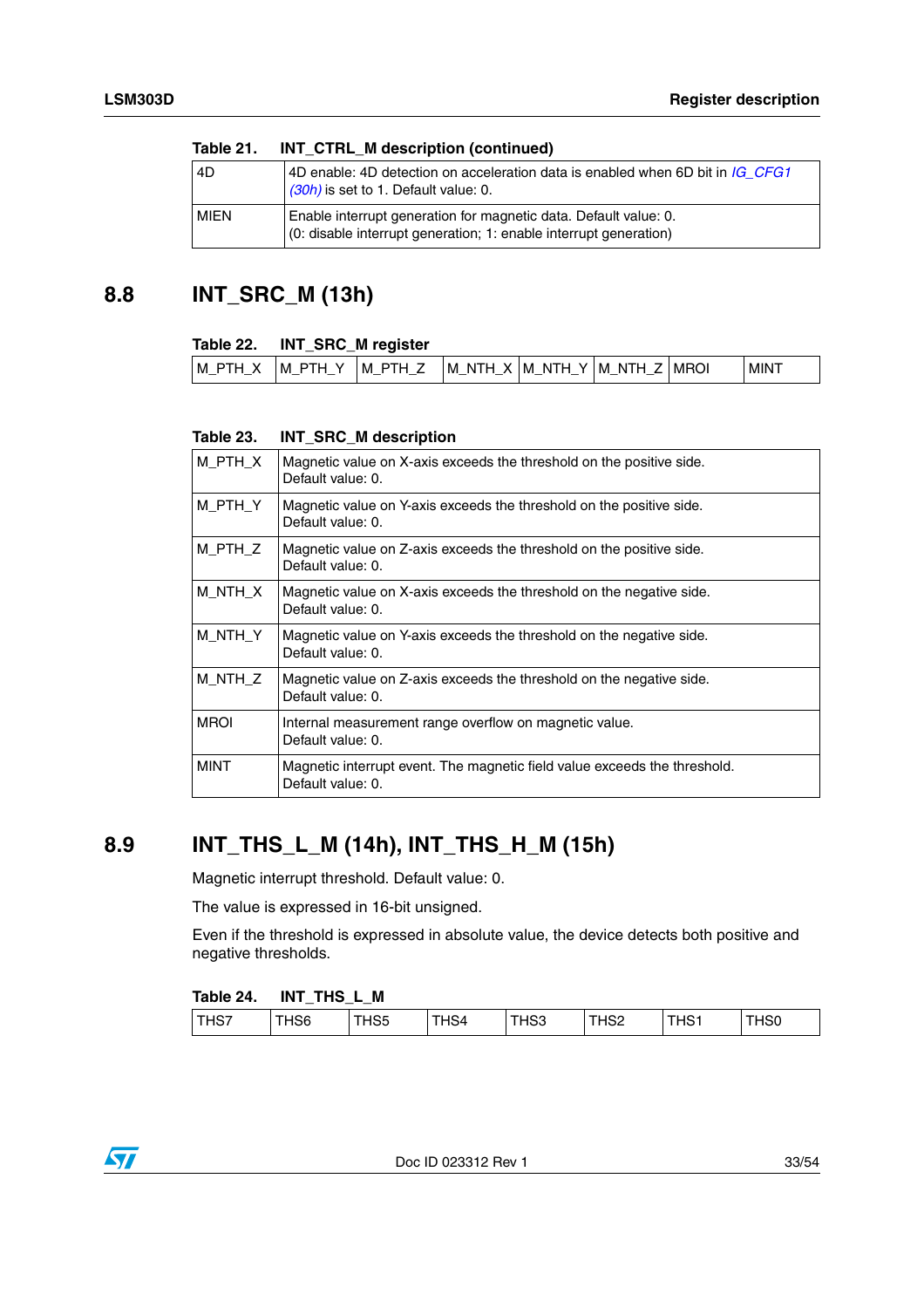#### <span id="page-33-3"></span>**Table 25. INT\_THS\_H\_M**

| HS <sub>10</sub><br>T11044<br>4912<br>HS9<br>HS8<br>14<br>12<br>ה-<br>הרי<br>ு⊓்<br>- ات<br>ں ا |  | ______ |  |  |  |
|-------------------------------------------------------------------------------------------------|--|--------|--|--|--|
|                                                                                                 |  |        |  |  |  |

## <span id="page-33-0"></span>**8.10 OFFSET\_X\_L\_M (16h), OFFSET\_X\_H\_M (17h)**

Magnetic offset for X-axis. Default value: 0.

The value is expressed in 16-bit as 2's complement.

#### <span id="page-33-4"></span>**Table 26. OFFSET\_X\_L\_M**

| OFF X 7  OFF X 6  OFF X 5  OFF X 4  OFF X 3  OFF X 2  OFF X 1 <sub> </sub> |  |  |  |  |  | LOFF X 0 |
|----------------------------------------------------------------------------|--|--|--|--|--|----------|
|----------------------------------------------------------------------------|--|--|--|--|--|----------|

<span id="page-33-5"></span>**Table 27. OFFSET\_X\_H\_M** 

|  |  |  |  |  |  | OFF_X_15  OFF_X_14  OFF_X_13  OFF_X_12  OFF_X_11  OFF_X_10  OFF_X_9    OFF_X_8 |  |
|--|--|--|--|--|--|--------------------------------------------------------------------------------|--|
|--|--|--|--|--|--|--------------------------------------------------------------------------------|--|

### <span id="page-33-1"></span>**8.11 OFFSET\_Y\_L\_M (18h), OFFSET\_Y\_H\_M (19h)**

Magnetic offset for Z-axis. Default value: 0.

The value is expressed in 16-bit as 2's complement.

#### <span id="page-33-6"></span>**Table 28. OFFSET\_Y\_L\_M**

| OFF Y 7  OFF Y 6  OFF Y 5  OFF Y 4  OFF Y 3  OFF Y 2  OFF Y 1  OFF Y 0 |  |  |  |  |  |  |  |
|------------------------------------------------------------------------|--|--|--|--|--|--|--|
|------------------------------------------------------------------------|--|--|--|--|--|--|--|

#### <span id="page-33-7"></span>**Table 29. OFFSET\_Y\_H\_M**

|  |  | OFF_Y_15   OFF_Y_14   OFF_Y_13   OFF_Y_12   OFF_Y_11   OFF_Y_10   OFF_Y_9   OFF_Y_8 |  |
|--|--|-------------------------------------------------------------------------------------|--|
|  |  |                                                                                     |  |

### <span id="page-33-2"></span>**8.12 OFFSET\_Z\_L\_M (1Ah), OFFSET\_Z\_H\_M (1Bh)**

Magnetic offset for Y-axis. Default value: 0.

The value is expressed in 16-bit as 2's complement.

#### <span id="page-33-8"></span>**Table 30. OFFSET\_Z\_L\_M**

#### <span id="page-33-9"></span>**Table 31. OFFSET\_Z\_H\_M**

| OFF_Z_15  OFF_Z_14  OFF_Z_13  OFF_Z_12  OFF_Z_11  OFF_Z_10  OFF_Z_9  OFF_Z_8 |  |  |  |
|------------------------------------------------------------------------------|--|--|--|
|------------------------------------------------------------------------------|--|--|--|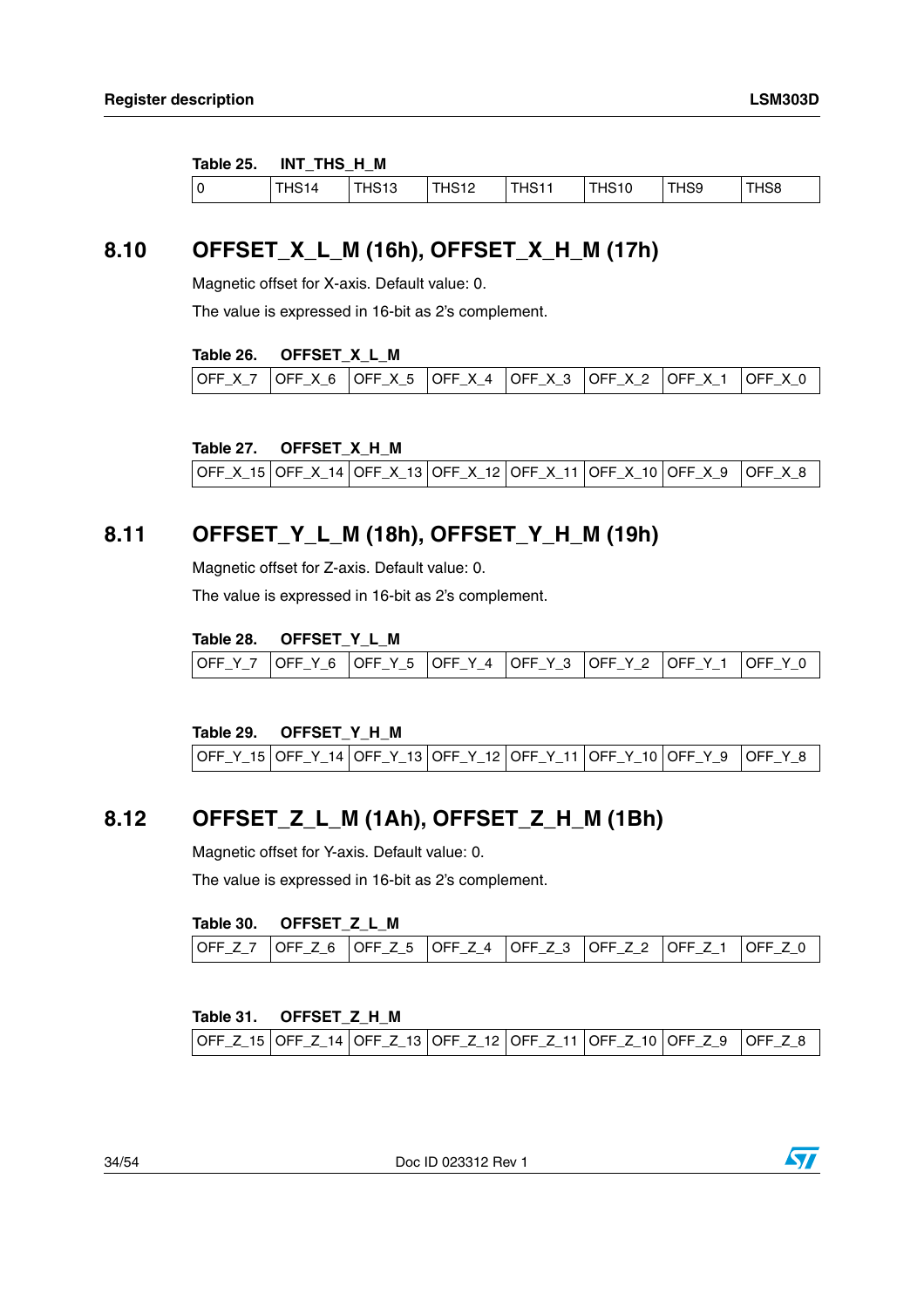## <span id="page-34-0"></span>**8.13 REFERENCE\_X (1Ch)**

Reference value for high-pass filter for X-axis acceleration data.

## <span id="page-34-1"></span>**8.14 REFERENCE\_Y (1Dh)**

Reference value for high-pass filter for Y-axis acceleration data.

## <span id="page-34-2"></span>**8.15 REFERENCE\_Z (1Eh)**

Reference value for high-pass filter for Z-axis acceleration data.

### <span id="page-34-3"></span>**8.16 CTRL0 (1Fh)**

### <span id="page-34-5"></span>**Table 32. CTRL0 register**

| <b>BOOT</b> |
|-------------|
|-------------|

1. These bits must be set to '0' for the correct working of the device.

| <b>BOOT</b>       | Reboot memory content. Default value: 0<br>(0: normal mode; 1: reboot memory content)                           |
|-------------------|-----------------------------------------------------------------------------------------------------------------|
| FIFO EN           | FIFO enable. Default value: 0<br>(0: FIFO disable; 1: FIFO enable)                                              |
| FTH EN            | FIFO programmable threshold enable. Default value: 0<br>$(0:$ disable; $1:$ enable)                             |
| HP Click          | High-pass filter enabled for click function. Default value: 0<br>(0: filter bypassed; 1: filter enabled)        |
| HPIS <sub>1</sub> | High-pass filter enabled for interrupt generator 1. Default value: 0<br>(0: filter bypassed; 1: filter enabled) |
| HPIS <sub>2</sub> | High-pass filter enabled for interrupt generator 2. Default value: 0<br>(0: filter bypassed; 1: filter enabled) |

### <span id="page-34-6"></span>**Table 33. CTRL0 description**

## <span id="page-34-4"></span>**8.17 CTRL1 (20h)**

#### <span id="page-34-7"></span>**Table 34. CTRL1 register**

| AODR3<br><b>IDR</b><br>$\sim$ $\sim$ $\sim$<br><b>AVEN</b><br><b>BDU</b><br>XEN<br>ר P∩<br>ΈN<br>A<br>A<br>ΉN⊤<br>DRC<br>A<br>$\mathbf{v}$<br>$\mathbf{u}$ |  |
|------------------------------------------------------------------------------------------------------------------------------------------------------------|--|
|------------------------------------------------------------------------------------------------------------------------------------------------------------|--|

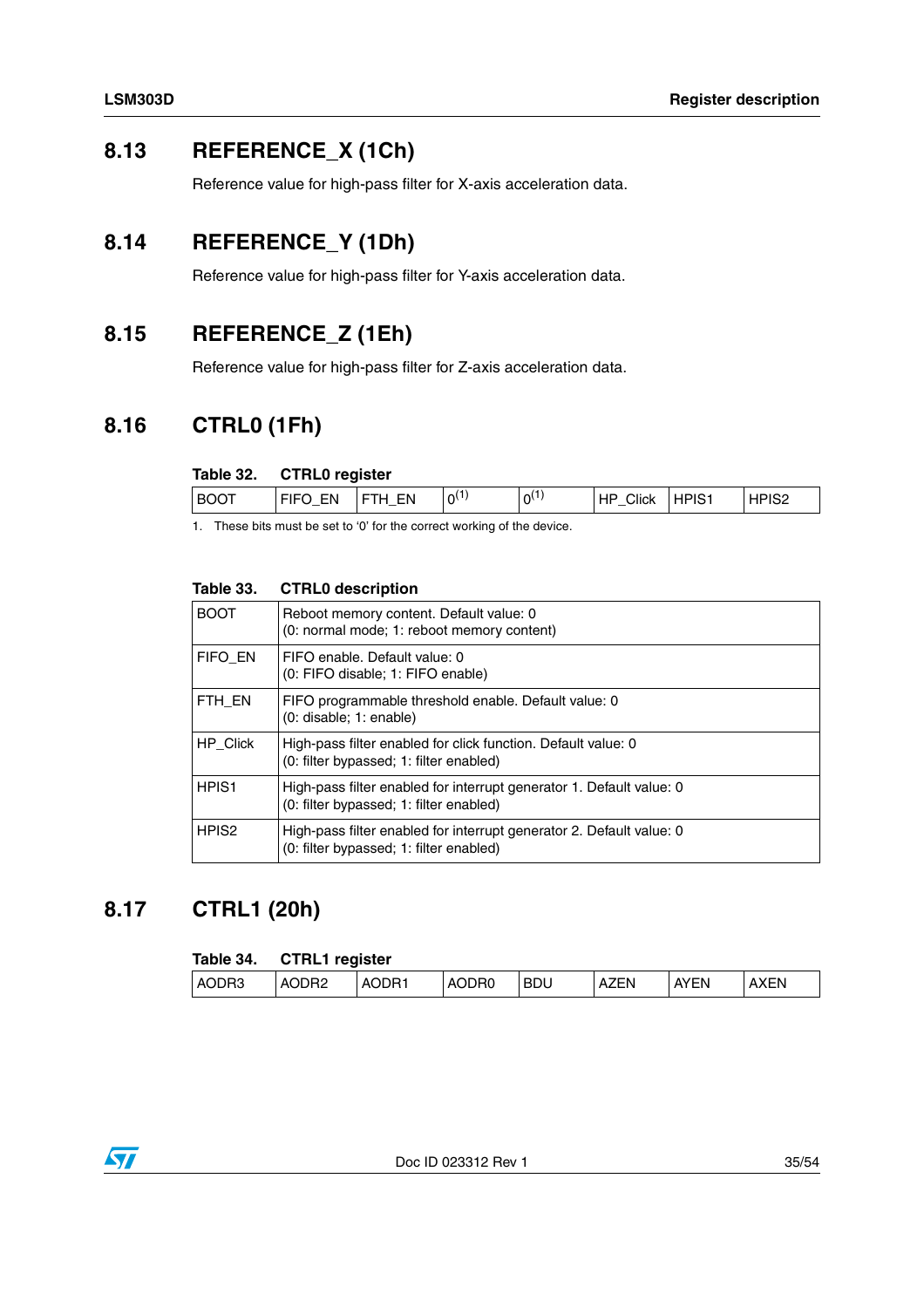| AODR [3:0]  | Acceleration data rate selection. Default value: 000<br>(0000: Power-down mode; Others: Refer to Table 36)                                                            |
|-------------|-----------------------------------------------------------------------------------------------------------------------------------------------------------------------|
| <b>BDU</b>  | Block data update for acceleration and magnetic data. Default value: 0<br>(0: continuous update; 1: output registers not updated until MSB and LSB have been<br>read) |
| <b>AZEN</b> | Acceleration Z-axis enable. Default value: 1<br>(0: Z-axis disabled: 1: Z-axis enabled)                                                                               |
| <b>AYEN</b> | Acceleration Y-axis enable. Default value: 1<br>(0: Y-axis disabled: 1: Y-axis enabled)                                                                               |
| <b>AXFN</b> | Acceleration X-axis enable. Default value: 1<br>(0: X-axis disabled: 1: X-axis enabled)                                                                               |

<span id="page-35-1"></span>

| Table 35. | <b>CTRL1</b> description |
|-----------|--------------------------|
|           |                          |

**AODR [3:0]** is used to set power mode and ODR selection. In the following table all frequencies resulting in a combination of AODR [3:0] are shown:

| AODR3 | AODR <sub>2</sub> | AODR1    | <b>AODR0</b> | Power mode selection |
|-------|-------------------|----------|--------------|----------------------|
| 0     | 0                 | 0        | 0            | Power-down mode      |
| 0     | $\Omega$          | $\Omega$ |              | 3.125 Hz             |
| 0     | $\Omega$          |          | $\Omega$     | 6.25 Hz              |
| 0     | $\Omega$          |          |              | 12.5 Hz              |
| 0     | 1                 | 0        | $\Omega$     | 25 Hz                |
| 0     | 1                 | $\Omega$ |              | 50 Hz                |
| 0     |                   |          | $\Omega$     | 100 Hz               |
| 0     |                   |          |              | 200 Hz               |
|       | 0                 | $\Omega$ | $\Omega$     | 400 Hz               |
|       | 0                 | $\Omega$ |              | 800 Hz               |
|       | 0                 |          | $\Omega$     | 1600 Hz              |

<span id="page-35-2"></span>**Table 36. Acceleration data rate configuration**

## <span id="page-35-0"></span>**8.18 CTRL2 (21h)**

<span id="page-35-3"></span>

| Table 37. CTRL2 register |      |                  |                  |                  |           |            |            |
|--------------------------|------|------------------|------------------|------------------|-----------|------------|------------|
| ABW1                     | ABW0 | AFS <sub>2</sub> | AFS <sub>1</sub> | AFS <sub>0</sub> | $0^{(1)}$ | <b>AST</b> | <b>SIM</b> |

1. This bit must be set to '0' for the correct working of the device.

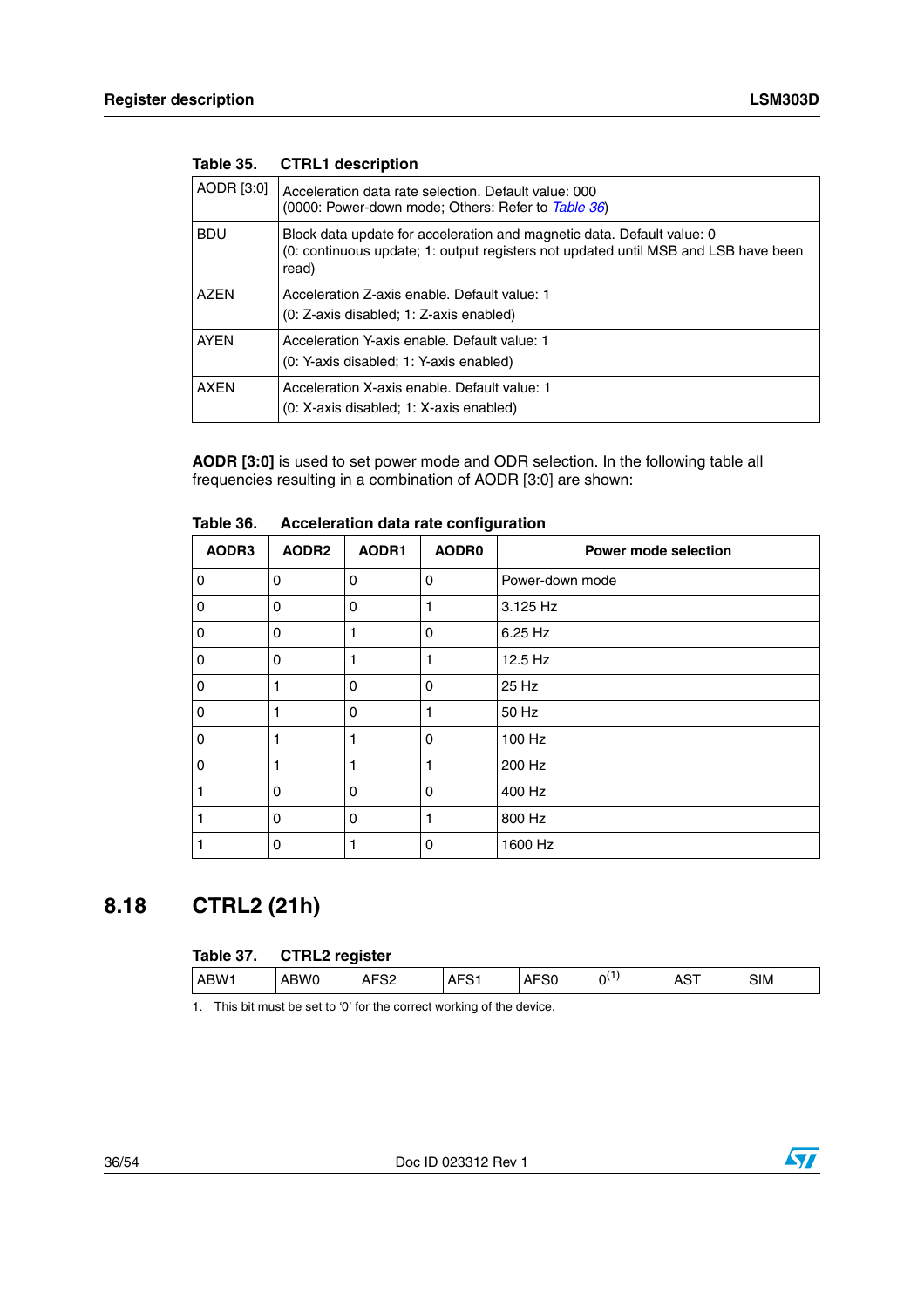| Taple 50.  | <b>UTHE TEGISTED ASSESS</b>                                                                          |
|------------|------------------------------------------------------------------------------------------------------|
| ABW [1:0]  | Accelerometer anti-alias filter bandwidth. Default value:0<br>Refer to Table 39                      |
| <b>AFS</b> | Acceleration full-scale selection. Default value: 0<br>Refer to Table 40                             |
| <b>AST</b> | Acceleration self-test enable. Default value: 0<br>(0: self-test disabled; 1: self-test enabled)     |
| <b>SIM</b> | SPI Serial Interface mode selection. Default value: 0<br>(0: 4-wire interface; 1: 3-wire interface). |

<span id="page-36-1"></span>**Table 38. CTRL2 register description**

<span id="page-36-2"></span>**Table 39. Acceleration anti-alias filter bandwidth**

| ABW1 | <b>ABW0</b> | Anti-alias filter bandwidth |
|------|-------------|-----------------------------|
|      |             | 773 Hz                      |
|      |             | 194 Hz                      |
|      |             | 362 Hz                      |
|      |             | 50 Hz                       |

<span id="page-36-3"></span>**Table 40. Acceleration full-scale selection**

| AFS <sub>2</sub> | AFS1 | AFS0 | <b>Acceleration full-scale</b> |
|------------------|------|------|--------------------------------|
| 0                | U    |      | ± 2g                           |
| 0                | U    |      | ± 4g                           |
| 0                |      | u    | ± 6g                           |
| 0                |      |      | ± 8g                           |
|                  | 0    | U    | ±16g                           |

## <span id="page-36-0"></span>**8.19 CTRL3 (22h)**

### <span id="page-36-4"></span>**Table 41. CTRL3 register**

| INT1                                    | INT1  | INT <sub>1</sub> | INT <sup>.</sup> | INT <sup>2</sup> | INT <sub>1</sub>      | INT <sup>1</sup> | INT <sup>-</sup> |
|-----------------------------------------|-------|------------------|------------------|------------------|-----------------------|------------------|------------------|
| <b>BOOT</b><br>$\overline{\phantom{a}}$ | Click | IG1              | IG <sub>2</sub>  | IGM              | <b>DRDY</b><br>Δ<br>_ | DRDY<br>М<br>_   | <b>EMPTY</b>     |

### <span id="page-36-5"></span>**Table 42. CTRL3 register description**

| INT1 BOOT         | Boot on INT1 enable. Default value: 0<br>(0: disable; 1: enable)               |
|-------------------|--------------------------------------------------------------------------------|
| <b>INT1 Click</b> | Click generator interrupt on INT1. Default value: 0<br>(0: disable; 1: enable) |

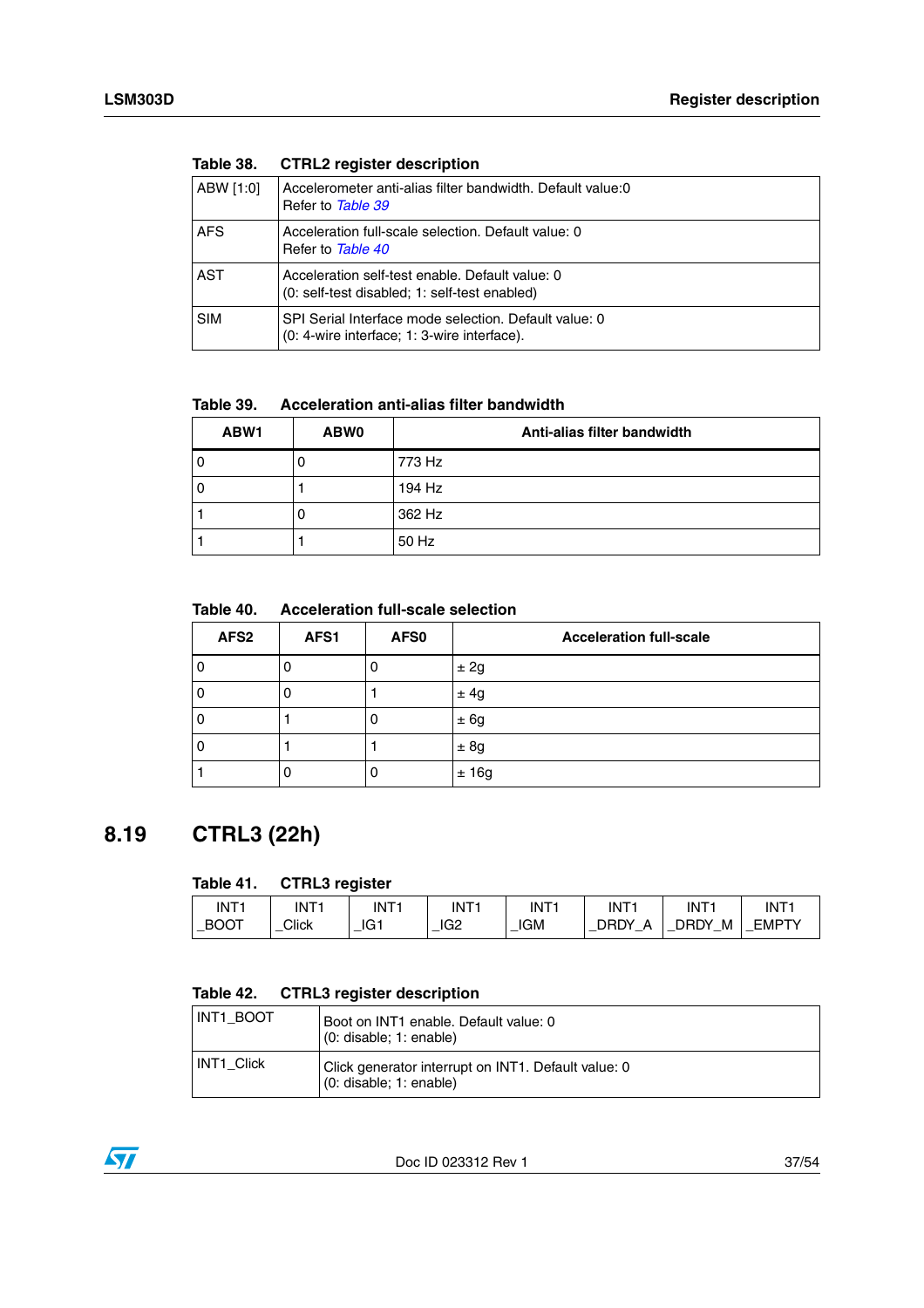| INT1 IG1    | Inertial interrupt generator 1 on INT1. Default value: 0<br>(0: disable; 1: enable)  |
|-------------|--------------------------------------------------------------------------------------|
| INT1 IG2    | Inertial interrupt generator 2 on INT1. Default value: 0<br>(0: disable; 1: enable)  |
| INT1 IGM    | Magnetic interrupt generator on INT1. Default value: 0<br>(0: disable; 1: enable)    |
| INT1 DRDY A | Accelerometer data-ready signal on INT1. Default value: 0<br>(0: disable; 1: enable) |
| INT1 DRDY M | Magnetometer data-ready signal on INT1. Default value: 0<br>(0: disable; 1: enable)  |
| INT1 EMPTY  | FIFO empty indication on INT1. Default value: 0<br>(0: disable; 1: enable)           |

**Table 42. CTRL3 register description (continued)**

## <span id="page-37-0"></span>**8.20 CTRL4 (23h)**

### <span id="page-37-1"></span>**Table 43. CTRL4 register**

| INT <sub>2</sub> | INT <sub>2</sub> | INT <sub>2</sub> | INT <sub>2</sub> | INT <sub>2</sub> | INT <sub>2</sub>    | INT <sub>2</sub> | INT <sub>2</sub> |
|------------------|------------------|------------------|------------------|------------------|---------------------|------------------|------------------|
| Click<br>. —     | INT <sup>1</sup> | INT <sub>2</sub> | 'TM<br>IN<br>–   | DRDY<br>–        | )RDY<br>м<br>–<br>_ | Jverrun          | <b>FTH</b>       |
|                  |                  |                  |                  |                  |                     |                  |                  |

<span id="page-37-2"></span>

| Table 44. | <b>CTRL4 register description</b> |  |
|-----------|-----------------------------------|--|
|-----------|-----------------------------------|--|

| INT <sub>2</sub> | Click generator interrupt on INT2. Default value: 0       |
|------------------|-----------------------------------------------------------|
| Click            | $(0:$ disable; $1:$ enable)                               |
| INT <sub>2</sub> | Inertial interrupt generator 1 on INT2. Default value: 0  |
| $\Box$ G1        | (0: disable; 1: enable)                                   |
| INT <sub>2</sub> | Inertial interrupt generator 2 on INT2. Default value: 0  |
| IG2              | (0: disable; 1: enable)                                   |
| INT <sub>2</sub> | Magnetic interrupt generator on INT2. Default value: 0    |
| IGM              | $(0:$ disable; $1:$ enable)                               |
| INT <sub>2</sub> | Accelerometer data-ready signal on INT2. Default value: 0 |
| _DRDY_A          | $(0:$ disable; $1:$ enable)                               |
| INT <sub>2</sub> | Magnetometer data-ready signal on INT2. Default value: 0  |
| DRDY M           | $(0:$ disable; 1: enable)                                 |
| INT <sub>2</sub> | FIFO overrun interrupt on INT2. Default value: 0          |
| Overrun          | (0: disable; 1: enable)                                   |
| INT <sub>2</sub> | FIFO threshold interrupt on INT2. Default value: 0        |
| FTH              | (0: disable; 1: enable)                                   |

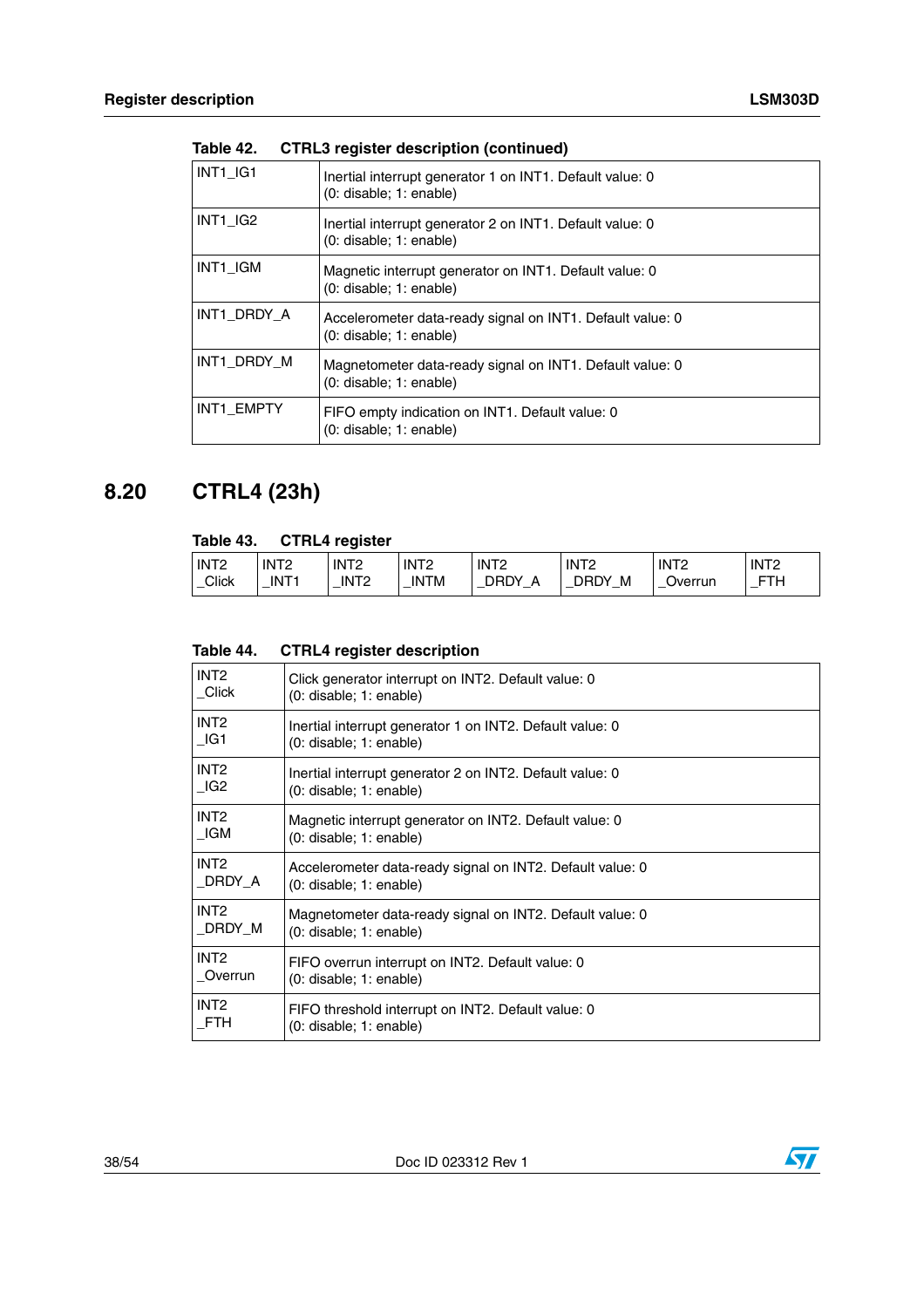## <span id="page-38-0"></span>**8.21 CTRL5 (24h)**

### <span id="page-38-2"></span>**Table 45. CTRL5 register**

| <b>ITEMP</b><br>RES <sub>1</sub><br>FN.<br>м<br>м<br><b>STATE OF ALL AND REAL</b> | ODR <sub>2</sub><br>IM ODR1<br>RES <sub>0</sub><br>м<br>$\frac{1}{2} \left( \frac{1}{2} \right) \left( \frac{1}{2} \right) \left( \frac{1}{2} \right) \left( \frac{1}{2} \right) \left( \frac{1}{2} \right) \left( \frac{1}{2} \right) \left( \frac{1}{2} \right) \left( \frac{1}{2} \right) \left( \frac{1}{2} \right) \left( \frac{1}{2} \right) \left( \frac{1}{2} \right) \left( \frac{1}{2} \right) \left( \frac{1}{2} \right) \left( \frac{1}{2} \right) \left( \frac{1}{2} \right) \left( \frac{1}{2} \right) \left( \frac$ | IM ODR0<br>LIR <sub>2</sub> | LIR <sub>1</sub> |
|-----------------------------------------------------------------------------------|------------------------------------------------------------------------------------------------------------------------------------------------------------------------------------------------------------------------------------------------------------------------------------------------------------------------------------------------------------------------------------------------------------------------------------------------------------------------------------------------------------------------------------|-----------------------------|------------------|
|-----------------------------------------------------------------------------------|------------------------------------------------------------------------------------------------------------------------------------------------------------------------------------------------------------------------------------------------------------------------------------------------------------------------------------------------------------------------------------------------------------------------------------------------------------------------------------------------------------------------------------|-----------------------------|------------------|

#### <span id="page-38-3"></span>**Table 46. CTRL5 register description**

| TEMP_EN          | Temperature sensor enable. Default value: 0<br>(0: temperature sensor disabled: 1: temperature sensor enabled)                                                                                     |
|------------------|----------------------------------------------------------------------------------------------------------------------------------------------------------------------------------------------------|
| M_RES [1:0]      | Magnetic resolution selection. Default value: 00<br>(00: low resolution, 11: high resolution)                                                                                                      |
| M_ODR [2:0]      | Magnetic data rate selection. Default value: 110<br>Refer to Table 47                                                                                                                              |
| LIR <sub>2</sub> | Latch interrupt request on INT2 SRC register, with INT2 SRC register cleared by<br>reading INT2 SRC itself. Default value: 0.<br>(0: interrupt request not latched; 1: interrupt request latched)  |
| LIR <sub>1</sub> | Latch interrupt request on INT1 SRC register, with INT1 SRC register cleared by<br>reading INT1_SRC itself. Default value: 0.<br>(0: interrupt request not latched; 1: interrupt request latched). |

#### <span id="page-38-4"></span>**Table 47. Magnetic data rate configuration**

| <b>MODR2</b>   | <b>MODR1</b> | <b>MODR0</b> | <b>Power mode selection</b> |
|----------------|--------------|--------------|-----------------------------|
| $\overline{0}$ | 0            | 0            | 3.125 Hz                    |
| $\overline{0}$ | $\Omega$     |              | 6.25 Hz                     |
| $\overline{0}$ |              | 0            | 12.5 Hz                     |
| $\overline{0}$ |              |              | 25 Hz                       |
|                | O            | 0            | 50 Hz                       |
|                | 0            |              | 100 $Hz^{(1)}$              |
|                |              | $\Omega$     | Do not use                  |
|                |              |              | Reserved                    |

1. Available only for accelerometer ODR > 50 Hz or accelerometer in power-down mode (refer to *[Table 36,](#page-35-2)*  AODR setting).

## <span id="page-38-1"></span>**8.22 CTRL6 (25h)**

#### <span id="page-38-5"></span>**Table 48. CTRL6 register**

| $\sim$<br>U<br>ΩL<br>nι<br>∩\<br>$\mathbf{u}$<br>MI<br><b>IVII</b><br>. . |  |  |  |  |  |  |  |  |  |
|---------------------------------------------------------------------------|--|--|--|--|--|--|--|--|--|
|---------------------------------------------------------------------------|--|--|--|--|--|--|--|--|--|

1. These bits must be set to '0' for the correct working of the device.

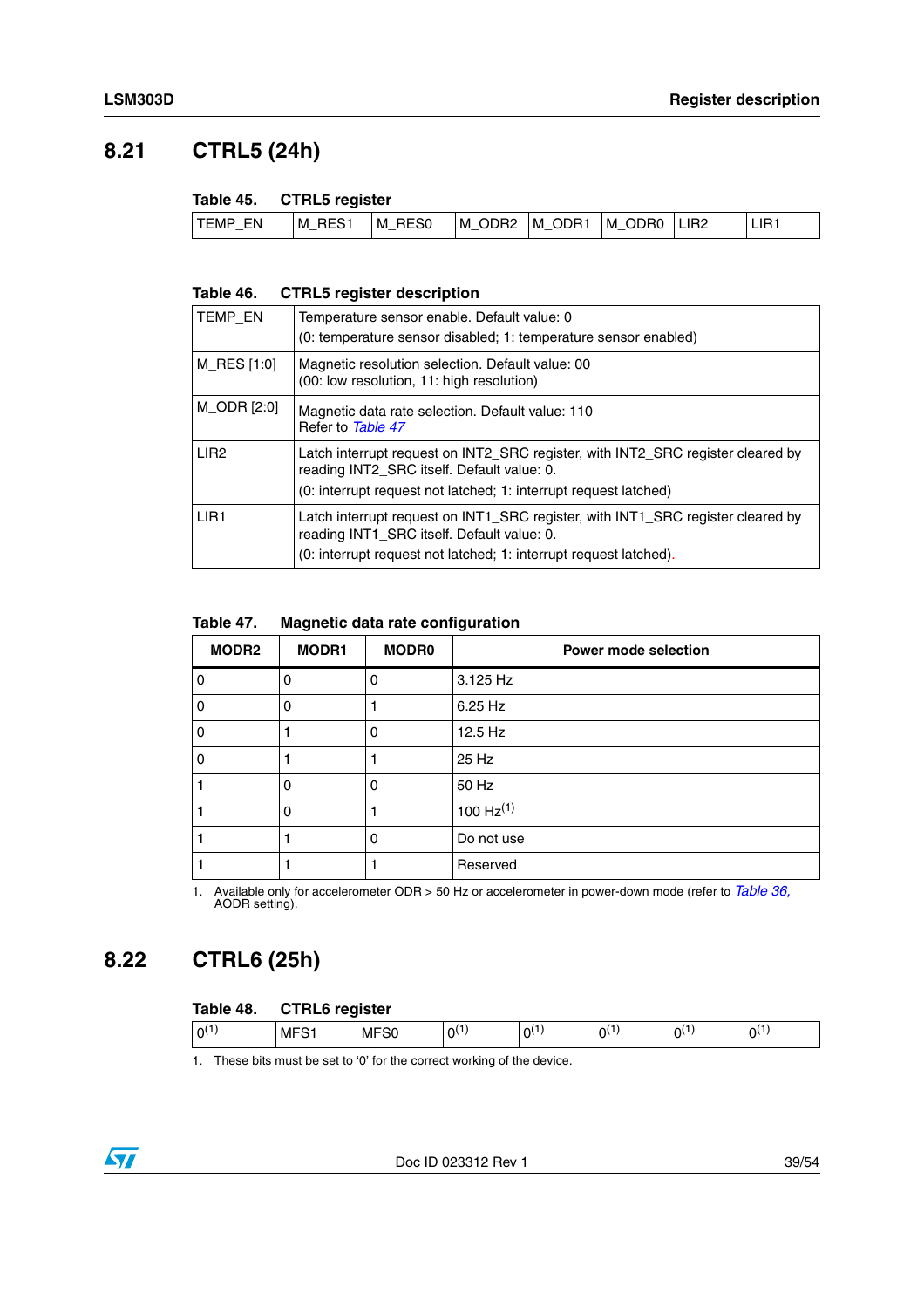<span id="page-39-1"></span>

| Table 49. | <b>CTRL6</b> register description                                     |
|-----------|-----------------------------------------------------------------------|
| MFS [1:0] | Magnetic full-scale selection. Default value: 01<br>Refer to Table 50 |

#### <span id="page-39-2"></span>**Table 50. Magnetic full-scale selection**

| MFS1 | <b>MFS0</b> | <b>Magnetic full-scale</b> |
|------|-------------|----------------------------|
|      |             | $± 2$ gauss                |
|      |             | $\pm$ 4 gauss              |
|      |             | $± 8$ gauss                |
|      |             | $± 12$ gauss               |

## <span id="page-39-0"></span>**8.23 CTRL7 (26h)**

<span id="page-39-3"></span>

| Table 51. | <b>CTRL7</b> register |             |      |           |            |     |                             |
|-----------|-----------------------|-------------|------|-----------|------------|-----|-----------------------------|
| LAHPM1    | AHPM0                 | <b>AFDS</b> | ONLY | $0^{(1)}$ | <b>MLP</b> | MD1 | M <sub>D</sub> <sub>0</sub> |

1. This bit must be set to '0' for the correct working of the device.

### <span id="page-39-4"></span>**Table 52. CTRL7 register description**

| AHPM [1:0]  | High-pass filter mode selection for acceleration data. Default value: 00<br>Refer to Table 53                                                                                                                                                                 |
|-------------|---------------------------------------------------------------------------------------------------------------------------------------------------------------------------------------------------------------------------------------------------------------|
| <b>AFDS</b> | Filtered acceleration data selection. Default value: 0<br>(0: internal filter bypassed; 1: data from internal filter sent to output register and FIFO)                                                                                                        |
| T ONLY      | Temperature sensor only mode. Default value: 0<br>If this bit is set to '1', the temperature sensor is on while the magnetic sensor is off.                                                                                                                   |
| <b>MLP</b>  | Magnetic data low-power mode. Default value: 0<br>If this bit is '1', the M ODR [2:0] is set to 3.125 Hz independently from the MODR set-<br>tings. Once the bit is set to '0', the magnetic data rate is configured by MODR bits in<br>CTRL5 (24h) register. |
| MD [1:0]    | Magnetic sensor mode selection. Default 10<br>Refer to Table 54                                                                                                                                                                                               |

### <span id="page-39-5"></span>**Table 53. High-pass filter mode selection**

| AHPM1 | <b>AHPMO</b> | High-pass filter mode                                                                                                               |
|-------|--------------|-------------------------------------------------------------------------------------------------------------------------------------|
|       |              | Normal mode (reset X, Y and Z-axis reading REFERENCE_X<br>(1Ch), REFERENCE_Y (1Dh) and REFERENCE_Y (1Dh) registers<br>respectively) |
|       |              | Reference signal for filtering                                                                                                      |

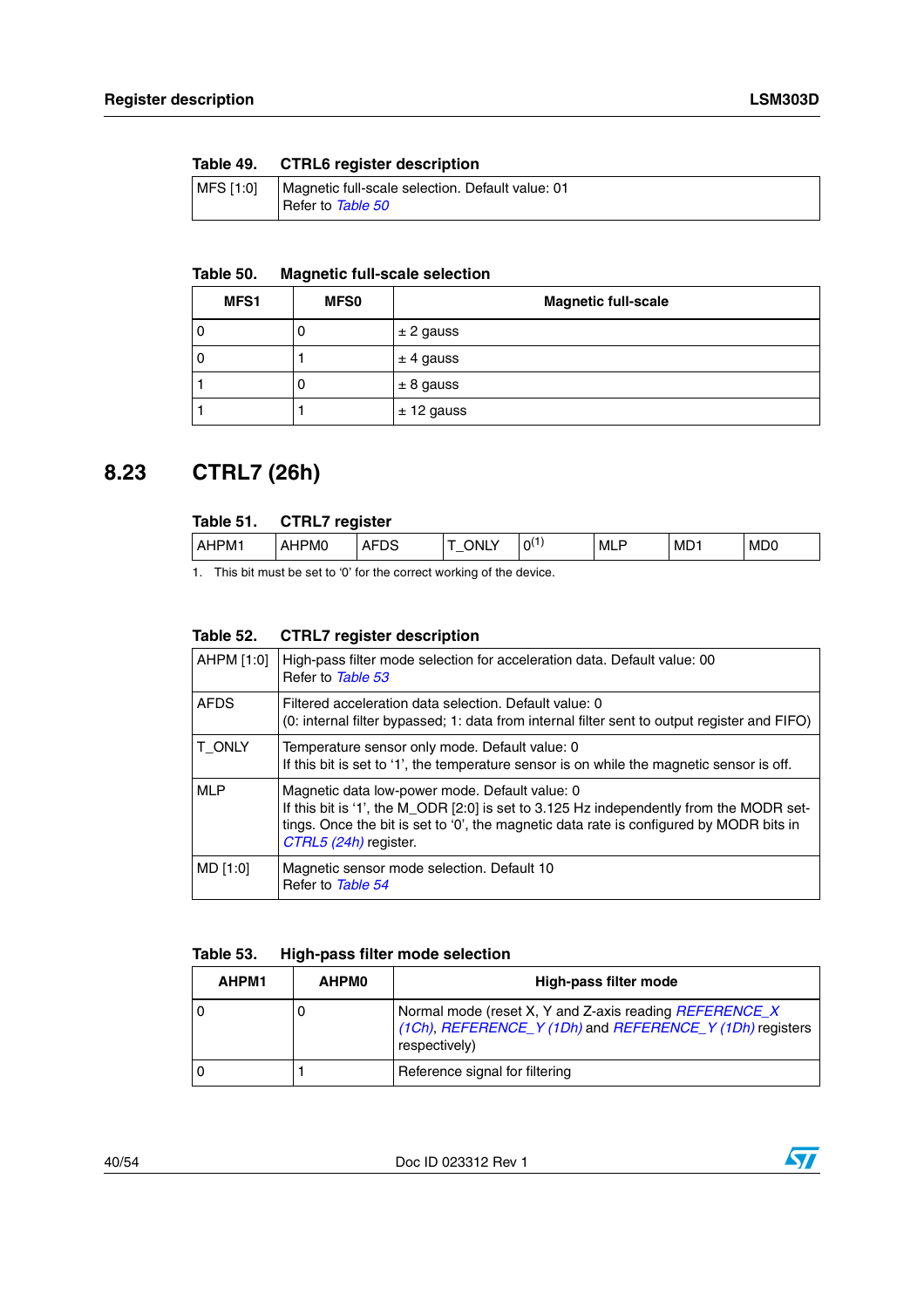| TUNIY VV. |              |                               |  |  |  |  |
|-----------|--------------|-------------------------------|--|--|--|--|
| AHPM1     | <b>AHPMO</b> | High-pass filter mode         |  |  |  |  |
|           |              | Normal mode                   |  |  |  |  |
|           |              | Auto-reset on interrupt event |  |  |  |  |

**Table 53. High-pass filter mode selection (continued)**

### <span id="page-40-1"></span>**Table 54. Magnetic sensor mode selection**

| MD1 | <b>MDO</b> | <b>Magnetic sensor mode</b> |
|-----|------------|-----------------------------|
|     |            | Continuous-conversion mode  |
|     |            | Single-conversion mode      |
|     |            | Power-down mode             |
|     |            | Power-down mode             |

## <span id="page-40-0"></span>**8.24 STATUS\_A (27h)**

### <span id="page-40-2"></span>**Table 55. STATUS\_A register**

|               |      | .    |             |        |             |      |      |
|---------------|------|------|-------------|--------|-------------|------|------|
| <b>ZYXAOR</b> | `AOR | YAOR | <b>XAOR</b> | ZYXADA | <b>ZADA</b> | YADA | XADA |
|               |      |      |             |        |             |      |      |

### <span id="page-40-3"></span>**Table 56. STATUS\_A description**

| <b>ZYXAOR</b> | Acceleration X, Y and Z-axis data overrun. Default value: 0<br>(0: no overrun has occurred; 1: a new set of data has overwritten the previous ones)                |
|---------------|--------------------------------------------------------------------------------------------------------------------------------------------------------------------|
| <b>ZAOR</b>   | Acceleration Z-axis data overrun. Default value: 0<br>(0: no overrun has occurred; 1: a new data for the Z-axis has overwritten the previous<br>one)               |
| <b>YAOR</b>   | Acceleration Y-axis data overrun. Default value: 0<br>(0: no overrun has occurred; 1: a new data for the Y-axis has overwritten the previous<br>one)               |
| <b>XAOR</b>   | Acceleration X-axis data overrun. Default value: 0<br>(0: no overrun has occurred; 1: a new data for the X-axis has overwritten the previous<br>one)               |
| <b>ZYXADA</b> | Acceleration X, Y and Z-axis new value available. Default value: 0<br>(0: a new set of data is not yet available; 1: a new set of data is available)               |
| <b>ZADA</b>   | Acceleration Z-axis new value available. Default value: 0<br>(0: a new data for the Z-axis is not yet available; 1: a new data for the Z-axis is avail-<br>able)   |
| YADA          | Acceleration Y-axis new value available. Default value: 0<br>(0: a new data for the Y-axis is not yet available; 1: a new data for the Y-axis is avail-<br>able)   |
| <b>XADA</b>   | Acceleration X-axis new value available. Default value: 0<br>$(0: a$ new data for the X-axis is not yet available; 1: a new data for the X-axis is avail-<br>able) |

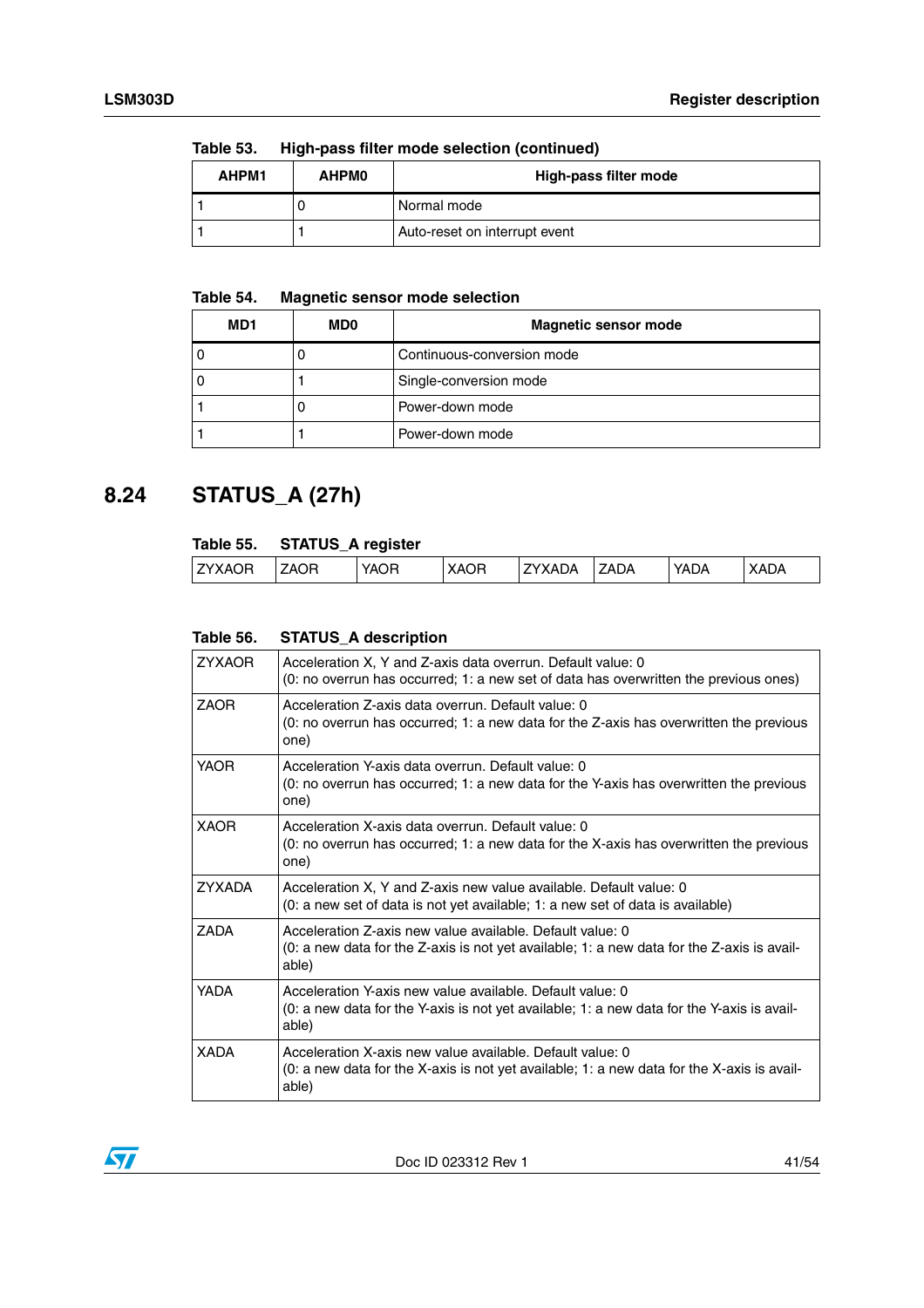## <span id="page-41-0"></span>**8.25 OUT\_X\_L\_A (28h), OUT\_X\_H\_A (29h)**

X-axis acceleration data. The value is expressed in 16-bit as 2's complement.

## <span id="page-41-1"></span>**8.26 OUT\_Y\_L\_A (2Ah), OUT\_X\_H\_A (2Bh)**

Y-axis acceleration data. The value is expressed in 16-bit as 2's complement.

## <span id="page-41-2"></span>**8.27 OUT\_X\_L\_A (2Ch), OUT\_X\_H\_A (2Dh)**

Z-axis acceleration data. The value is expressed in 16-bit as 2's complement.

## <span id="page-41-3"></span>**8.28 FIFO\_CTRL (2Eh)**

### <span id="page-41-5"></span>**Table 57. FIFO\_CTRL register**

| FM1<br>---<br>----<br>FM <sub>0</sub><br>FM <sub>2</sub><br><br>1. LU<br>--<br>—<br>--<br>14<br>- 12 | ___ | <br>___<br>- - |  |  |  |
|------------------------------------------------------------------------------------------------------|-----|----------------|--|--|--|
|                                                                                                      |     |                |  |  |  |

### <span id="page-41-6"></span>**Table 58. FIFO\_CTRL register description**

| FM [2:0] | FIFO mode selection. Default value: 000<br>Refer to Table 59 |
|----------|--------------------------------------------------------------|
| FTH[4:0] | FIFO threshold level. Default value: 00000                   |

### <span id="page-41-7"></span>**Table 59. FIFO mode configuration**

| FM <sub>2</sub> | FM <sub>1</sub> | <b>FMO</b> | <b>FIFO</b> mode      |  |
|-----------------|-----------------|------------|-----------------------|--|
|                 |                 |            | Bypass mode           |  |
|                 |                 |            | FIFO mode             |  |
|                 |                 |            | Stream mode           |  |
|                 |                 |            | Stream-to-FIFO mode   |  |
|                 |                 |            | Bypass-to-Stream mode |  |

Interrupt generator 2 can change the FIFO mode.

## <span id="page-41-4"></span>**8.29 FIFO\_SRC (2Fh)**

FiFO status register.

### <span id="page-41-8"></span>**Table 60. FIFO\_SRC register**

| -^^<br>$-00$<br>rooc<br>$F^{\alpha}$<br>$\blacksquare$<br>$\sim\cdot\cdot\cdot$<br>$F^{\sim}$ |            | -          |                |      |     |   |     |
|-----------------------------------------------------------------------------------------------|------------|------------|----------------|------|-----|---|-----|
|                                                                                               | łN<br>. JV | <b>CMP</b> | 54<br>$\sim$ . | ັບບປ | ےت⊙ | ం | აას |

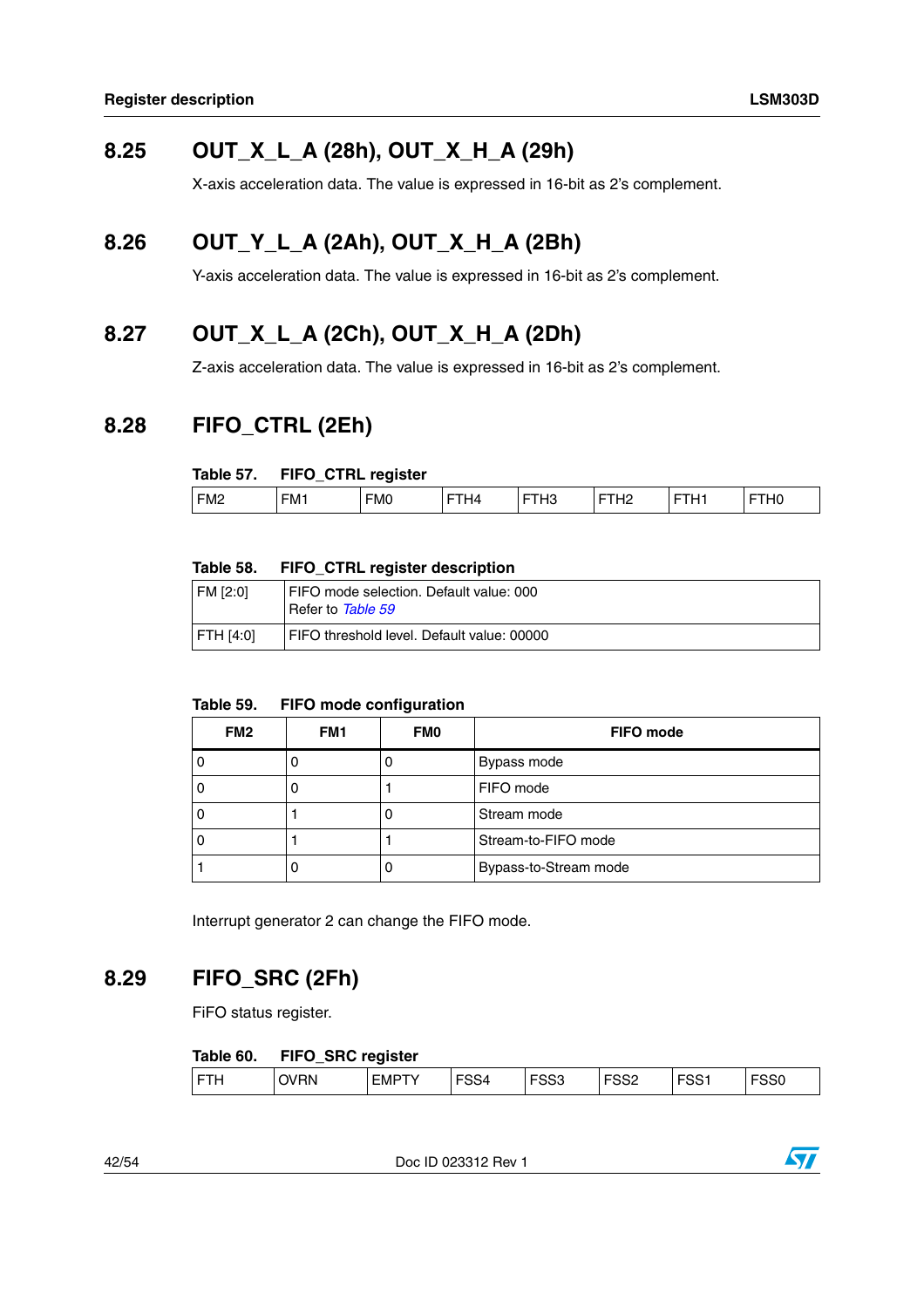| <b>FTH</b>   | FIFO threshold status.<br>FTH bit is set to '1' when FIFO content exceeds threshold level.       |
|--------------|--------------------------------------------------------------------------------------------------|
| <b>OVRN</b>  | FIFO overrun status.<br>OVRN bit is set to '1' when FIFO buffer is full.                         |
| <b>EMPTY</b> | Empty status.<br>EMPTY bit is set to '1' when all FIFO samples have been read and FIFO is empty. |
| FSS [4:0]    | FIFO stored data level.<br>FSS4-0 bits contain the current number of unread FIFO levels.         |

### <span id="page-42-1"></span>**Table 61. FIFO\_SRC description**

## <span id="page-42-0"></span>**8.30 IG\_CFG1 (30h)**

Inertial interrupt generator 1 configuration register.

### <span id="page-42-2"></span>**Table 62. IG\_CFG1 register**

|            |    | --                                   |                       |                            |                                                          |                            |                        |
|------------|----|--------------------------------------|-----------------------|----------------------------|----------------------------------------------------------|----------------------------|------------------------|
| <b>AOI</b> | 6D | <b>71 U.C.</b><br>ZHIE.<br>ZUPE<br>- | ZLIE<br><b>ZDOWNE</b> | <b>YHIE</b><br><b>YUPE</b> | $\mathcal{L}$<br>$\overline{1}$<br>LIE.<br><b>YDOWNE</b> | <b>XHIE</b><br><b>XUPE</b> | (LIE/<br><b>XDOWNE</b> |
|            |    |                                      |                       |                            |                                                          |                            |                        |

#### <span id="page-42-3"></span>**Table 63. IG\_CFG1 register description**

Content of this register is loaded at boot.

Write operation at this address is possible only after system boot.

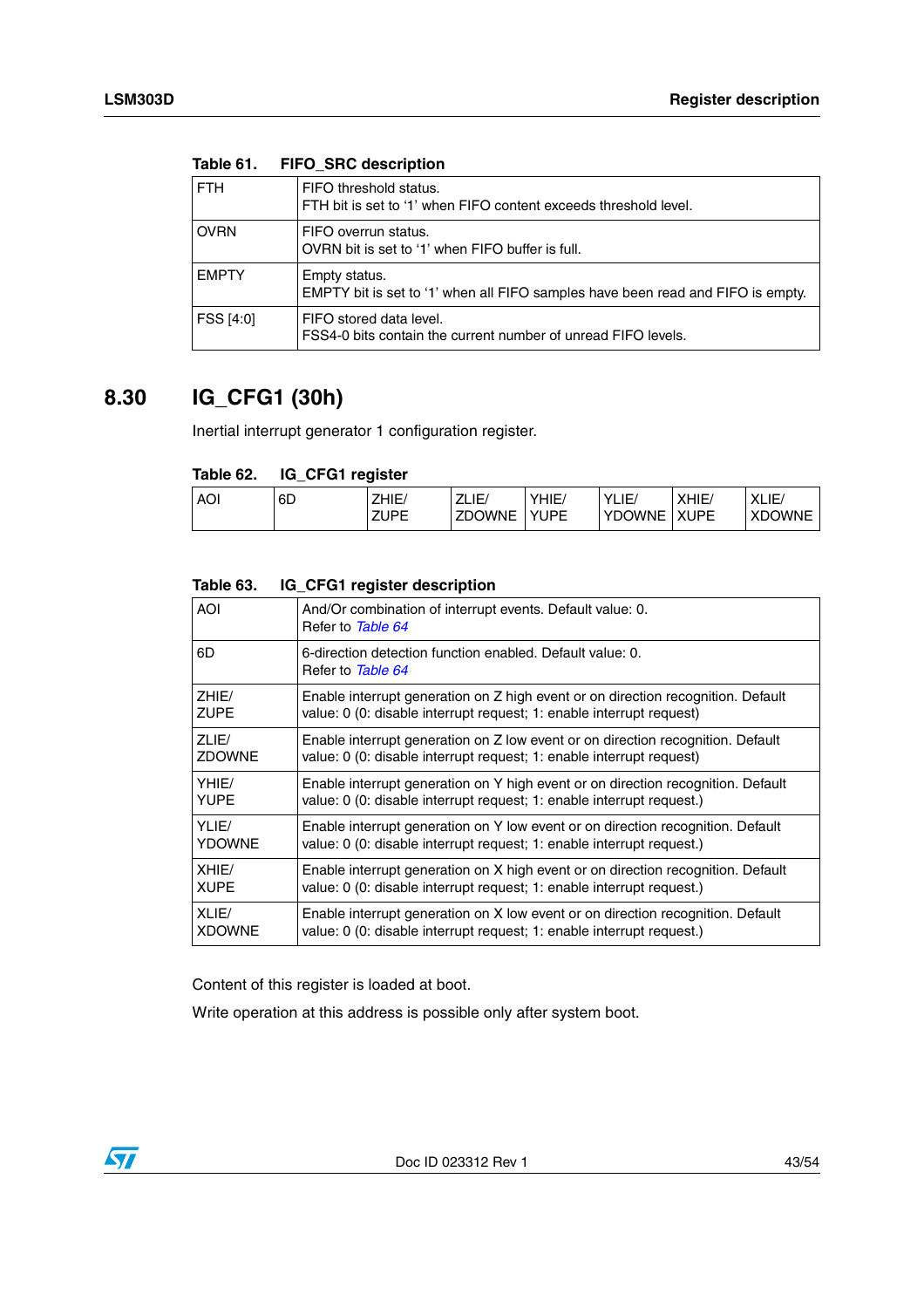| AOI | 6D | Interrupt mode                      |  |  |  |  |  |
|-----|----|-------------------------------------|--|--|--|--|--|
|     |    | OR combination of interrupt events  |  |  |  |  |  |
|     |    | 6-direction movement recognition    |  |  |  |  |  |
|     |    | AND combination of interrupt events |  |  |  |  |  |
|     |    | 6-direction position recognition    |  |  |  |  |  |

<span id="page-43-1"></span>**Table 64. Interrupt mode**

Difference between  $AOI$ - $6D = '01'$  and  $AOI$ - $6D = '11'$ .

AOI-6D = '01' is movement recognition. An interrupt is generated when orientation moves from an unknown zone to a known zone. The interrupt signal stays for a duration ODR.

AOI-6D = '11' is direction recognition. An interrupt is generated when orientation is inside a known zone. The interrupt signal stays until orientation is inside the zone.

### <span id="page-43-0"></span>**8.31 IG\_SRC1 (31h)**

Inertial interrupt generator 1 status register.

### <span id="page-43-2"></span>**Table 65. IG\_SRC1 register**

|  |  |  | . . |
|--|--|--|-----|

#### <span id="page-43-3"></span>**Table 66. IG\_SRC1 register description**

| ΙA        | Interrupt status. Default value: 0<br>(0: no interrupt has been generated; 1: one or more interrupts have been generated) |
|-----------|---------------------------------------------------------------------------------------------------------------------------|
| ΖH        | Z high. Default value: 0<br>(0: no interrupt; 1: Z high event has occurred)                                               |
| <b>ZL</b> | Z low. Default value: 0<br>(0: no interrupt; 1: Z low event has occurred)                                                 |
| YΗ        | Y high. Default value: 0<br>(0: no interrupt; 1: Y high event has occurred)                                               |
| YL        | Y low. Default value: 0<br>(0: no interrupt; 1: Y low event has occurred)                                                 |
| XН        | X high. Default value: 0<br>(0: no interrupt; 1: X high event has occurred)                                               |
| XL        | X low. Default value: 0<br>(0: no interrupt; 1: X low event has occurred)                                                 |

Reading at this address clears the *[IG\\_SRC1 \(31h\)](#page-43-0)* IA bit (and the interrupt signal on the corresponding interrupt pin) and allows the refreshment of data in the *[IG\\_SRC1 \(31h\)](#page-43-0)* register if the latched option was chosen.

44/54 Doc ID 023312 Rev 1

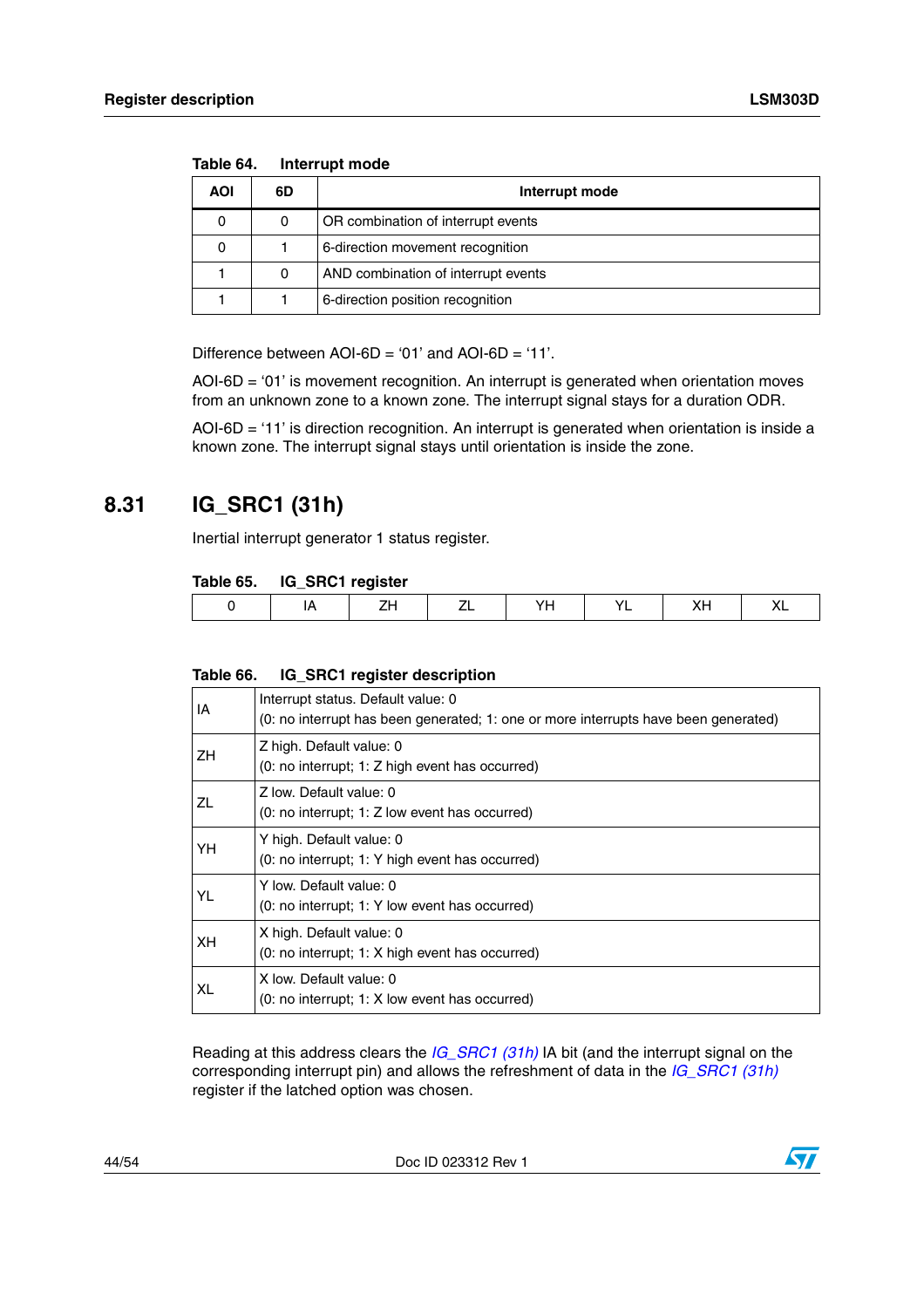## <span id="page-44-0"></span>**8.32 IG\_THS1 (32h)**

### <span id="page-44-3"></span>**Table 67. IG\_THS1 register**

|            | __              |                 |                  |              |               |            |
|------------|-----------------|-----------------|------------------|--------------|---------------|------------|
| 10c<br>סכד | -- -- -<br>,,,, | $-1.0$<br>. HS4 | THS <sub>3</sub> | T1100<br>אסר | TUC.<br>י כה. | <b>HSU</b> |
|            |                 |                 |                  |              |               |            |

### <span id="page-44-4"></span>**Table 68. IG\_THS1 description**

| THS [6:0]<br>Interrupt generator 1 threshold. Default value: 000 0000 |
|-----------------------------------------------------------------------|
|-----------------------------------------------------------------------|

### <span id="page-44-1"></span>**8.33 IG\_DUR1 (33h)**

#### <span id="page-44-5"></span>**Table 69. IG1\_DUR1 register**

|  | ,,, |  |  |
|--|-----|--|--|
|  |     |  |  |

### <span id="page-44-6"></span>**Table 70. IG1\_DUR1 register description**

| D [6:0] | Duration value. Default value: 000 0000 |
|---------|-----------------------------------------|
|---------|-----------------------------------------|

**D6 - D0** bits set the minimum duration of the interrupt 1 event to be recognized. Duration steps and maximum values depend on the ODR chosen.

### <span id="page-44-2"></span>**8.34 IG\_CFG2 (34h)**

This register contains the settings for the inertial interrupt generator 2.

### <span id="page-44-7"></span>**Table 71. IG\_CFG2 register**

| AO' | 6D | HIE         | ZLIE<br>—     | YHIE/       | LIE<br>vı     | XHIE        | XLIE/<br>$\mathbf{v}$ |
|-----|----|-------------|---------------|-------------|---------------|-------------|-----------------------|
|     |    | <b>ZUPE</b> | <b>ZDOWNE</b> | <b>YUPE</b> | <b>YDOWNE</b> | <b>XUPE</b> | <b>XDOWNE</b>         |

#### <span id="page-44-8"></span>**Table 72. IG\_CFG2 register description**

| AOI           | And/Or combination of interrupt events. Default value: 0. Refer to Table 73      |
|---------------|----------------------------------------------------------------------------------|
| 6D            | 6-direction detection function enabled. Default value: 0. Refer to Table 73      |
| ZHIE/         | Enable interrupt generation on Z high event or on direction recognition. Default |
| <b>ZUPE</b>   | value: 0 (0: disable interrupt request; 1: enable interrupt request)             |
| ZLIF/         | Enable interrupt generation on Z low event or on direction recognition. Default  |
| <b>ZDOWNE</b> | value: 0 (0: disable interrupt request; 1: enable interrupt request)             |
| YHIF/         | Enable interrupt generation on Y high event or on direction recognition. Default |
| <b>YUPE</b>   | value: 0 (0: disable interrupt request; 1: enable interrupt request.)            |
| YLIF/         | Enable interrupt generation on Y low event or on direction recognition. Default  |
| <b>YDOWNE</b> | value: 0 (0: disable interrupt request; 1: enable interrupt request.)            |

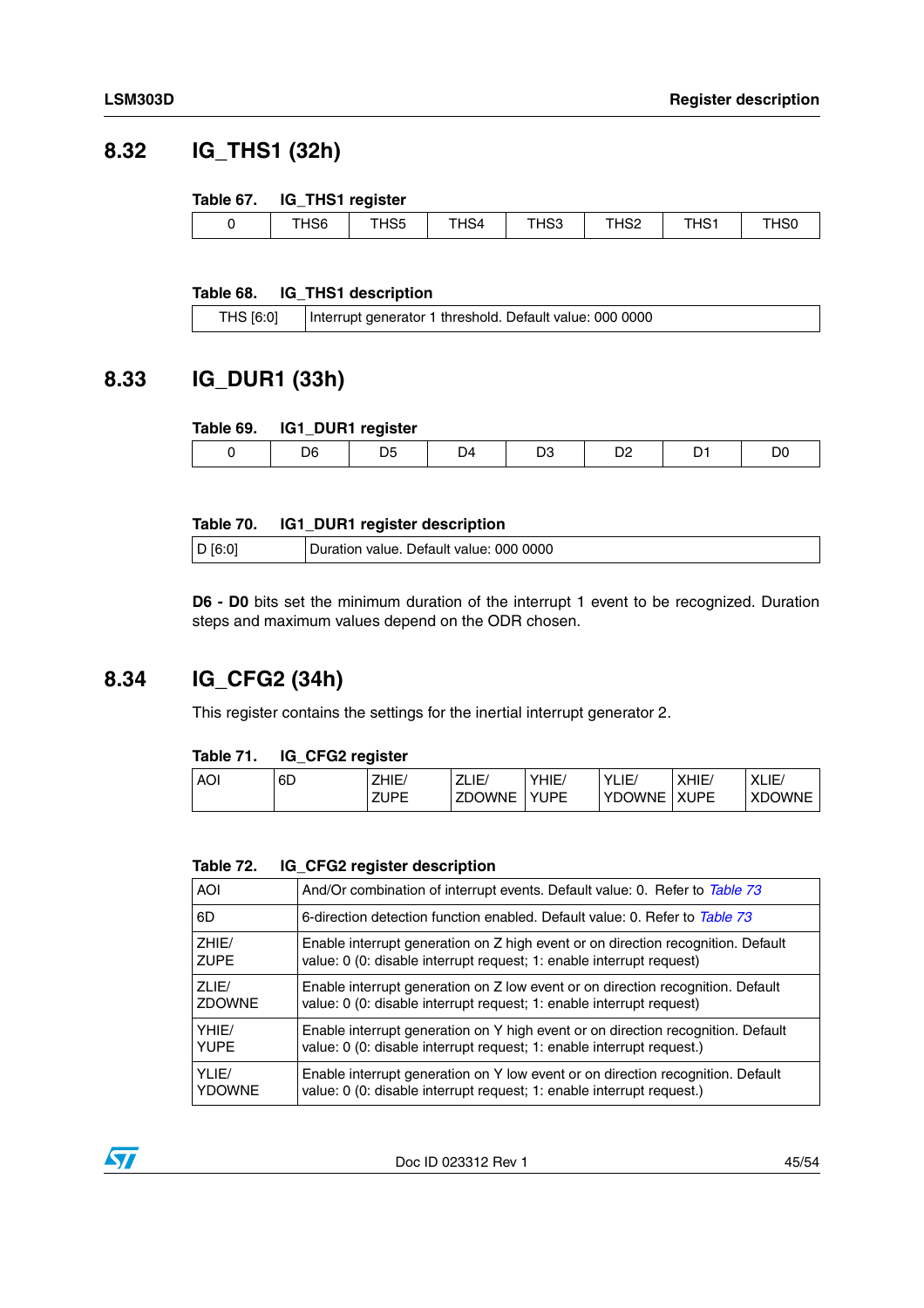| Tapic $\mathcal{L}$ . | <u>id Cruz register description (communed)</u>                                   |
|-----------------------|----------------------------------------------------------------------------------|
| XHIE/                 | Enable interrupt generation on X high event or on direction recognition. Default |
| <b>XUPE</b>           | value: 0 (0: disable interrupt request; 1: enable interrupt request.)            |
| XLIE/                 | Enable interrupt generation on X low event or on direction recognition. Default  |
| <b>XDOWNE</b>         | value: 0 (0: disable interrupt request; 1: enable interrupt request.)            |

| IG_CFG2 register description (continued) |
|------------------------------------------|
|                                          |

Content of this register is loaded at boot.

Write operation at this address is possible only after system boot.

<span id="page-45-1"></span>

| Table 73. | Interrupt mode |
|-----------|----------------|
|-----------|----------------|

| <b>AOI</b> | 6D | Interrupt mode                      |  |
|------------|----|-------------------------------------|--|
|            | 0  | OR combination of interrupt events  |  |
|            |    | 6-direction movement recognition    |  |
|            | 0  | AND combination of interrupt events |  |
|            |    | 6-direction position recognition    |  |

Difference between AOI-6D = '01' and AOI-6D = '11'.

 $AOI-6D = '01'$  is movement recognition. An interrupt is generated when orientation moves from an unknown zone to a known zone. The interrupt signal stays for a duration ODR.

AOI-6D = '11' is direction recognition. An interrupt is generated when orientation is inside a known zone. The interrupt signal stays until orientation is inside the zone.

### <span id="page-45-0"></span>**8.35 IG\_SRC2 (35h)**

This register contains the status for the inertial interrupt generator 2.

### <span id="page-45-2"></span>**Table 74. IG\_SRC2 register**

|--|--|--|--|--|--|--|--|

#### <span id="page-45-3"></span>**Table 75. IG\_SRC2 register description**

| ΙA | Interrupt generator 2 status. Default value: 0<br>(0: no interrupt has been generated; 1: one or more interrupts have been generated) |
|----|---------------------------------------------------------------------------------------------------------------------------------------|
| ΖH | Z high. Default value: 0<br>(0: no interrupt; 1: Z high event has occurred)                                                           |
| ZL | Z low. Default value: 0<br>(0: no interrupt; 1: Z low event has occurred)                                                             |
| YH | Y high. Default value: 0<br>(0: no interrupt; 1: Y high event has occurred)                                                           |
| YL | Y low. Default value: 0<br>(0: no interrupt; 1: Y low event has occurred)                                                             |

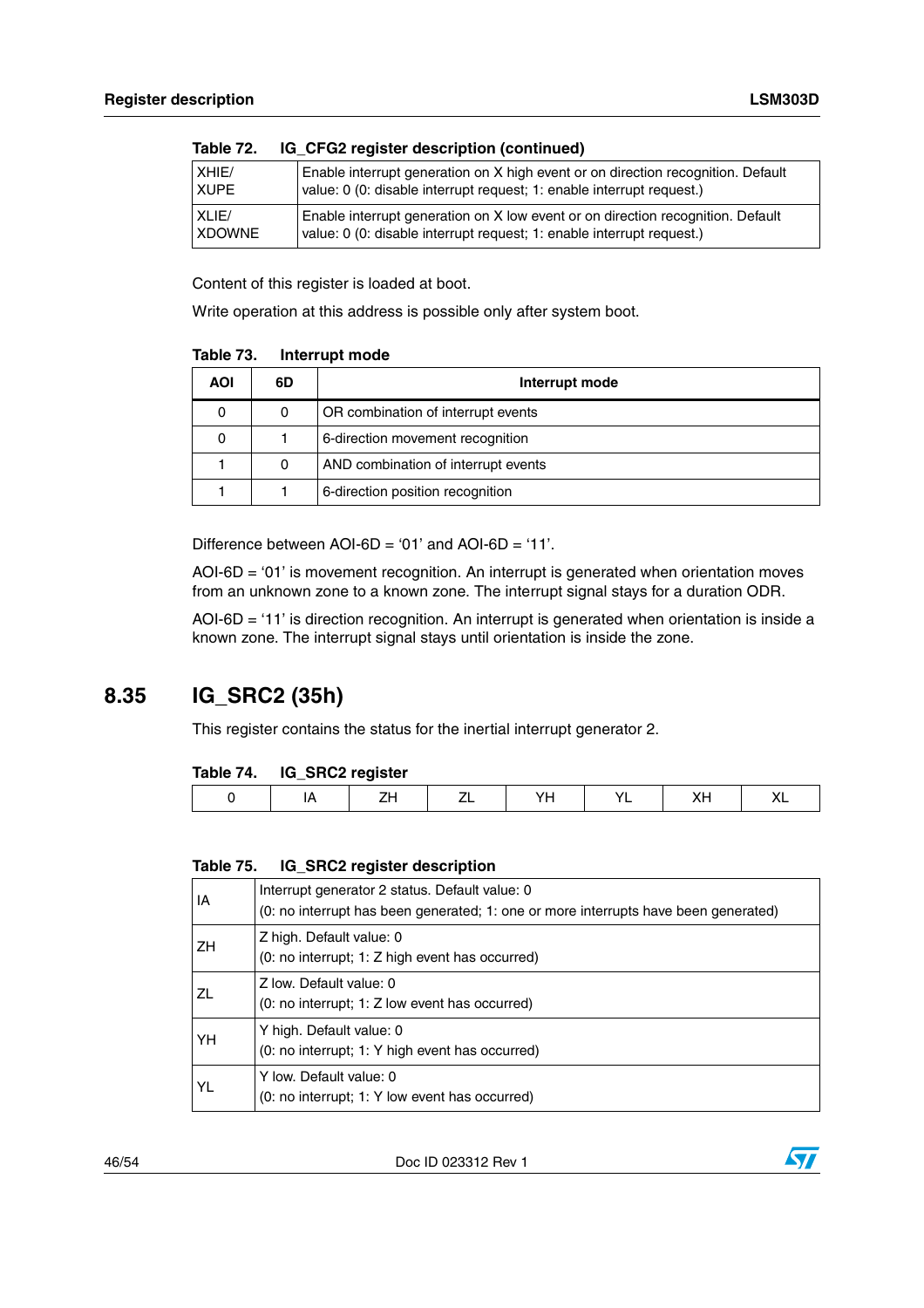| XH | X high. Default value: 0                        |  |  |  |  |  |
|----|-------------------------------------------------|--|--|--|--|--|
|    | (0: no interrupt; 1: X high event has occurred) |  |  |  |  |  |
| XL | IX Iow. Default value: 0                        |  |  |  |  |  |
|    | (0: no interrupt; 1: X low event has occurred)  |  |  |  |  |  |

**Table 75. IG\_SRC2 register description (continued)**

Reading at this address clears the *[IG\\_SRC2 \(35h\)](#page-45-0)* IA bit (and the interrupt signal on the corresponding interrupt pin) and allows the refreshment of data in the *[IG\\_SRC2 \(35h\)](#page-45-0)* register if the latched option was chosen.

## <span id="page-46-0"></span>**8.36 IG\_THS2 (36h)**

<span id="page-46-3"></span>

| Table 76. | IG2_THS register |
|-----------|------------------|
|-----------|------------------|

| __  |                         |      |                              |              |      |       |
|-----|-------------------------|------|------------------------------|--------------|------|-------|
| טטו | $T^{\prime}$ IQP<br>HS5 | THS4 | HS <sub>3</sub><br>$\sim$ 1. | T120<br>1134 | THS1 | . HSO |
|     |                         |      |                              |              |      |       |

### <span id="page-46-4"></span>**Table 77. IG2\_THS register description**

| THS [6:0] | Interrupt generator 2 threshold. Default value: 000 0000 |
|-----------|----------------------------------------------------------|
|-----------|----------------------------------------------------------|

## <span id="page-46-1"></span>**8.37 IG\_DUR2 (37h)**

### <span id="page-46-5"></span>**Table 78. IG\_DUR2 register**

|  | --- |          |  |  |
|--|-----|----------|--|--|
|  | 16  | Μ<br>- - |  |  |
|  |     |          |  |  |

<span id="page-46-6"></span>

| Table 79. | IG_DUR2 register description |
|-----------|------------------------------|
|-----------|------------------------------|

| D <sub>6</sub> | Default value: 000 0000<br>Duration value. |
|----------------|--------------------------------------------|
|                |                                            |

**D6 - D0** bits set the minimum duration of the interrupt 2 event to be recognized. Duration steps and maximum values depend on the ODR chosen.

## <span id="page-46-2"></span>**8.38 CLICK\_CFG (38h)**

### <span id="page-46-7"></span>**Table 80. CLICK\_CFG register**

| - -<br>. .<br>л.<br>--<br>$-$<br>-- |
|-------------------------------------|
|-------------------------------------|

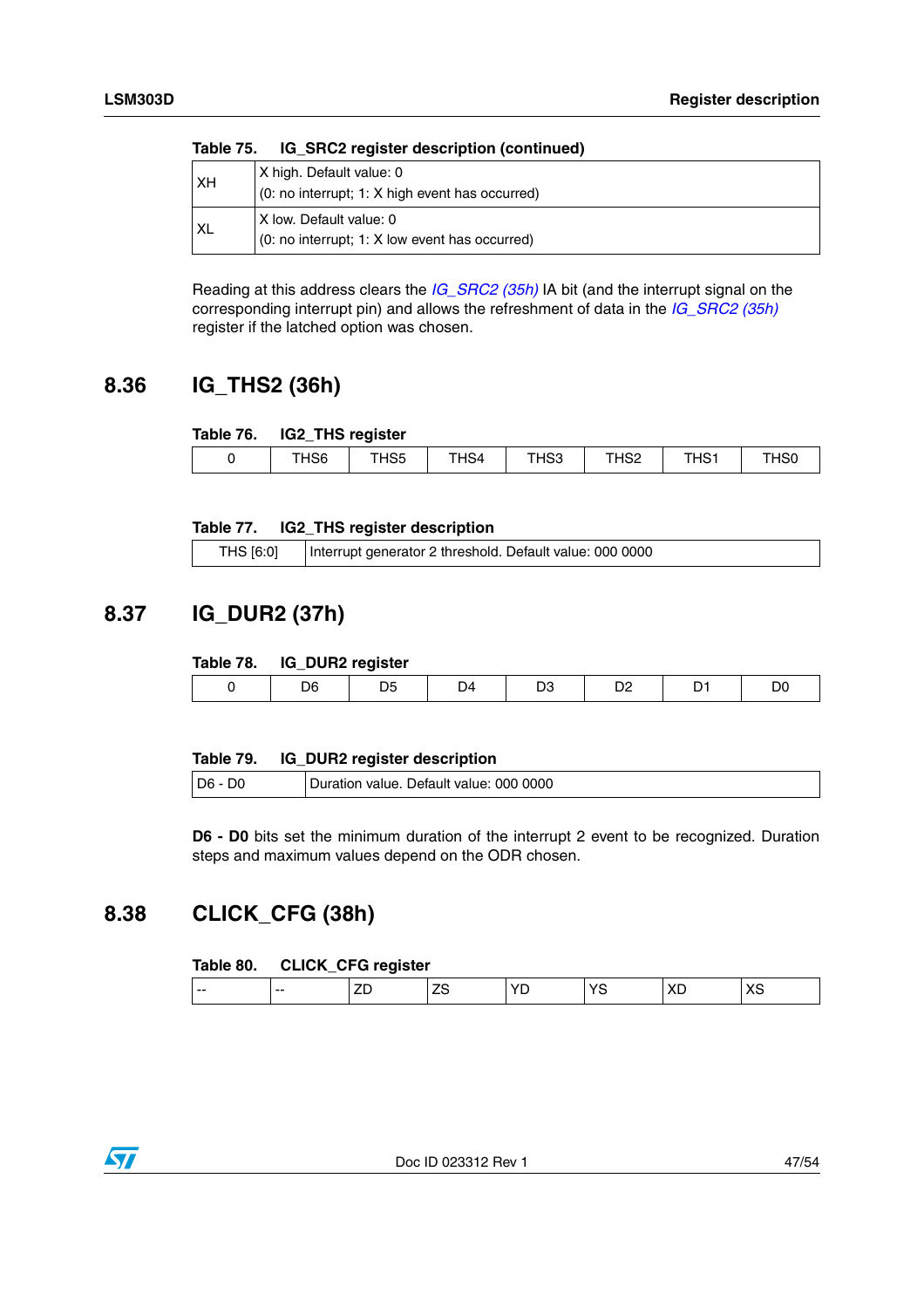| <b>ZD</b> | Enable interrupt double click-click on Z-axis. Default value: 0<br>(0: disable interrupt request; 1: enable interrupt request on measured accel. value<br>higher than preset threshold) |
|-----------|-----------------------------------------------------------------------------------------------------------------------------------------------------------------------------------------|
| ZS        | Enable interrupt single click-click on Z-axis. Default value: 0<br>(0: disable interrupt request; 1: enable interrupt request on measured accel. value<br>higher than preset threshold) |
| YD        | Enable interrupt double click-click on Y-axis. Default value: 0<br>(0: disable interrupt request; 1: enable interrupt request on measured accel. value<br>higher than preset threshold) |
| YS        | Enable interrupt single click-click on Y-axis. Default value: 0<br>(0: disable interrupt request; 1: enable interrupt request on measured accel. value<br>higher than preset threshold) |
| XD        | Enable interrupt double click-click on X-axis. Default value: 0<br>(0: disable interrupt request; 1: enable interrupt request on measured accel. value<br>higher than preset threshold) |
| XS.       | Enable interrupt single click-click on X-axis. Default value: 0<br>(0: disable interrupt request; 1: enable interrupt request on measured accel. value<br>higher than preset threshold) |

<span id="page-47-1"></span>

| Table 81. | <b>CLICK_CFG description</b> |  |  |  |
|-----------|------------------------------|--|--|--|
|-----------|------------------------------|--|--|--|

## <span id="page-47-0"></span>**8.39 CLICK\_SRC (39h)**

### <span id="page-47-2"></span>**Table 82. CLICK\_SRC register**

| -<br>∵lick,<br>siar<br>$\sqrt{ }$<br>ЛІСК<br>и<br>$- -$<br>.<br>. . | ____ |  |  |  |
|---------------------------------------------------------------------|------|--|--|--|
|                                                                     |      |  |  |  |

### <span id="page-47-3"></span>**Table 83. CLICK\_SRC register description**

| IA            | Interrupt active. Default value: 0<br>(0: no interrupt has been generated; 1: one or more interrupts have been generated)        |
|---------------|----------------------------------------------------------------------------------------------------------------------------------|
| <b>DClick</b> | Double click-click enable. Default value: 0<br>(0: double click-click detection disable; 1: double click-click detection enable) |
| <b>SClick</b> | Single click-click enable. Default value: 0<br>(0: single click-click detection disable; 1: single click-click detection enable) |
| Sign          | Click-click sign. 0: positive detection; 1: negative detection                                                                   |
| Z             | Z click-click detection. Default value: 0<br>$(0: no$ interrupt; 1: Z high event has occurred)                                   |
| Y             | Y click-click detection. Default value: 0<br>(0: no interrupt; 1: Y high event has occurred)                                     |
| X             | X click-click detection. Default value: 0<br>(0: no interrupt; 1: X high event has occurred)                                     |

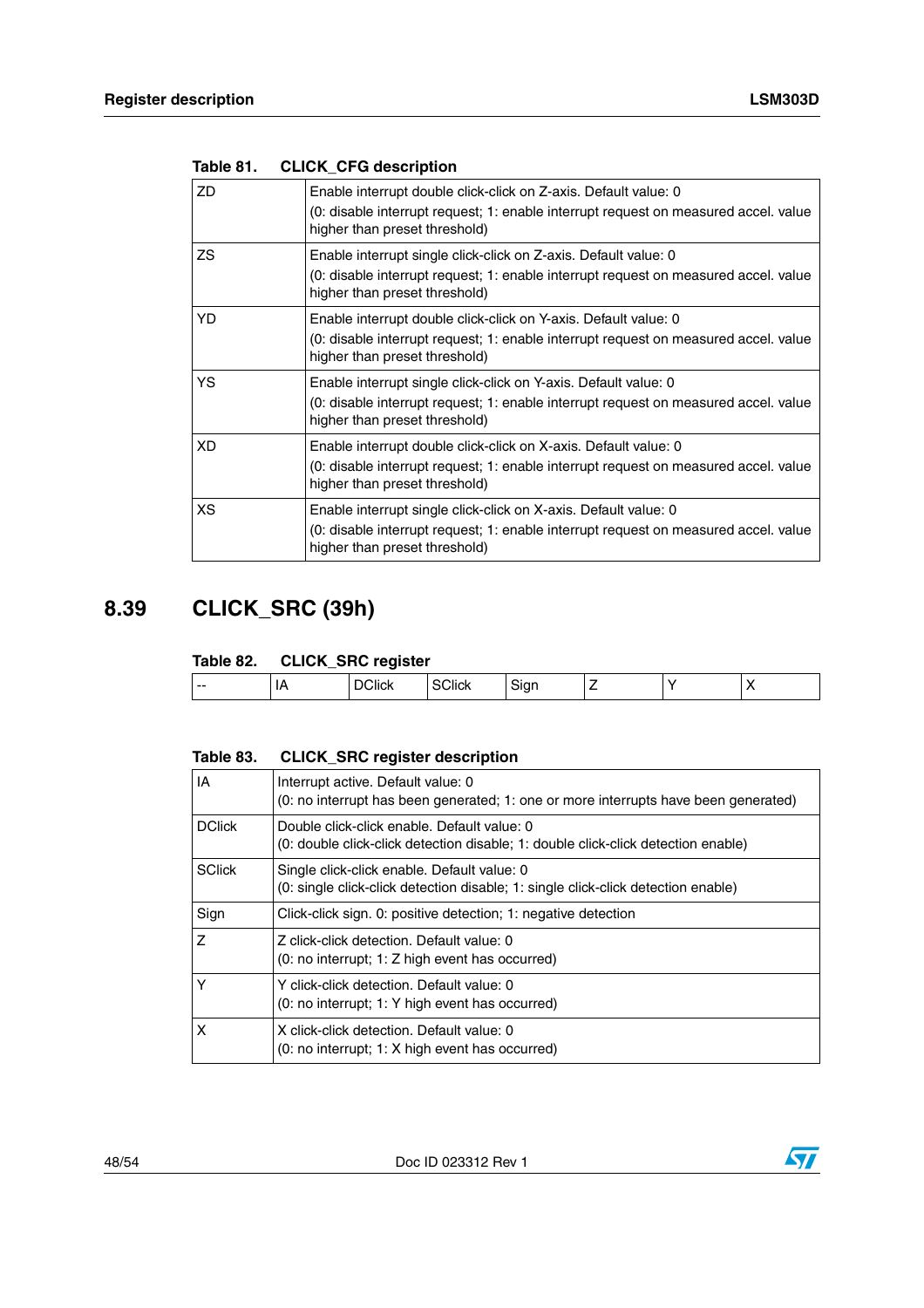## <span id="page-48-0"></span>**8.40 CLICK\_THS (3Ah)**

### <span id="page-48-4"></span>**Table 84. CLICK\_THS register**

|  | heh<br>$\overline{\phantom{0}}$<br>1156 | hs5 | ns4 | hs3 | Ths2<br>$\cdot$ . $\cdot$ – | l hs: | .hs0 |  |
|--|-----------------------------------------|-----|-----|-----|-----------------------------|-------|------|--|
|--|-----------------------------------------|-----|-----|-----|-----------------------------|-------|------|--|

### <span id="page-48-5"></span>**Table 85. CLICK\_SRC register description**

| Ths [6:0] | Click-click threshold. Default value: 000 0000 |
|-----------|------------------------------------------------|
|-----------|------------------------------------------------|

## <span id="page-48-1"></span>**8.41 TIME\_LIMIT (3Bh)**

### <span id="page-48-6"></span>**Table 86. TIME\_LIMIT register**

|                          | $\overline{\phantom{a}}$ | .        |     |                                       |     |    |           |
|--------------------------|--------------------------|----------|-----|---------------------------------------|-----|----|-----------|
| $\overline{\phantom{0}}$ | --                       | יי<br>-- | LI4 | $\overline{\phantom{a}}$<br>∟ເບ<br>__ | --- | -- | . .<br>-- |
|                          |                          |          |     |                                       |     |    |           |

### <span id="page-48-7"></span>**Table 87. TIME\_LIMIT description**

| $ TLI$ [6:0] | Click-click time limit. Default value: 000 0000 |
|--------------|-------------------------------------------------|
|              |                                                 |

## <span id="page-48-2"></span>**8.42 TIME\_LATENCY (3Ch)**

### <span id="page-48-8"></span>**Table 88. TIME\_LATENCY register**

|                      | $\overline{\phantom{a}}$ | --                  |    |     |                    |       |
|----------------------|--------------------------|---------------------|----|-----|--------------------|-------|
| TLA.<br>. <u>. .</u> | ∟A6                      | $\cdots$<br>nυ<br>ட | Δ4 | LA3 | . .<br>LAC<br>$ -$ | ، LAO |
|                      |                          |                     |    |     |                    |       |

### <span id="page-48-9"></span>**Table 89. TIME\_LATENCY description**

| $\vert$ TLA [7:0]<br>Click-click time latency. Default value: 000 0000 |  |
|------------------------------------------------------------------------|--|
|------------------------------------------------------------------------|--|

## <span id="page-48-3"></span>**8.43 TIME WINDOW (3Dh)**

### <span id="page-48-10"></span>**Table 90. TIME\_WINDOW register**

|     | ____ |             |    |     |    |     |     |
|-----|------|-------------|----|-----|----|-----|-----|
| TW7 | W6   | W5<br>. . J | W4 | TWЗ | W2 | W1- | TW0 |
|     |      |             |    |     |    |     |     |

### <span id="page-48-11"></span>**Table 91. TIME\_WINDOW description**

| TW.<br>. . | ____<br>window<br>ліск<br>ume<br>CIICK<br>∵ י−∧اب… |
|------------|----------------------------------------------------|
|            |                                                    |

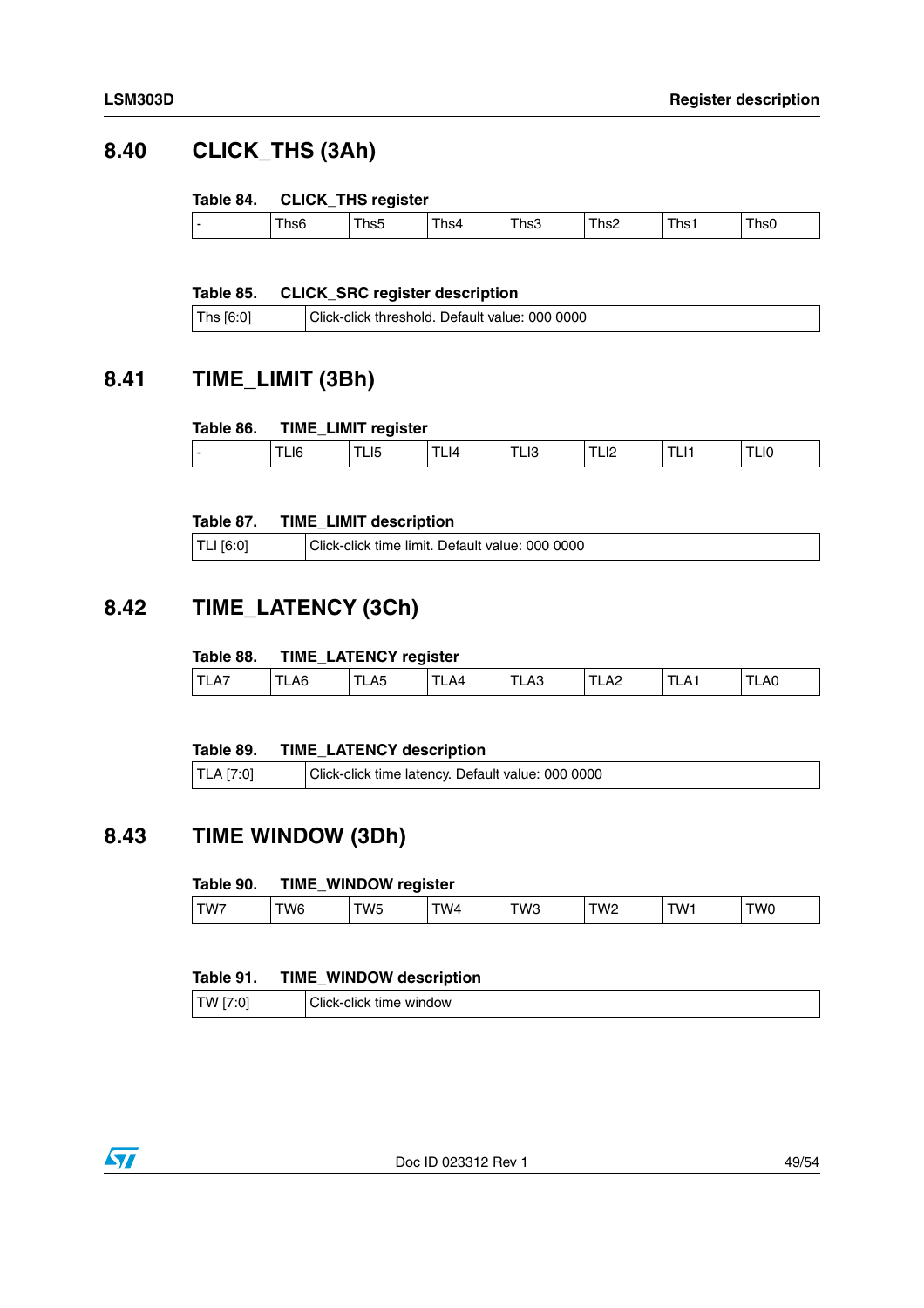## <span id="page-49-0"></span>**8.44 Act\_THS (3Eh)**

### <span id="page-49-2"></span>**Table 92. Act\_THS register**

| ACTH <sub>2</sub><br>ACTH <sub>3</sub><br>ACTH <sub>1</sub><br>ACTH4<br>ACTH <sub>6</sub><br>ACTH <sub>5</sub><br><b>ACTHO</b><br>. |  |
|-------------------------------------------------------------------------------------------------------------------------------------|--|
|-------------------------------------------------------------------------------------------------------------------------------------|--|

### <span id="page-49-3"></span>**Table 93. Act\_THS register description**

| $ $ ACTH $[6:0]$ | Sleep to Wake, Return to Sleep activation threshold |
|------------------|-----------------------------------------------------|
|                  | $1LSb = 16mq$                                       |

## <span id="page-49-1"></span>**8.45 Act\_DUR (3Fh)**

### <span id="page-49-4"></span>**Table 94. Act\_DUR register**

| ActD7 | ActD <sub>6</sub> | Act <sub>D5</sub> | Act <sub>D4</sub> | ٠n٥<br>ActDJ | Act <sub>D2</sub> | ActD <sup>1</sup> | ActD0 |
|-------|-------------------|-------------------|-------------------|--------------|-------------------|-------------------|-------|
|       |                   |                   |                   |              |                   |                   |       |

### <span id="page-49-5"></span>**Table 95. Act\_DUR description**

| ActD [7:0] | Sleep to Wake, Return to Sleep duration |
|------------|-----------------------------------------|
|            | $DUR = (Act_DUR + 1)*8/ODR$             |

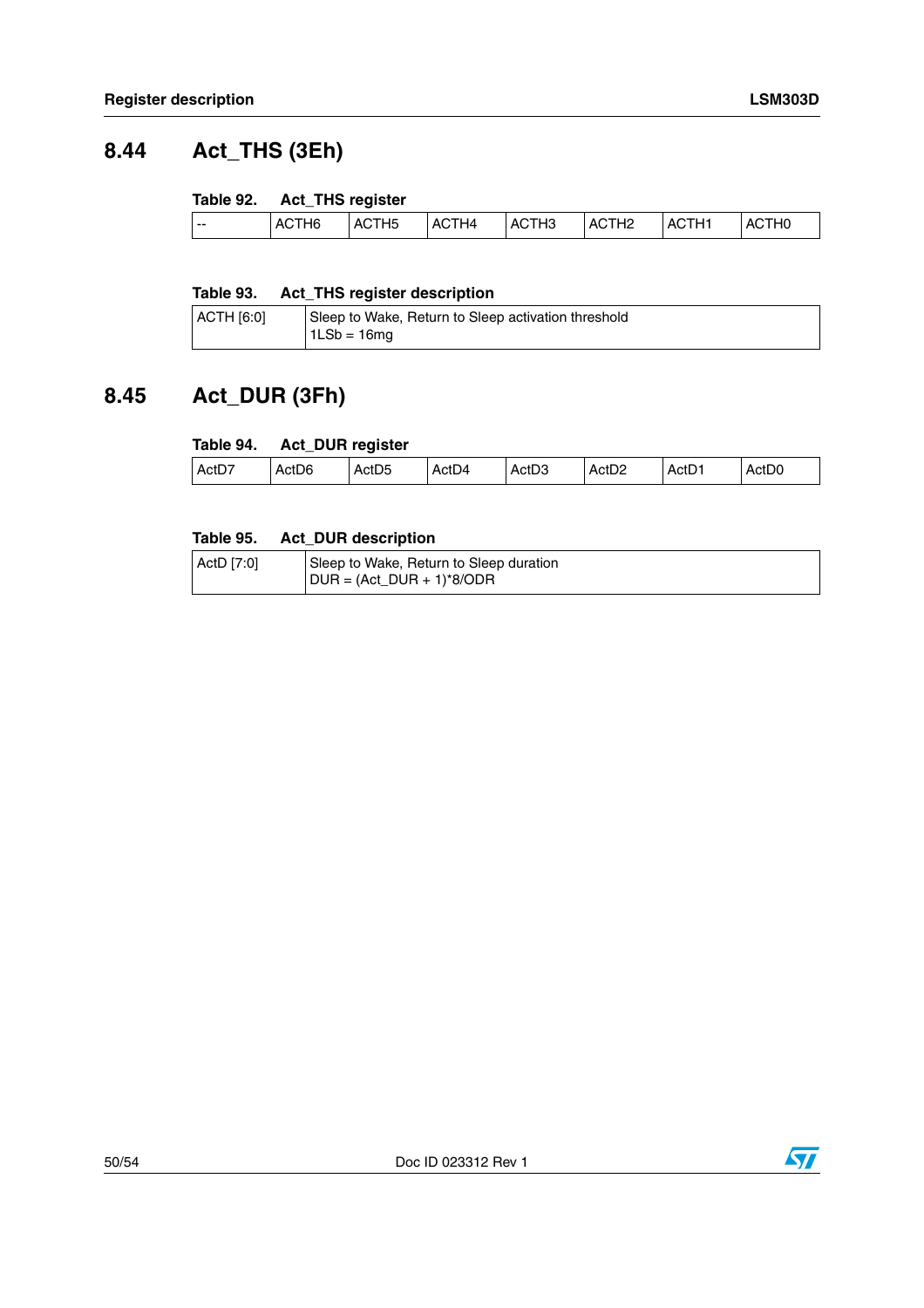## <span id="page-50-0"></span>**9 Package Information**

In order to meet environmental requirements, ST offers these devices in different grades of ECOPACK® packages, depending on their level of environmental compliance. ECOPACK specifications, grade definitions and product status are available at: www.st.com. ECOPACK is an ST trademark.

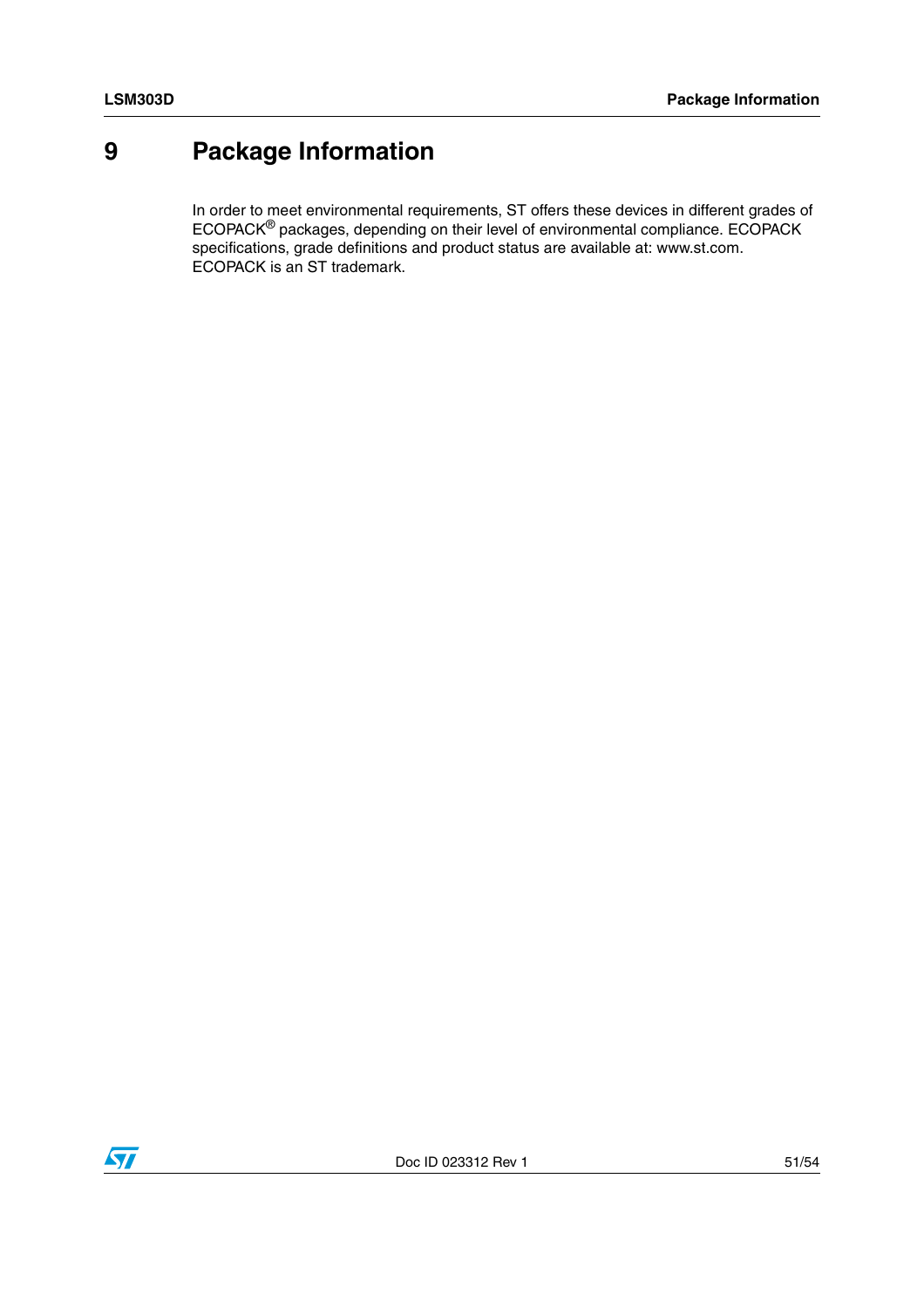| Dim.           | mm    |       |       |  |  |  |
|----------------|-------|-------|-------|--|--|--|
|                | Min.  | Typ.  | Max.  |  |  |  |
| A1             |       |       | 1     |  |  |  |
| A2             |       | 0.785 |       |  |  |  |
| A <sub>3</sub> |       | 0.200 |       |  |  |  |
| D <sub>1</sub> | 2.850 | 3.000 | 3.150 |  |  |  |
| E <sub>1</sub> | 2.850 | 3.000 | 3.150 |  |  |  |
| L1             |       | 1.000 | 1.060 |  |  |  |
| L2             |       | 2.000 | 2.060 |  |  |  |
| N1             |       | 0.500 |       |  |  |  |
| N2             |       | 1.000 |       |  |  |  |
| М              | 0.040 | 0.100 |       |  |  |  |
| P <sub>1</sub> |       | 0.875 |       |  |  |  |
| P <sub>2</sub> |       | 1.275 |       |  |  |  |
| T1             | 0.290 | 0.350 | 0.410 |  |  |  |
| T <sub>2</sub> | 0.190 | 0.250 | 0.310 |  |  |  |
| d              |       | 0.150 |       |  |  |  |
| k              |       | 0.050 |       |  |  |  |

<span id="page-51-0"></span>**Table 96. TFLGA 3x3x1.0 16L mechanical data**

<span id="page-51-1"></span>



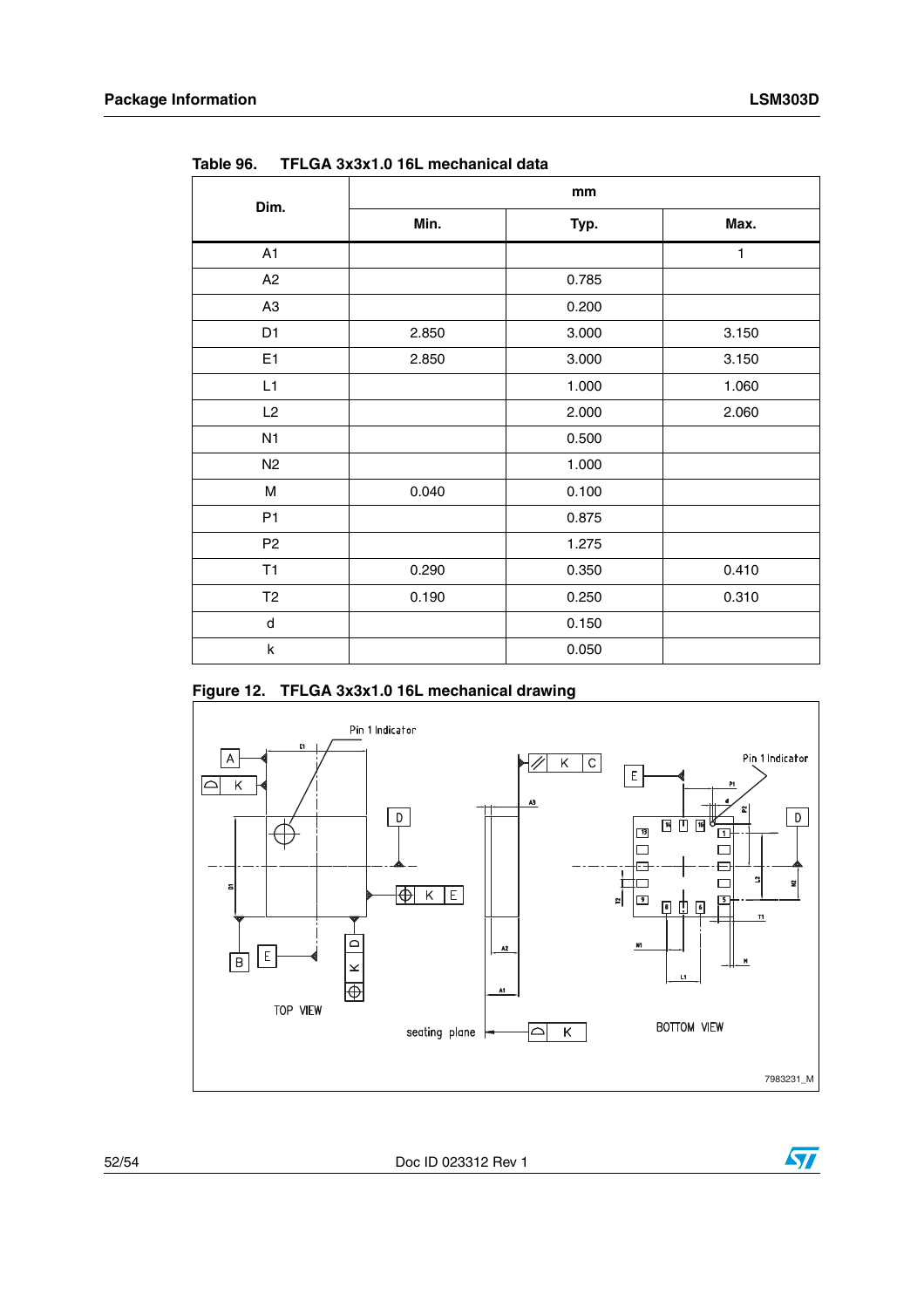## <span id="page-52-0"></span>**10 Revision history**

#### <span id="page-52-1"></span>Table 97. **Document revision history**

| Date        | <b>Revision</b> | <b>Changes</b>   |
|-------------|-----------------|------------------|
| 22-Jun-2012 |                 | Initial release. |